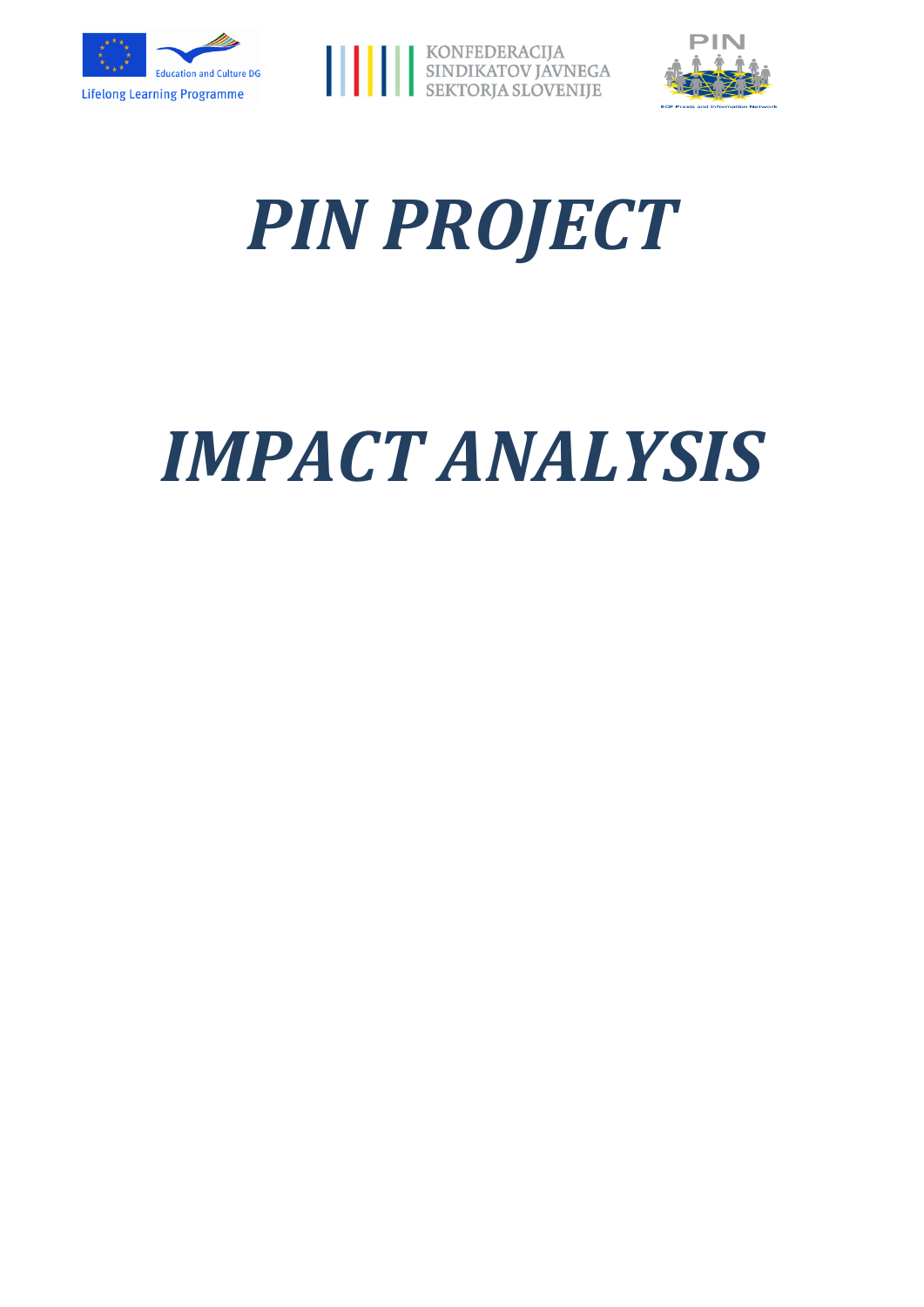





# *1. NATIONAL QUALIFICATIONS SYSTEM*

*1a. What are the main characteristics of the national qualifications system? (Describe levels, types of official qualifications, system, organization, structure of the qualifications)*

# *TRADE UNIONS*

*Slovenia has a well-developed system of formal education by means of which a formal degree of education or qualification can be acquired. Upon completion of the 9- year obligatory primary education an individual can enrol into a general secondary school or gymnasium and after four (4) years of education the students take a number of exams and if successful, they acquire the so-called general 'Matura' degree – this degree enables them to enrol into any university or other higher education level study.*

*An individual can also enrol into any vocational or other secondary school (where a vocation can be acquired). After finishing two and a half years of studies an individual acquires a qualification to do less demanding jobs within a certain industry. After three years of studies an individual passes the so-called final exam and with this he or she acquires one or more vocational qualifications within a specific occupation. After four years of studies an individual passes the so-called vocational 'Matura' exam and at the same time acquires a qualification for practicing specific occupations (title: technician).*

*Vocational Matura exam enables a direct enrolment into higher education studies (Bologna short cycle, Bologna first cycle). However, if an individual takes an extra exam from one of the 'general' subjects, this individual can acquire previously mentioned general 'Matura' degree. Examination is entirely external and allows unlimited enrolment into university in the first Bologna cycle of higher education.*

*The acquired education and the vocational qualifications are placed into 8 levels of difficulty within the national classification system of education and training KLASIUS.*

*However, the formal education system is not the only means of acquiring a qualification; in 2002 Slovenia implemented a certificate system for acquisition of national vocational qualifications.* 

*National vocational qualifications are classified up to difficulty level 6 of the national classification system of education and training KLASIUS.*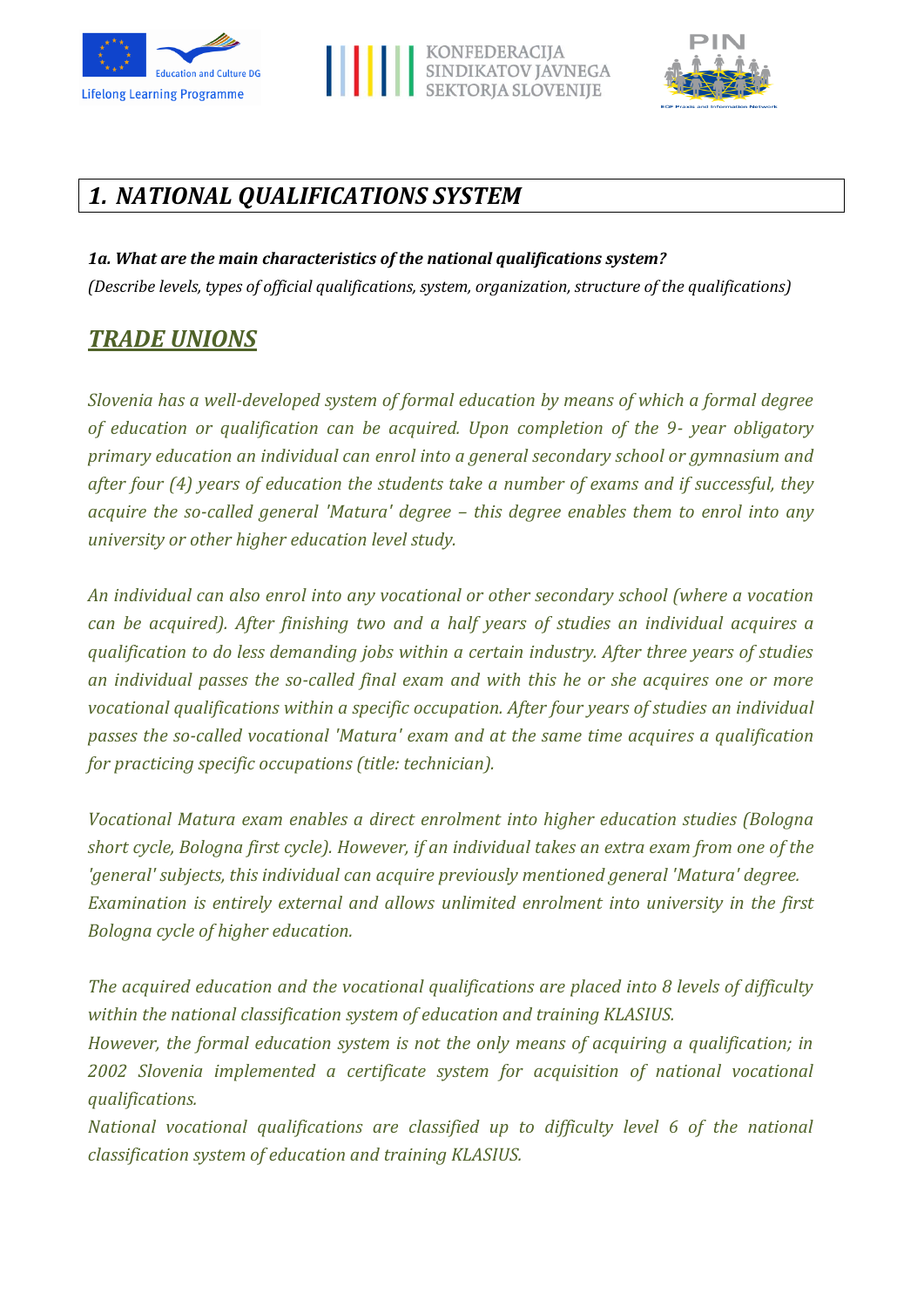





## *EMPLOYERS*

*The qualification system includes all aspects of an activity at the national level that lead to acknowledgement of learning results/outcomes: ways and procedures of preparing and implementing the qualifications, institutional agreements, accreditation procedures, procedures for assessment and evaluation, acknowledgement of knowledge and skills and everything else that can connect education and training with the labour market and society in general.*

*Our system of secondary vocational education and training is based on a uniform occupational standard which in turn is the basis upon which young adults and adults can acquire vocational or technical education and within which they can also acquire a vocational qualification by means of certifying knowledge, skills and competences. Both general as well as vocational secondary education is provided by public secondary schools, either general (gymnasiums) or vocational. Practical classes take place either in a school or with an employer. Secondary vocational and technical school provides training for candidates in cooperation with employers.*

*With regard to the certificate system, the Law on National Vocational Qualifications defines the procedure for the preparation of standards of technical knowledge and skills as well as their assessment and validation. The emphasis is mainly on learning outcomes regardless of manner in which the knowledge, skills and competences were acquired – it doesn't matter whether they were acquired through non-formal learning, life of work experience, or even through formal education (e.g. uncompleted educational programme). Certification of the National Vocational Qualifications is intended solely for adults (18 years and above); the assessment and validation is done either directly, the candidate proves her or she possesses the knowledge, skills and competences, or by means of a portfolio, which holds all the candidate's documents and certificates. The assessment and validation of knowledge, skills and competences is done by a special commission composed of licensed experts.*

*The Act Amending the Law on National Vocational Qualifications from 2006 broadens the possibility of assessing and validating non-formally acquired knowledge to include the field of higher technical as well as university education. The field of vocational qualifications is also regulated by several sector- specific laws, e.g. health, special needs, private protection, agriculture and forestry, electrical power system, etc.*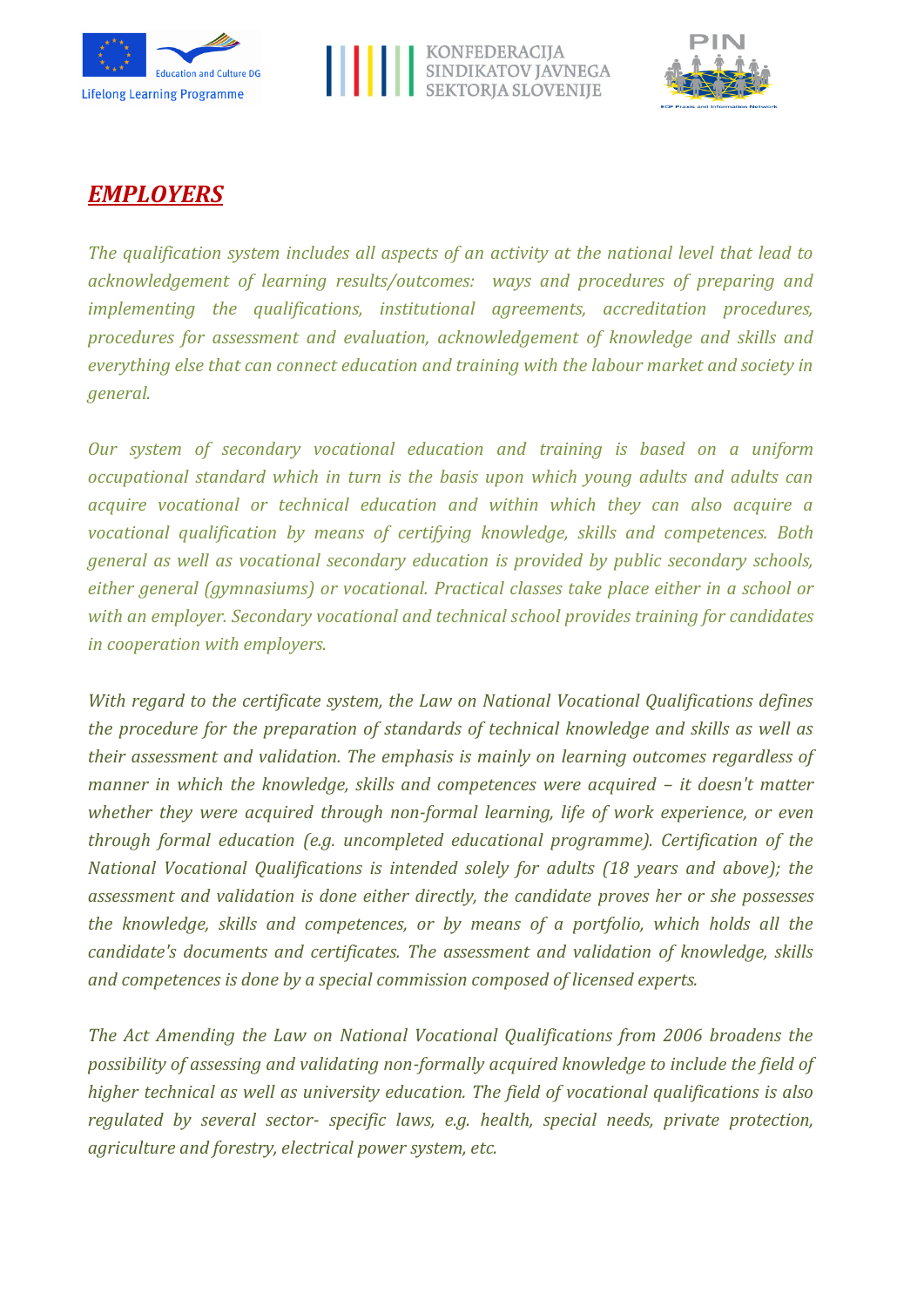





*In order to familiarize the general public with importance of the non-formal education and informally acquired knowledge and skills and most importantly to establish the non-formal and informal learning as a supplement to the formal education Slovenia decided to carry out several projects whose aim was to do just that. One of the projects titled NEFIKS (an index or a list of all non-formal education acquired by a single person – targeted mainly at young people). The above-mentioned index/list, containing information regarding all non-formally acquired knowledge, was designed for different target groups, ranging from children to students to unemployed – the only condition is that the candidates are at least 14 years old. The NEFIKS offers a uniform system of recording non-formally acquired knowledge and all participation in different types of activities and gives effect to non-formal education of young people.*

## *EDUCATION PROVIDERS*

*The SQF (Slovene Qualifications Framework) proposal attempts to take into considerations the characteristics of the Slovene educational system and its labour market. It is in accordance with the EQF directives and strives to achieve transparency of qualification systems in the country and in doing so it takes into account the national context:*

*The SQF proposal has 10 levels, levels 3 – 6 are reserved for VET classifications, levels 7 – 10 for higher education qualifications.*

*A descriptor for each level includes three elements of learning outcomes: knowledge, skills and competences.*

- *Knowledge: the result of learning and comprehension of concepts, principles, theories and practice. Learning takes place in different environments: educational process, at work, in the context of private and social life.*
- *Skills: are described as cognitive (e.g. use of logical, intuitive and creative thinking) and/or practical (e.g. creative abilities, use of materials, tools and instruments, crafts)*
- *Competences: ability to use and connect knowledge and skills in educational, professional and personal situations. Competences are classified with regard to their complexity, autonomy and responsibility of operations. We distinguish between generic and vocationallyspecific competences.*

#### *SQF includes three types of qualifications:*

- *EDUCATION: individual acquires education upon successful completion of publicly valid educational programmes*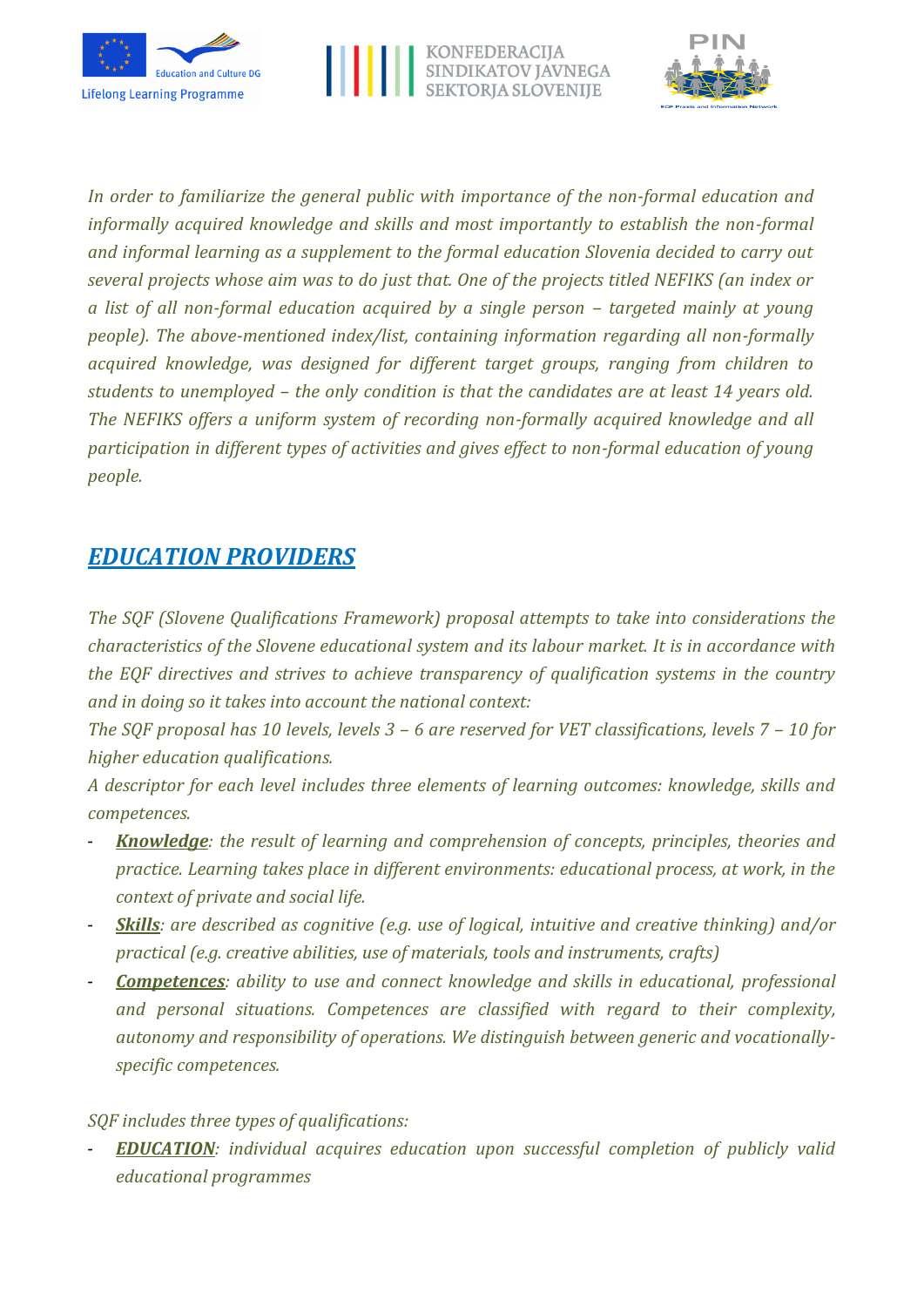





- *NATIONAL VOCATIONAL QUALIFICATION: vocational/working/professional qualification needed for an individual to perform a vocation at specific level of complexity.*
- *SUPPLEMENTAL QUALIFICATION: supplements the candidate's qualification and is common to a specific professional field, or it is transversal and applicable to several professional areas, which increases a person's chances of employment and strengthens lifelong learning.*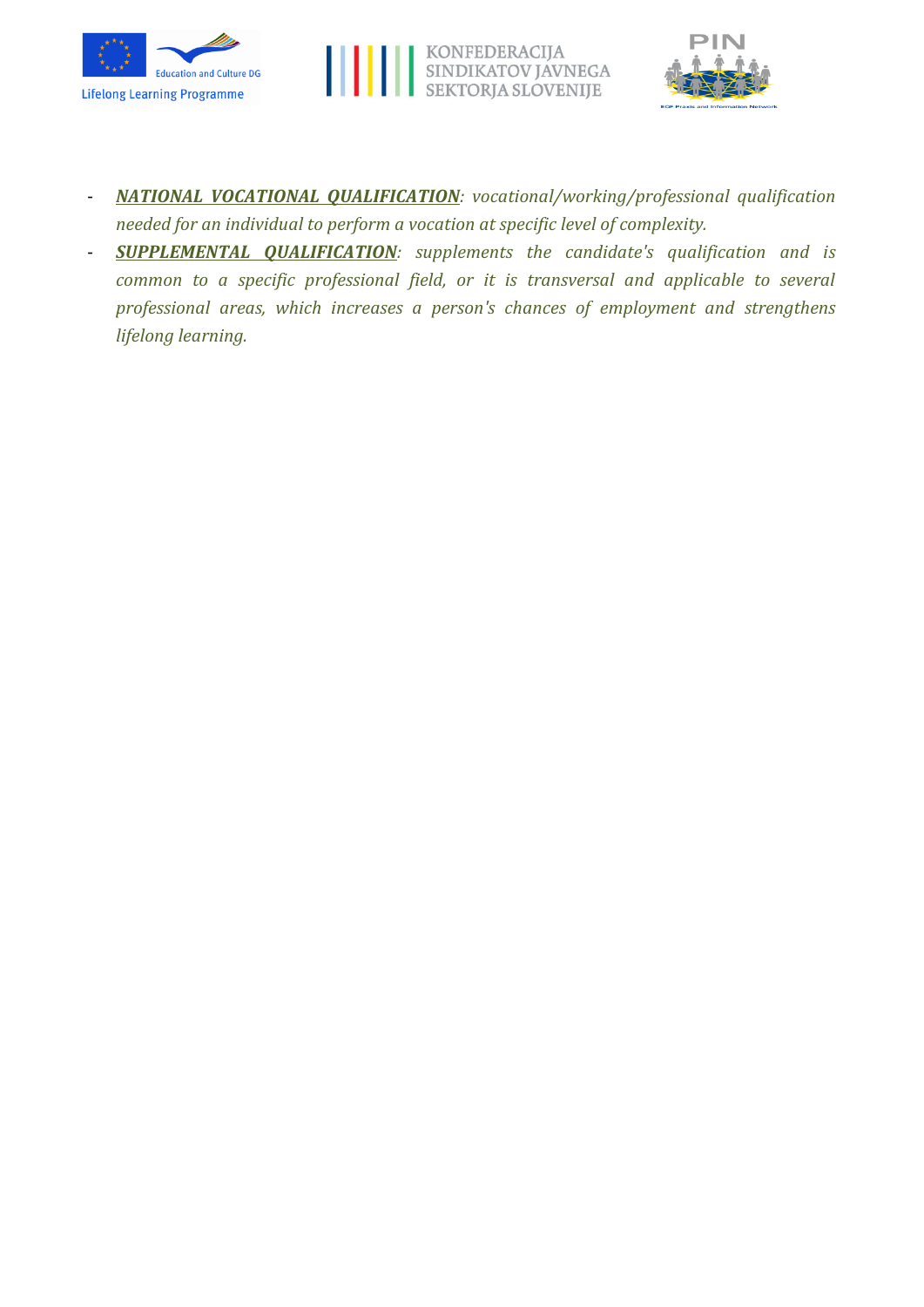





*1b. Do you have a National Qualifications Framework, in which the recognition of non-formal and informal learning is integrated?*

*If yes, describe the NQF and the reasons for establishing an NQF. If not, what actions are undertaken towards establishing a national qualifications framework?*

*Focus on actions like:*

- *reasons for shifting to national standard*
- *reasons accepting a focus on learning outcomes*
- *Coordination and governance issues*
- *Quality assurance issue*
- *Transferability, progression, access and permeability*

## *TRADE UNIONS*

*Slovenia had already set up the »Occupational nomenclature« long before its independence, while it was still a part of the former Yugoslavia. In that nomenclature, for the sake of transparency, all formally acquired qualifications (in education and training were) classified into 8 different levels. Since 2006 Slovenia has been using the KLASIUS educational classification system, which classifies all educational outcomes as well as the National vocational qualifications into 8 levels.*

*In 2011 Slovenia prepared its own National qualifications framework (Slovene qualifications framework -SQF) but it has not been formally confirmed by the government yet, neither by an Act/Law or a Decree. The SQF will allow classification of learning outcomes of formal education/state-approved education as well as all the national vocational qualifications into 10 difficulty levels. As of this moment, the SQF does not foresee classification of non-formally and informally acquired knowledge, skills and competences which are not based on the national occupational standards used for awarding vocational qualifications. Slovenia shall implement its national qualifications framework, the SQF, in 2012.*

*The Slovene National Qualifications Framework combines two concepts - the educational activities concept (input concept) and the learning results concept (output concept), and is being described more as a communicational tool rather than a reformation tool. When classifying the qualifications based on the descriptors, the Slovene Qualifications Framework follows the already established KLASIUS classification system. We do expect to see some differences in the classification of qualification in terms of levels when compared to the EQF. We do not foresee any major difficulties or problems with the implementation of the NQF because for every qualification there are either the input criteria for acquisition of a formal*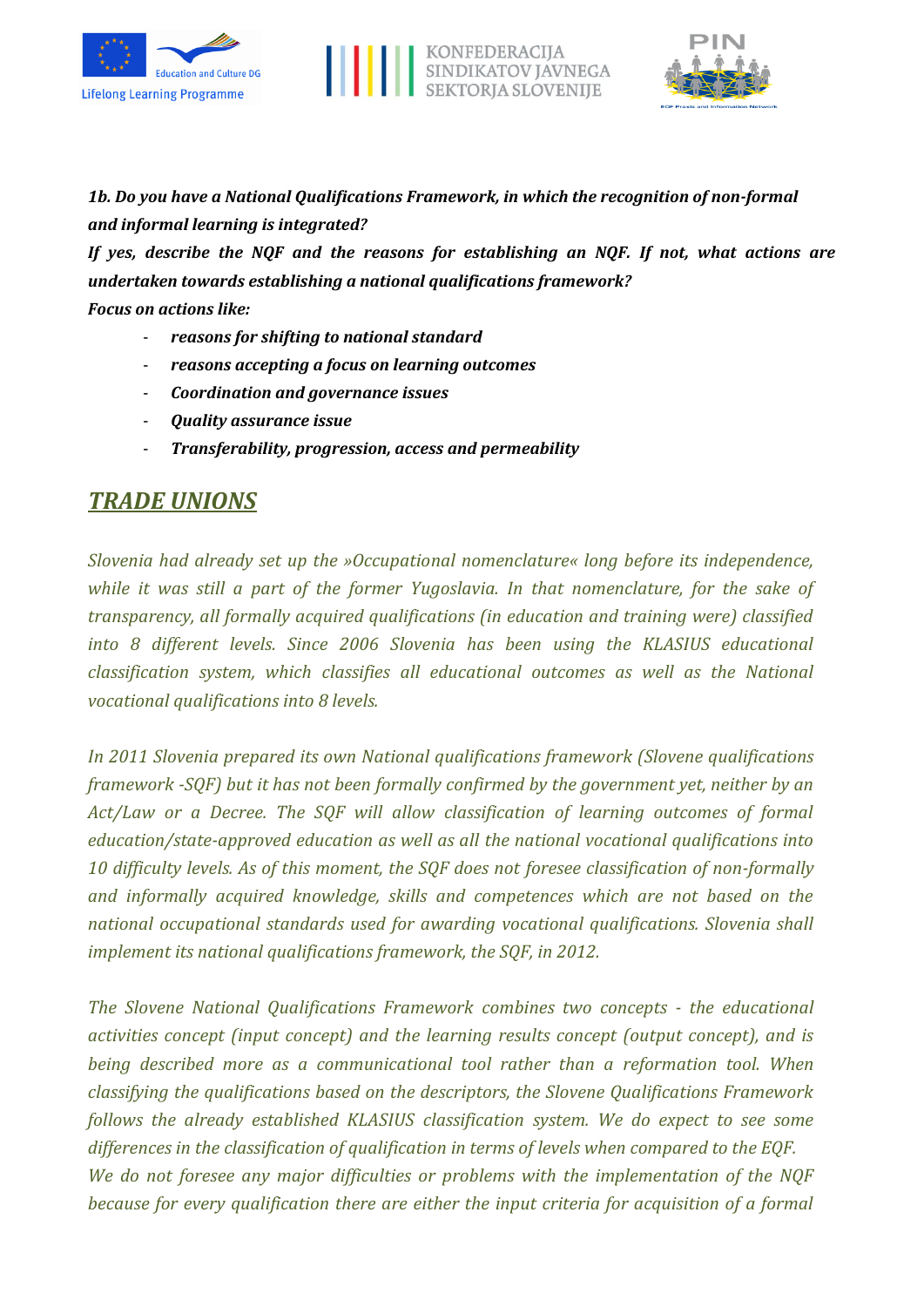





*educational certificate or there are the national occupational standards, which are output oriented. We expect to see some problems with the assurance of quality of the learning outcomes and permeability into tertiary (higher) education, where the access is based on formally acquired certificates from the previous level.*

## *EMPLOYERS*

*The Slovene National Qualifications Framework is still being prepared. An agreement among three competent ministries and social partners has been reached regarding the establishment of the Slovene Qualifications Framework (hereinafter SQF), which is to be a framework for classification of different qualifications on the basis of a range of standards that need to be reached for specific levels of learning. Its aim is to connect and harmonize Slovene subsystems of qualifications and improve transparency, accessibility, progress and quality of qualifications with regard to the labour market and civil society.*

## *EDUCATION PROVIDERS*

*NVQs are included in the SQF. These enable acquisition of qualifications by acknowledging non-formally and informally acquired knowledge and they supplement formal education and training. The NVQ system is a flexible approach to qualification acquisition as required by the labour market. The system makes it possible for people to prove they have necessary qualification in a publicly valid manner – this increases their chances of employment and career development. By doing this SQF connects the NVQ system and the acknowledgement of non-formally and informally acquired knowledge.*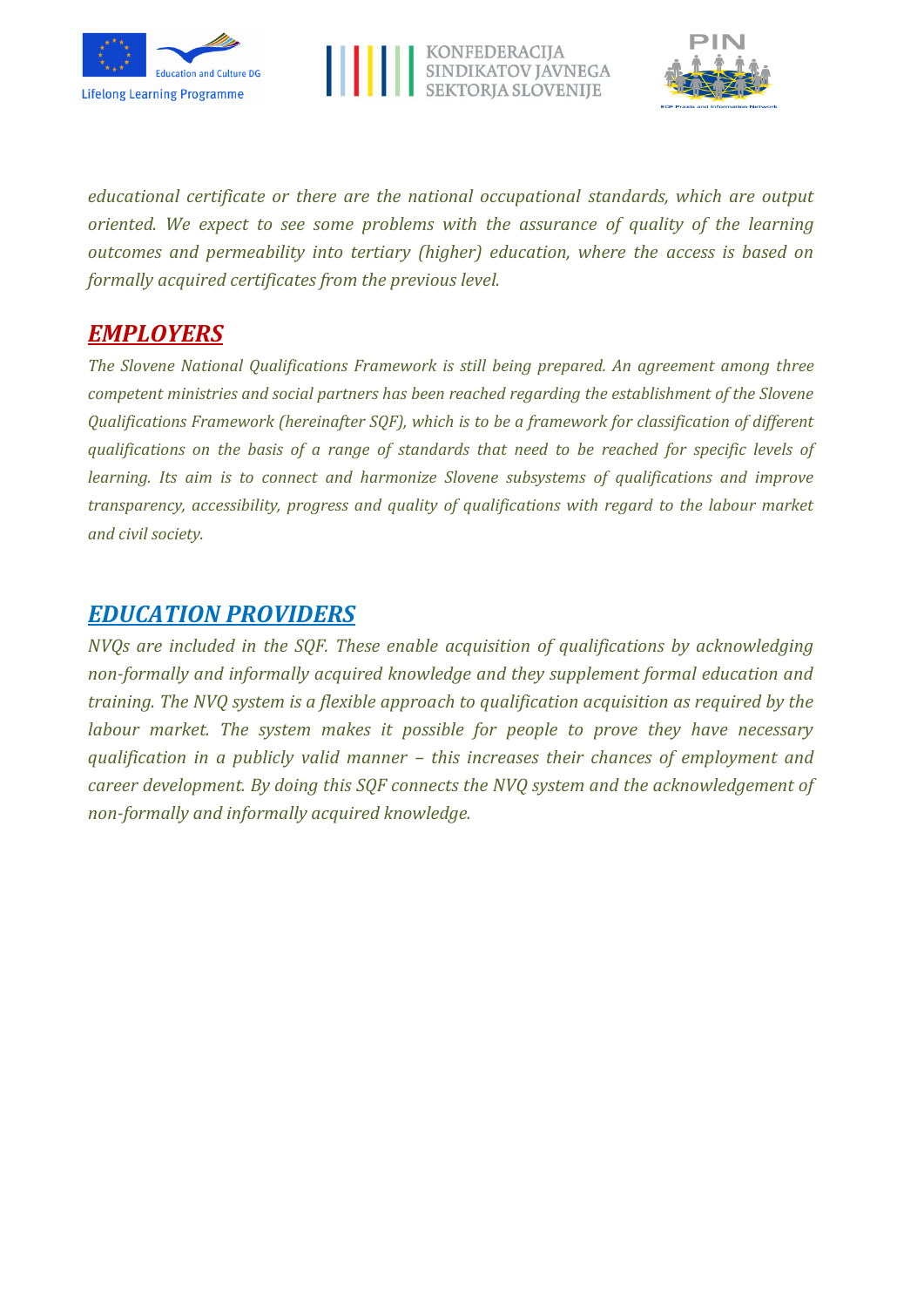





*10 years ago Slovenia began developing occupational standards as a link between labour market and education. Occupational standards determine the content of a NVQ at a specific level of complexity and define necessary learning outcomes: knowledge, skills, and competences.*

*On the basis of occupational standards educational programmes for vocational, technical/professional and post secondary professional education are developed, as well as NVQ catalogues – this enable assessment and validation procedures of non-formally and informally acquired knowledge.*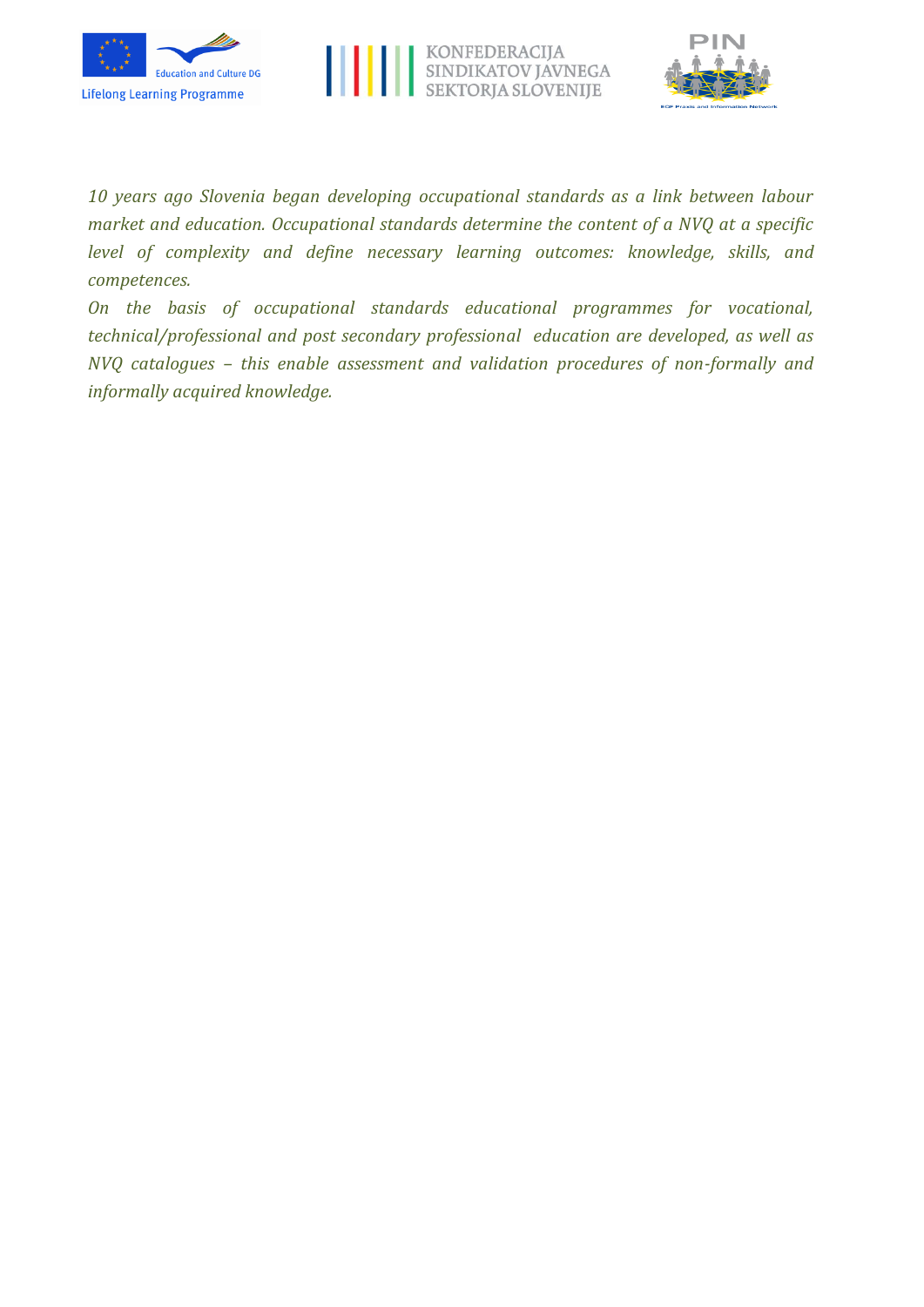





*1c. Does the qualification system in your country include assessing learning outcomes from the education sector, the labour market and the voluntary sector (non-profit organizations, sports associations, associations for voluntary social work etc., ICT courses, creative courses, liberal adult education for personal development etc.)?*

*If possible, can you describe examples?*

#### *TRADE UNIONS*

*The learning outcomes (results) are assessed and evaluated regardless of the manner in which they were acquired. A certain learning outcome (result) is assessed on the basis of the national occupational standard and is acknowledged as a national vocational qualification. For further (university) education learning outcomes (results) of formal education (certificate) are required specific learning outcomes, which are the result of informal education or training, have not been classified in any of the systems. The NQF foresees the additional/supplemental (sectoral or transverse) qualifications to be classified within the system of NQF – these would serve as proof of candidate's other abilities (e.g. ECDL, professional exam needed for employment in public administration, etc.).* 

#### *EMPLOYERS*

*In 2006 the Slovene government adopted a Decree on the Implementation and Use of the Education and Training Classification System (KLASIUS), which is the formal basis for the development of SQF and implements an 8 level classification scale with 2 additional sublevels (level 6 – sublevel 6/1 and 6/2 and level 8 – sublevel 8/1 and 8/2). The levels are described with descriptors defined in the European Qualifications Framework, but they are based, in particular, on the national documents and materials which contain formal guidelines for the preparation of educational programmes or the bases for publicly valid assessment and validation of knowledge and skills.*

## *EDUCATION PROVIDERS*

*Descriptor levels are determined on the basis of:*

- Learning outcomes, which are in turn based on knowledge, skills, autonomy and *responsibility*
- *key competences (ability to learn, communication and social skills) and technical as well as vocational competences, and educational activities done for qualification purposes acquired after already completed accredited educational programmes.*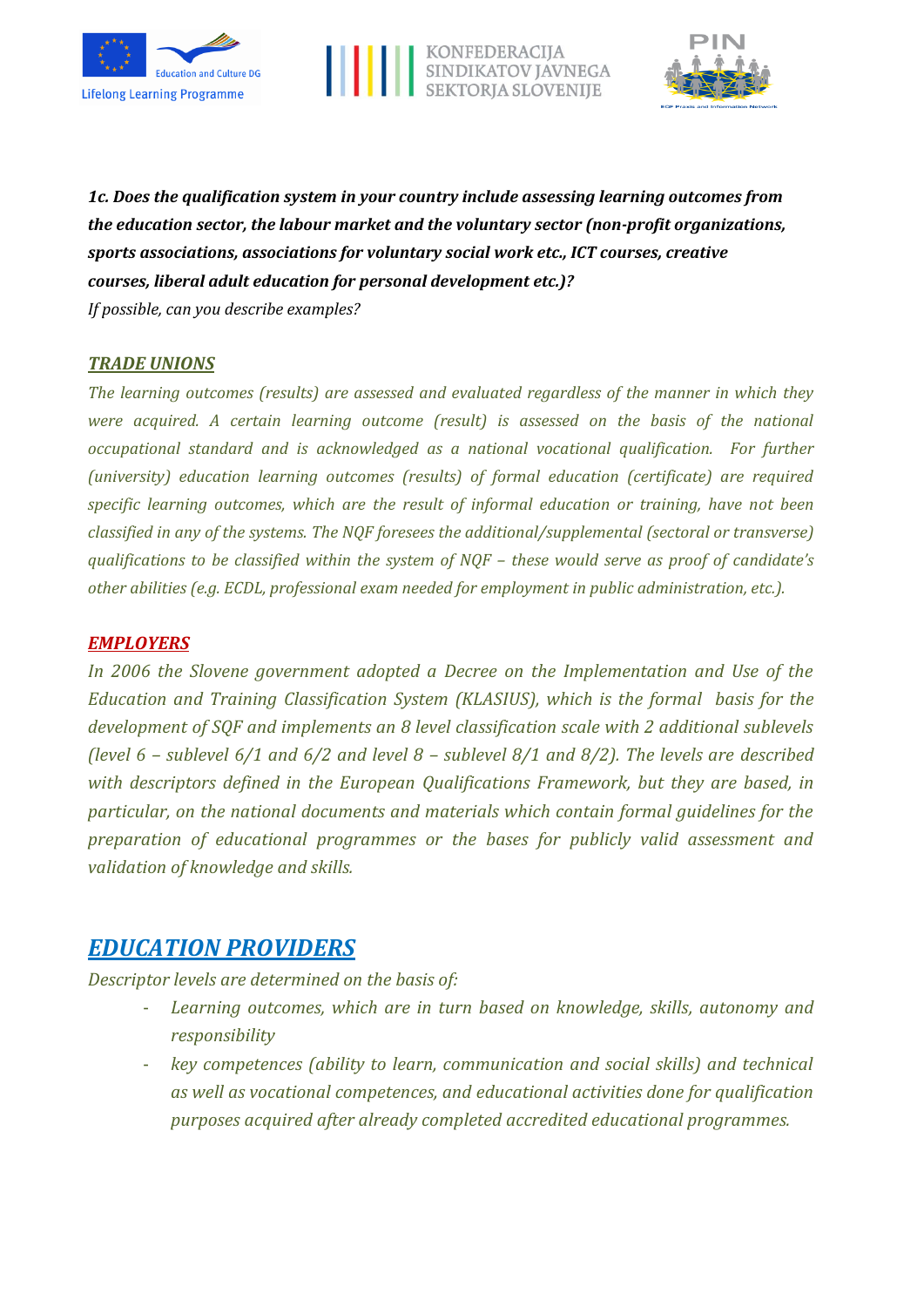





*In the SQF there are NVQs as well as supplemental qualifications, which will include qualifications that will supplement the candidate's other qualifications. This supplemental qualification can be common to a specific professional area (e.g. banking) which enable greater employability. However, criteria still need to be determined for the classification of this qualification.*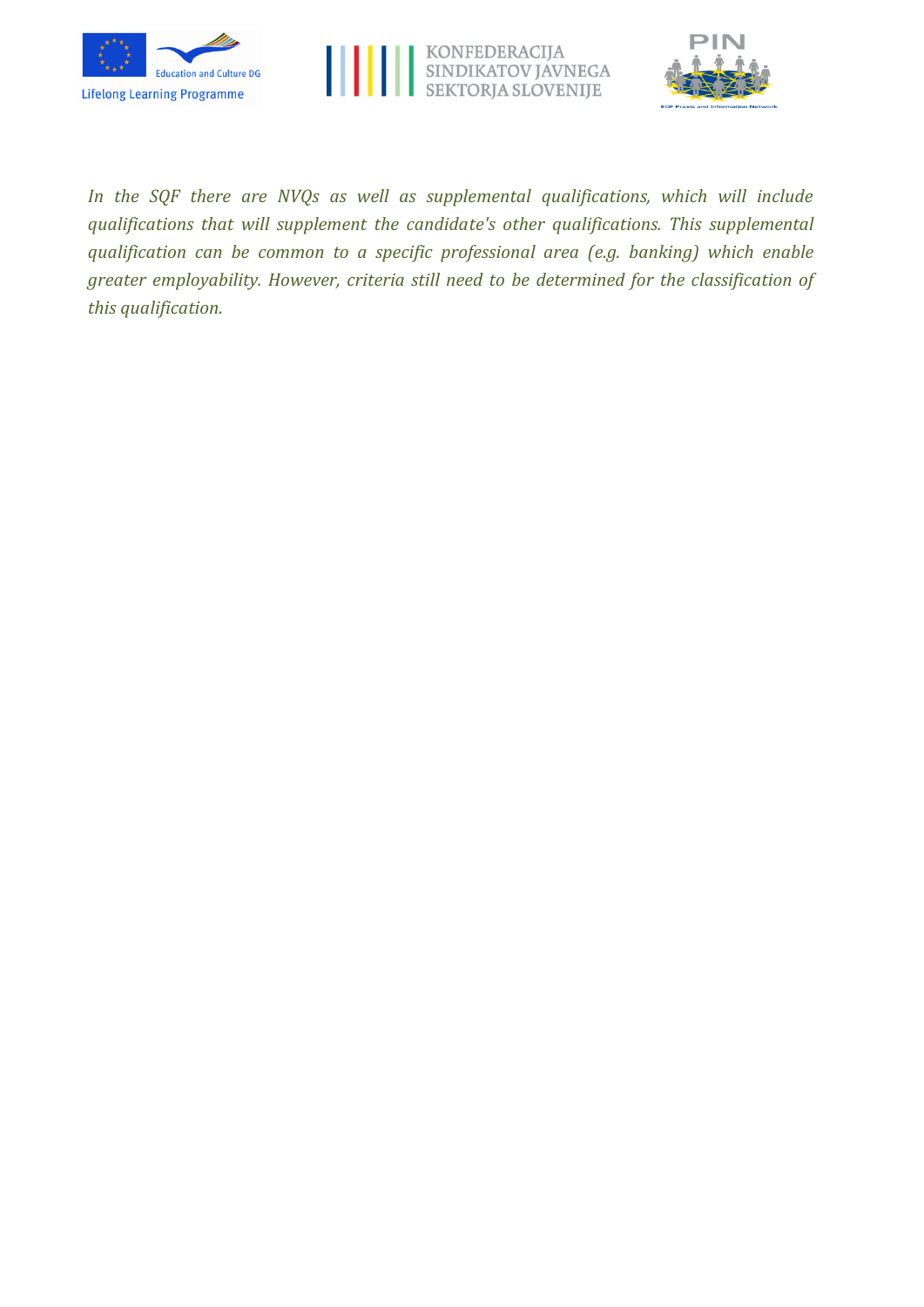





- *1d. What impact does the implementation and use of EQF have on your field of work:*
- *- Does it influence (and in what respect) your policy of collective bargaining?*
- *- Does is influence the legal position of the employee?*
- *- How do you value the problem of data protection vs. transparency?*

# *TRADE UNIONS*

*As the NQF has not yet been put to use we cannot evaluate the impact it might have on the activities of the trade unions in Slovenia. During the process of classification of different qualifications into specific levels of the NQF the trade unions intend to state their demands and shall also suggest assessment and evaluation and especially classification of national vocational and additional/supplemental qualifications through their representative in the National Committee for NQF. Classification of a specific qualification within the NQF influences the legal status and rights of an individual in his or her workplace, because it is the acquired qualification that determines his or her employment (especially in the public sector) as well as their starting (basic) salary.*

*As far as data protection is concerned (with regard to individual's qualifications) we currently do not see any problems, and we believe that this data should be publicly accessible.*

# *EMPLOYERS*

*The European Qualifications Framework (hereinafter EQF) will have an influence on the classification of qualifications into either a higher or a lower reference level in the SQF, as the current classification of qualifications in the KLASIUS system is in some cases higher that is permitted by the EQF. An agreement will have to be reached with the trade unions regarding the classification of specific qualifications. Namely, an acquired qualification does influence the labour rights of employees and their status.*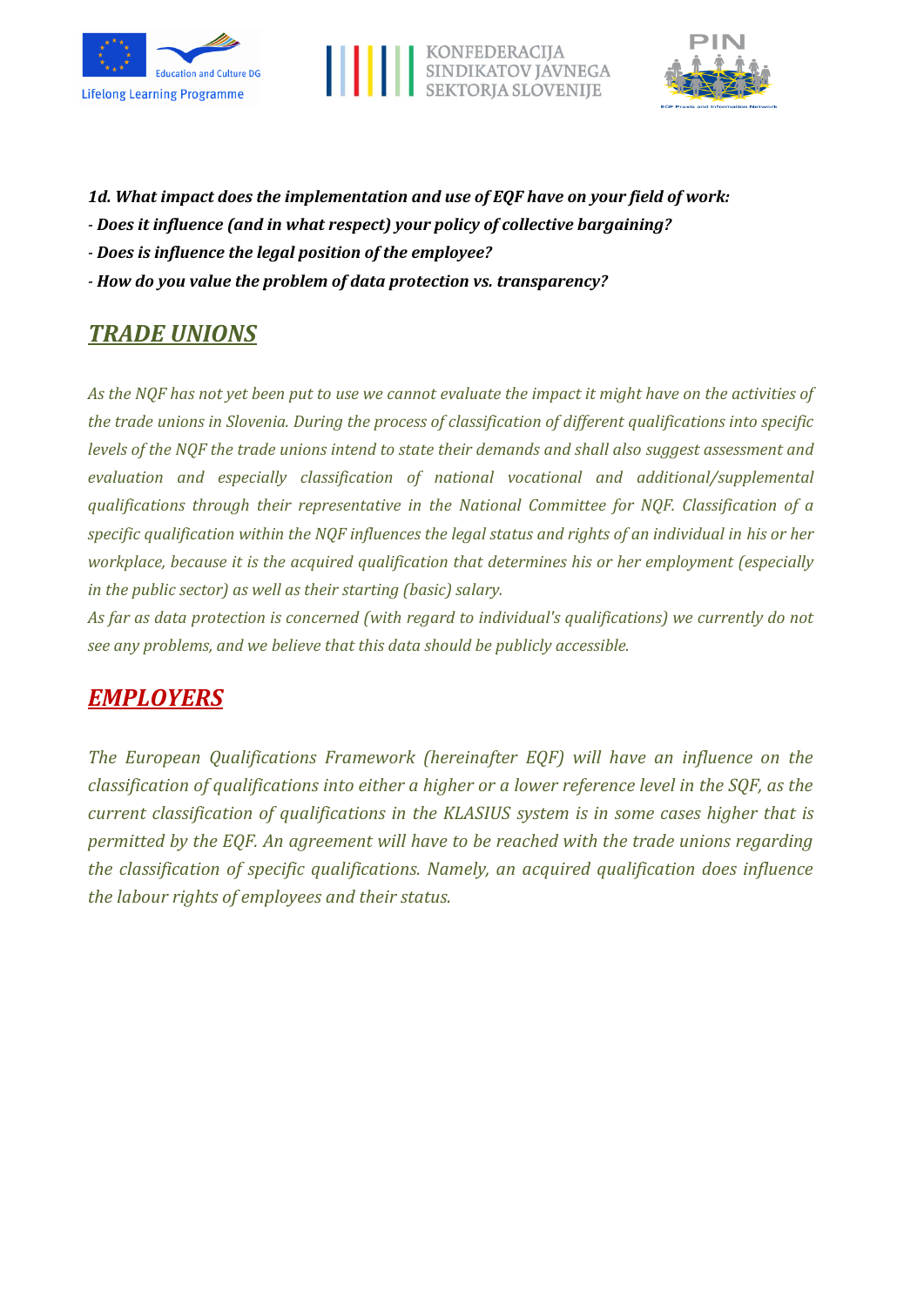





## *EDUCATION PROVIDERS*

*The implementation of the NVQ system will influence the collective bargaining process. The collective agreements are currently mainly based on achieved formal education and this influenced job posts as well.*

*The levels of formal education are determined with the classification system of educational and training – KLASIUS. In the future, collective agreements in the public sector will also have to take into account other accomplishments (non-formal and informal learning) not just formal education when determining salaries.*

*The SQF will increase the transparency of qualifications.* 

*Data Protection Act safeguards individuals private information. As a rule, individuals are willing to share the information regarding their education and qualifications when applying for a job.*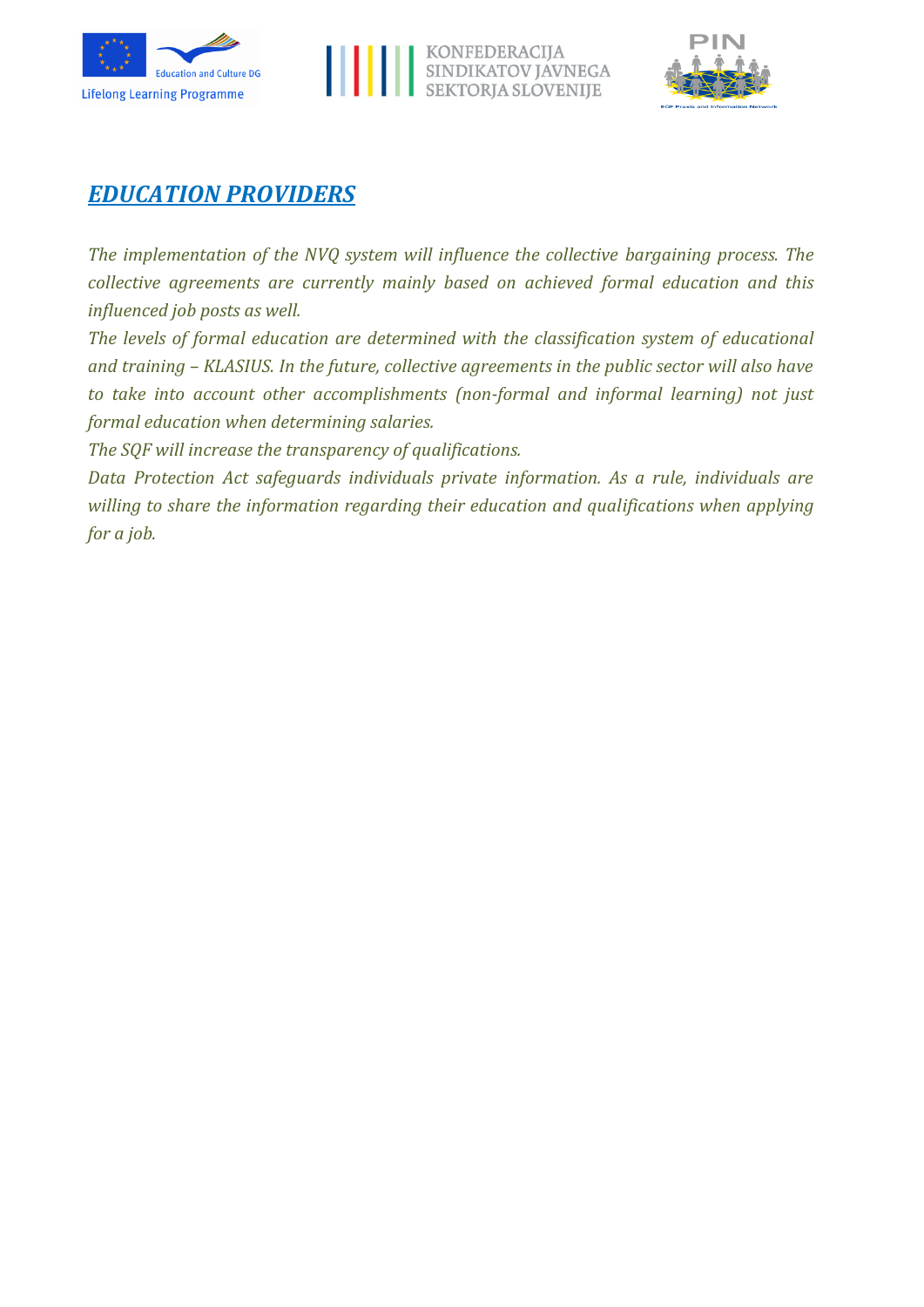





*1e. What kind of offers are in your country with regard to guidance and individual career development and the assessment of competences? Please name organisations and conditions (fees, costs…)!*

## *TRADE UNIONS*

*The state ensures that an individual receives help and counselling regarding their choice of employment or their pursuit of career by means of a network for career counselling provided by public agencies for employment. Regional centres for lifelong learning have also been established where an individual (employed or unemployed) can seek opportunities of employment as well as financial and any other help needed for the acquisition of new competences and/or qualifications. Assessment and evaluation of knowledge, skills and competences is as a rule payable for adult learners. In formal education intended for young people, the assessment and evaluation of knowledge, skills and competences is free of charge.*

## *EMPLOYERS*

*The system of National Vocational Qualifications that enables acknowledgement of nonformally acquired knowledge is under the auspices of the Ministry of Labour, Family and Social Affairs. The acquisition of a vocational qualification can be financed in several ways:*

- *A candidate bears all the expenses alone*
- *An unemployed candidate is financed by the national Employment Agency*
- *An employed candidate can receive financial support from the company that employs them (e.g. KRKA)*

*The Ministry of Labour, Family and Social Affairs has specified the Methodology of Costs Determination for the Acquisition of the National Vocational Qualification Certificate in the Rulebook defining the method and the procedure of assessing and validating the National Vocational Qualifications (hereinafter NVQ).* 

*In accordance with the above mentioned methodology the candidate shall be responsible for the costs of assessment and validation depending on the manner in which the validation is done – whether it was done directly or by means of a NVQ portfolio. If it was done by means of a portfolio the candidate does not have to pay the costs for the direct assessment, which is about one third of all the expenses.*

*The financial resources for funding public education, including the funds allocated for providing information and vocational counselling intended for young people and adults, have been guaranteed for all the schools in both the national and municipal budgets.*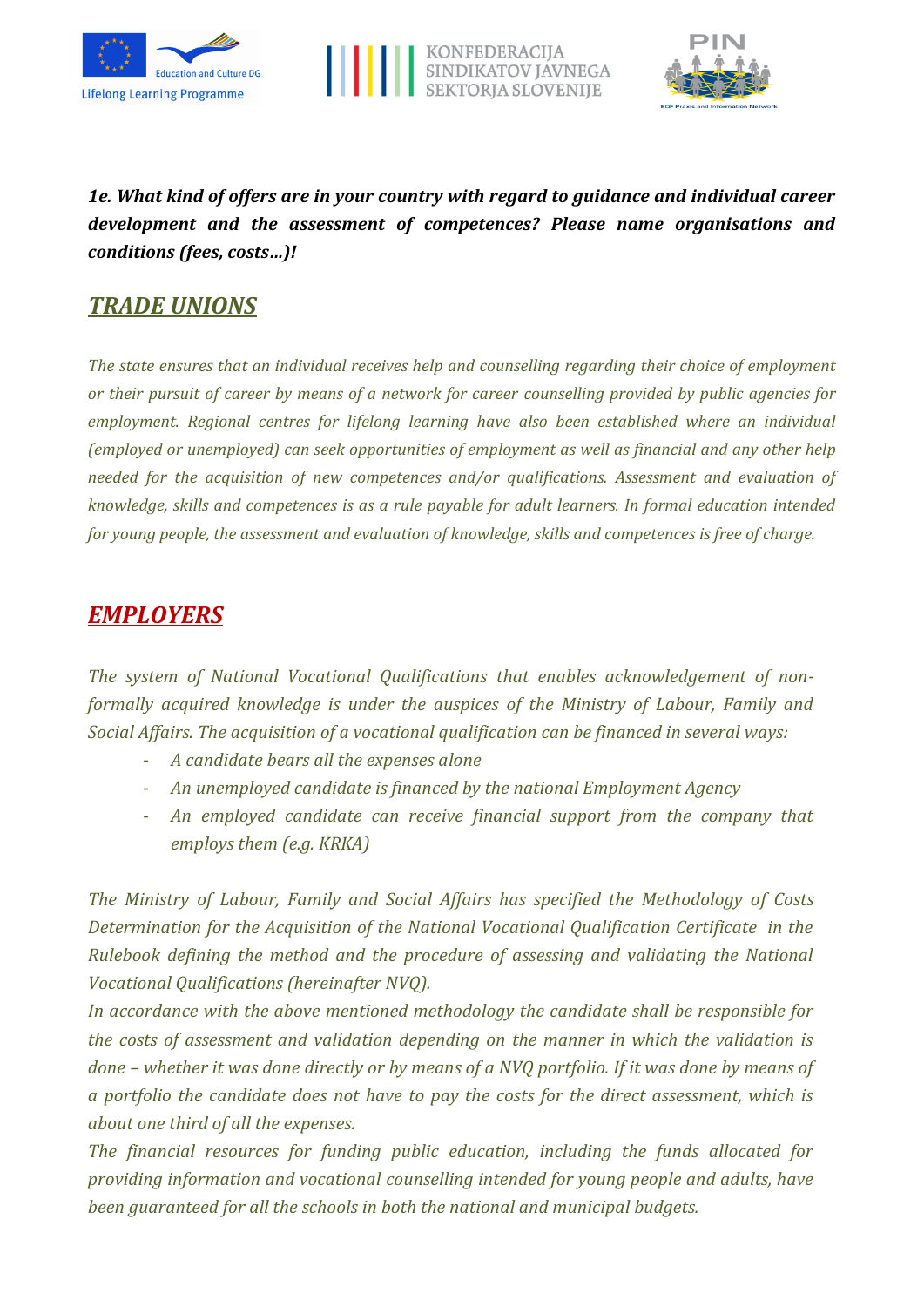





# *EDUCATION PROVIDERS*

*In Slovenia two ministries are responsible for the development and the operation of the educational system: the Ministry of Education and Sport and the Ministry of Higher Education, Science and Technology. Others involved are local communities (municipalities), expert councils appointed by the government of the Republic of Slovenia, and public institutions established for the purpose of development and counselling in the field of education:* 

- *THE NATIONAL EDUCATION INSTITUTE OF THE REPUBLIC OF SLOVENIA*
- *THE NATIONAL INSTITUTE FOR VOCATIONAL EDUCATION AND TRAINING*
- *THE SLOVENIAN INSTITURE FOR ADULT EDUCATION*
- *THE NATIONAL EXAMINATIONS CENTER*
- *CENTER FOR EDUCATIONAL AND EXTRA CURRICULAR ACTIVITIES*

*Universities and independent higher education institutes are autonomous and can, in accordance with the law, design their of study programmes and define criteria which have to be fulfilled by the higher education teachers/professors and assistants. Educational and training which does not yield a publicly valid education is not governed by law and is left to the initiative of companies and schools. Educational institutions usually deal with this type of education.*

*In order to achieve quality and comparability of schools in the country the educational system works according to the principle of external assessment of results of education. At the end of educational process, and during, results are being assessed by means of assignments, questions and different examinations prepared by a group of experts at the National Examinations Centre. The system that we have developed the most is the system of external assessment for the socalled general Matura. We are also developing elements of external assessment and evaluation at primary school level, elements of external assessment are being implemented in the vocational Matura examination, which happens at the end of secondary technical/professional education.*

*The funds for financing public service in education are guaranteed in the national and municipal budgets. National budget finances:*

- *Higher education institutes*
- *Post-secondary technical/professional education*
- *Secondary schools*
- *Halls of residence for secondary school students*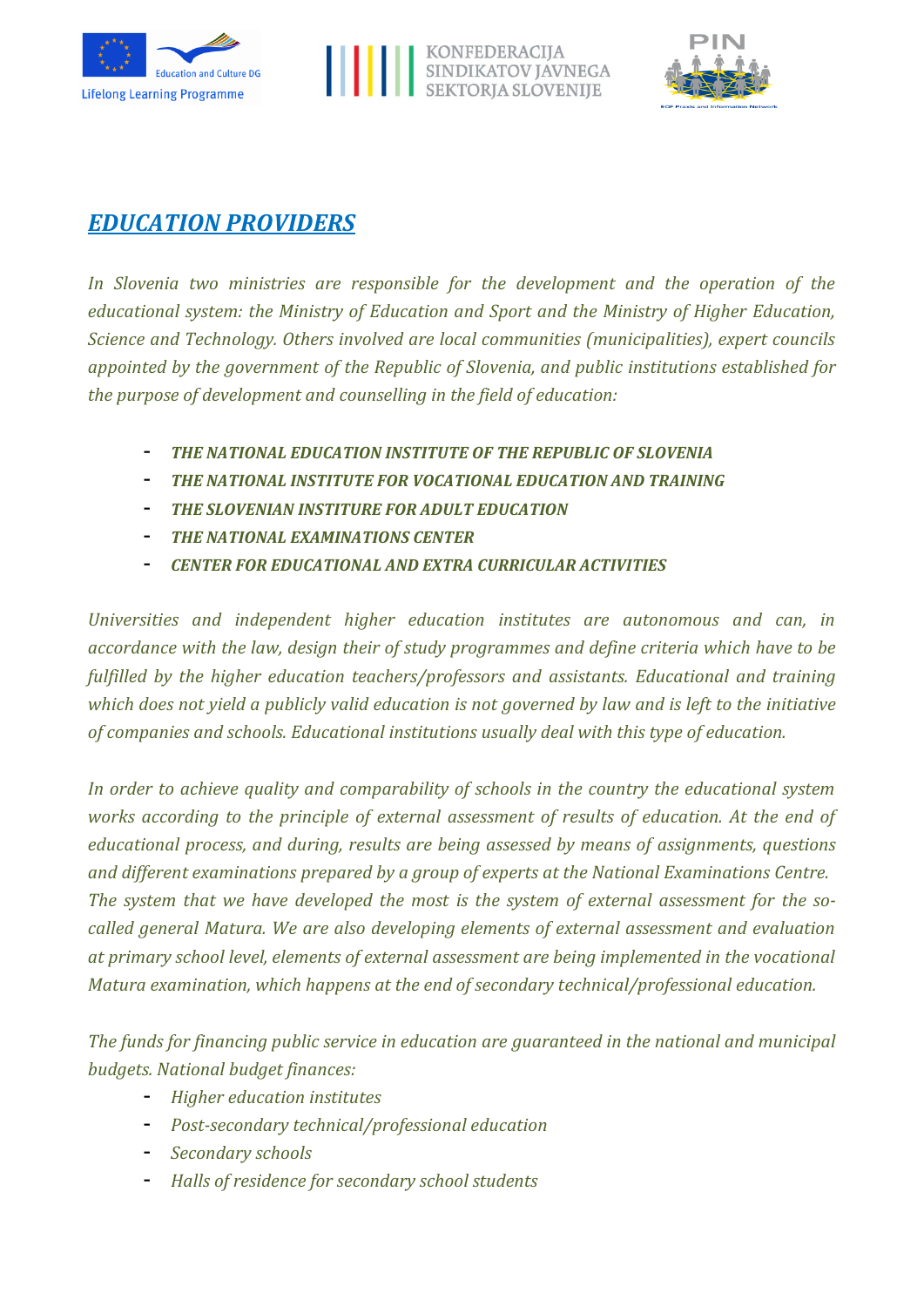





- *Schools and institutes for special needs children*
- *Adult education*

*Local communities guarantee a certain amount of funds for:*

- *Primary education*
- *Adult education*

*In Slovenia there are 14 operable Counselling centres which offer education guidance to adults who wish to develop their careers. They are free of charge.*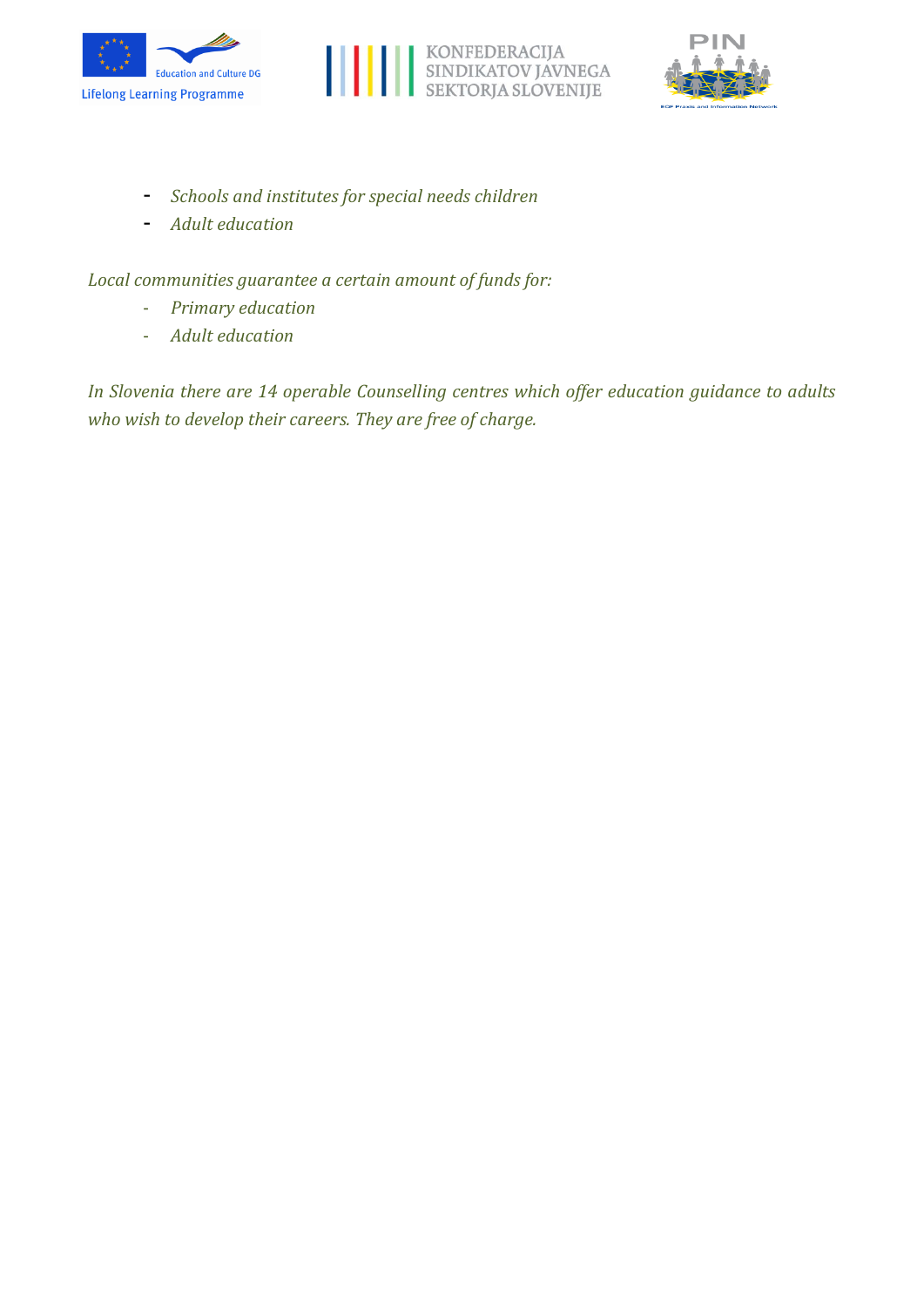





# *2. LIFELONG LEARNING POLICY AND LEGISLATION*

## *2a. What is the nature of lifelong learning policy in your country? What are the goals? Which problems is it expected to solve?*

*Focus on responsible actors/stakeholders, who takes initiatives, what are the reasons for these actors to act?*

## *TRADE UNIONS*

*The government of the Republic of Slovenia has, within the National developmental program 2007- 2013, adopted the Strategy for Lifelong Learning, which is based on the Memorandum of the EC on Lifelong Learning. In order to put into force the aims of lifelong learning our government has adopted 3 different Acts: Vocational Education Act, Higher Education Act and National Vocational Qualifications Act. Goals of the Lifelong Learning Strategy are many, so allow us to list only a few:*

- *To encourage employability of employment seekers*
- *To increase possibilities of social inclusion*
- *To develop human resources*
- *To encourage entrepreneurship and adaptability of work force*
- *To support lifelong career orientation.*

*All national strategic documents support the acknowledgement of non-formal and informal learning, while concrete results were achieved by introduction of the system of National Vocational Qualifications.*

## *EMPLOYERS*

*The choice of non-formal education is entirely in the individual's domain. Individuals tend to take part in the kind of educational programmes they feel close to, that are interesting to them – those they believe will exceed the investment of their free time and effort. Education of young people is mainly about compromise between them and their parents, and depends on several factors:*

- *What kind of education programmes they can afford*
- *What kind of education programmes they find interesting*
- *What they want to do in the future*
- *How long a specific education programme lasts*
- *Etc.*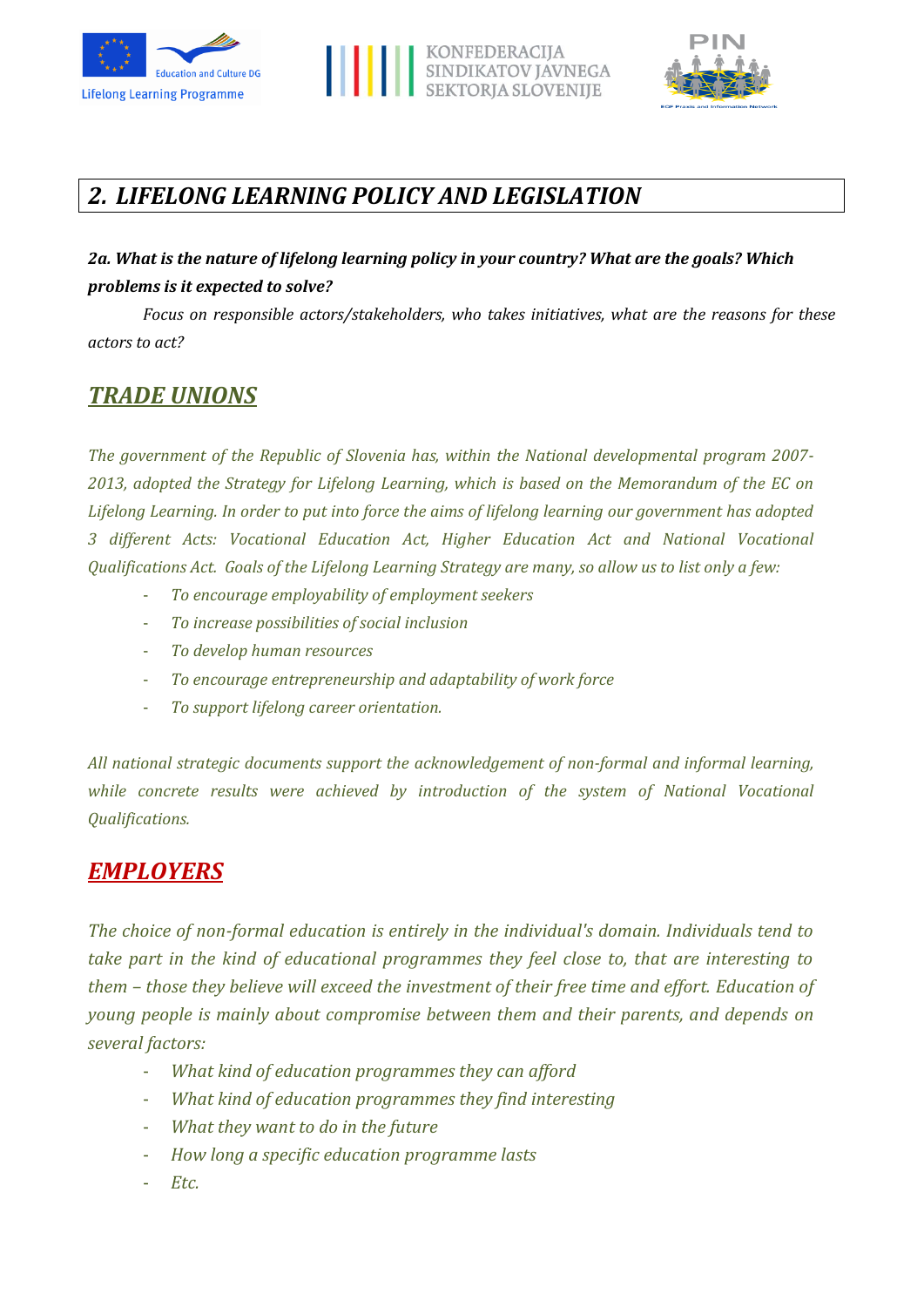





*Later in life individuals tend to make autonomous decisions and participate in those educational programmes they find the most interesting.*

*In this day and age all successful companies are aware how important it is for their employees to have knowledge and skills, which is why they are often willing to offer them further/additional education, where the company is the contracting authority. The greatest competitive advantage a company can have is its employees who not only have formal education but have other experience and knowledge as well. On the other hand, the fact that the company is willing to provide its employees with additional education says something about the company itself – they appreciate and respect their employees; they consider them an investment and have long-term plans for them. Enthusiastic and motivated individuals will always look forward to participating in this kind of education, and not only because they do not have to pay for the education but because they know that the knowledge they will gain will further their expertise and will benefit their careers.*

## *EDUCATION PROVIDERS*

*The 2011 White Paper on Education emphasises the impotence of lifelong learning and sets the foundations for acknowledgement and assessment of non-formal and informal learning. There are several EU co-funded projects underway, whose goal it is to complete and improve the current system of acknowledgement and assessment of non-formal and informal learning. These projects' goals are the establishment of institutions for validation (Centres for Lifelong learning) and the development of models for procedures of assessment and validation of non-formal and informal learning of adults.*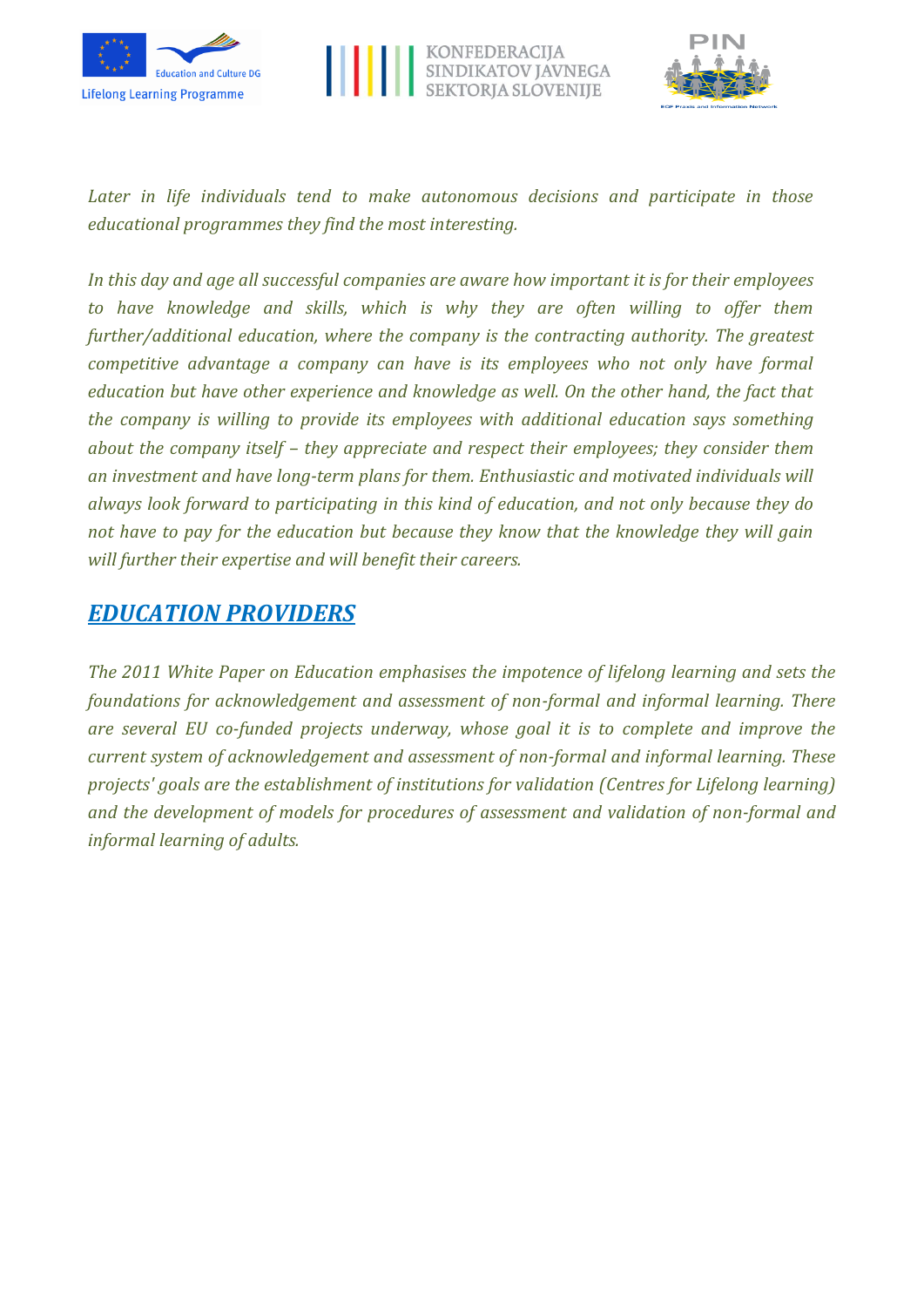





## *2b. Is there a policy on recognition of non-formal and informal learning practiced as an element in the lifelong learning policy?*

# *TRADE UNIONS*

*Each individual has the right to demand acknowledgement and validation of non-formal and informal learning – as part of lifelong learning. Acknowledgement and validation of acquired knowledge and skills represents motivation for an individual's participation in different forms of lifelong learning.*

*Trade unions predict that the National (Slovene) Qualifications Framework shall become an instrument for acknowledgement of learning outcomes of non-formal and informal learning within lifelong learning process.* 

*The validation will be done by means of sectoral qualifications frameworks which are currently being prepared, or by means of the general qualifications framework. Non-formal and informal learning will also be acknowledged by the employers by means of pay increase, and will also be acknowledged by the providers of higher education; however, this will be done according to their own rules and judgement.*

# *EMPLOYERS*

*The 2011 White Paper on Education in the Republic of Slovenia, the basic principle on which the entire system of education is based emphasises the principle of lifelong learning that should be available to all. This principle is based on the assumption that learning takes place at any given time in life in different environments and in different manners and contributes to the full development of both individual and community.*

*In 2007 Slovenia adopted a Strategy for Lifelong Learning where numerous goals were defined, below you find some examples:*

- *To enable learning and education for all people during any period of life in all aspects of life and in all environments. Special attention must be paid to educationally disadvantaged groups – they need to be given opportunities for further education.*
- *Raise awareness of all people that education and learning are their rights as well as their responsibilities.*
- *Provide people with tailor-made education – meaning that education and training must be suited to an individual needs and demands as much as possible*
- *Etc.*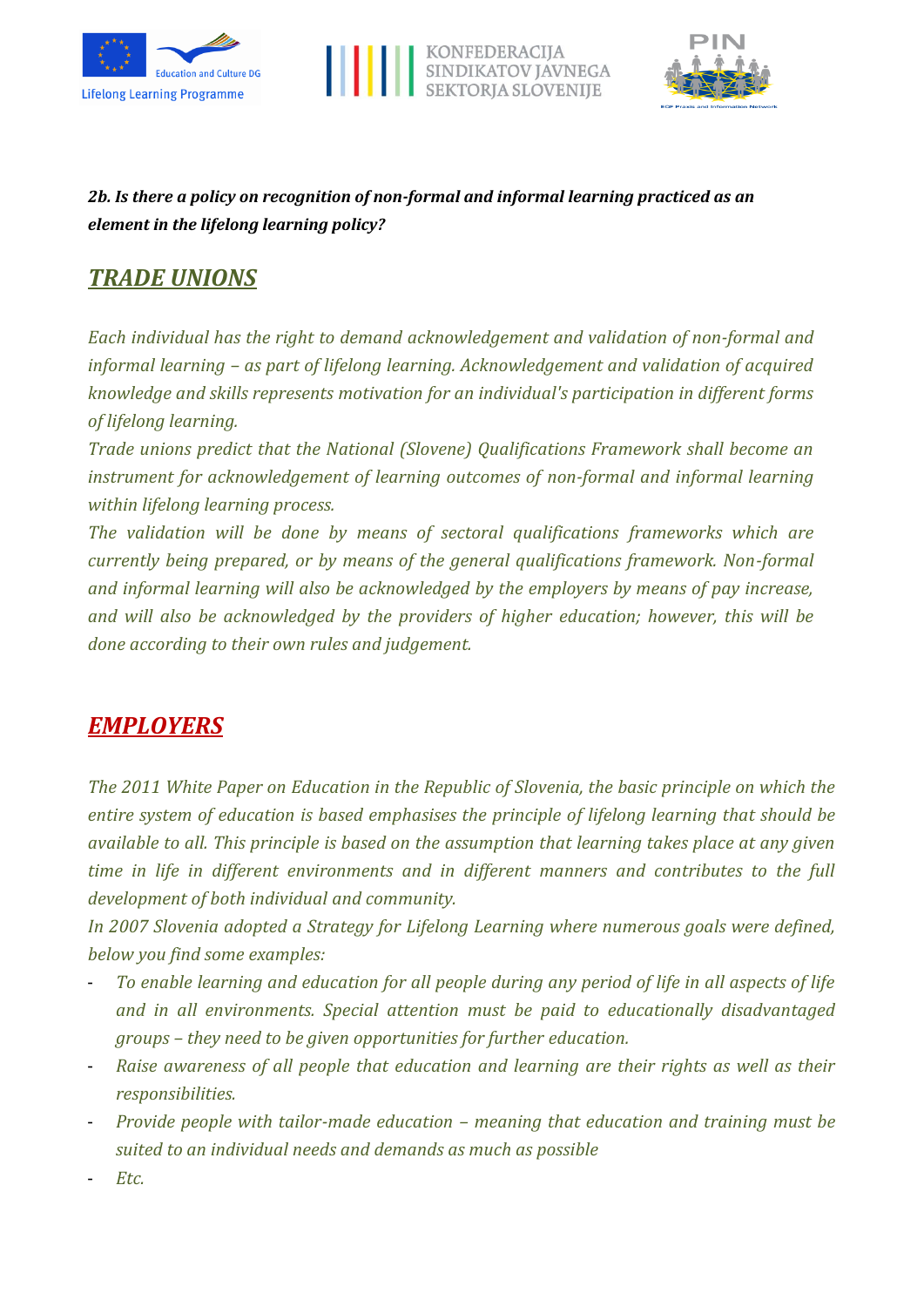





## *EDUCATION PROVIDERS*

*Educational programmes are not only adjusted to the adult by only leaving out certain elements, they whole system is developed in such a way that if offers adults individual educational paths – the system can acknowledge previously acquired knowledge – non-formal as well. Credit system is one of the tools that can contribute to this principle. The same standards of knowledge, skills and competences are used for both young people and adults, same competences and learning results as well; all are based on the same criteria.*

*Every day school are faced with individuals who transfer from one school to another or wish to*  exchange the educational programme they are currently in. There are individuals who are employed but would like to continue with their education or would like to renew their *knowledge. Then there are those who have already acquired a NVQ and would also like to acquire a formal education. All these examples encourage schools to think about the possibilities of acknowledging previous knowledge acquired trough formal learning environments as well as non-formal situations, e.g. workplace.*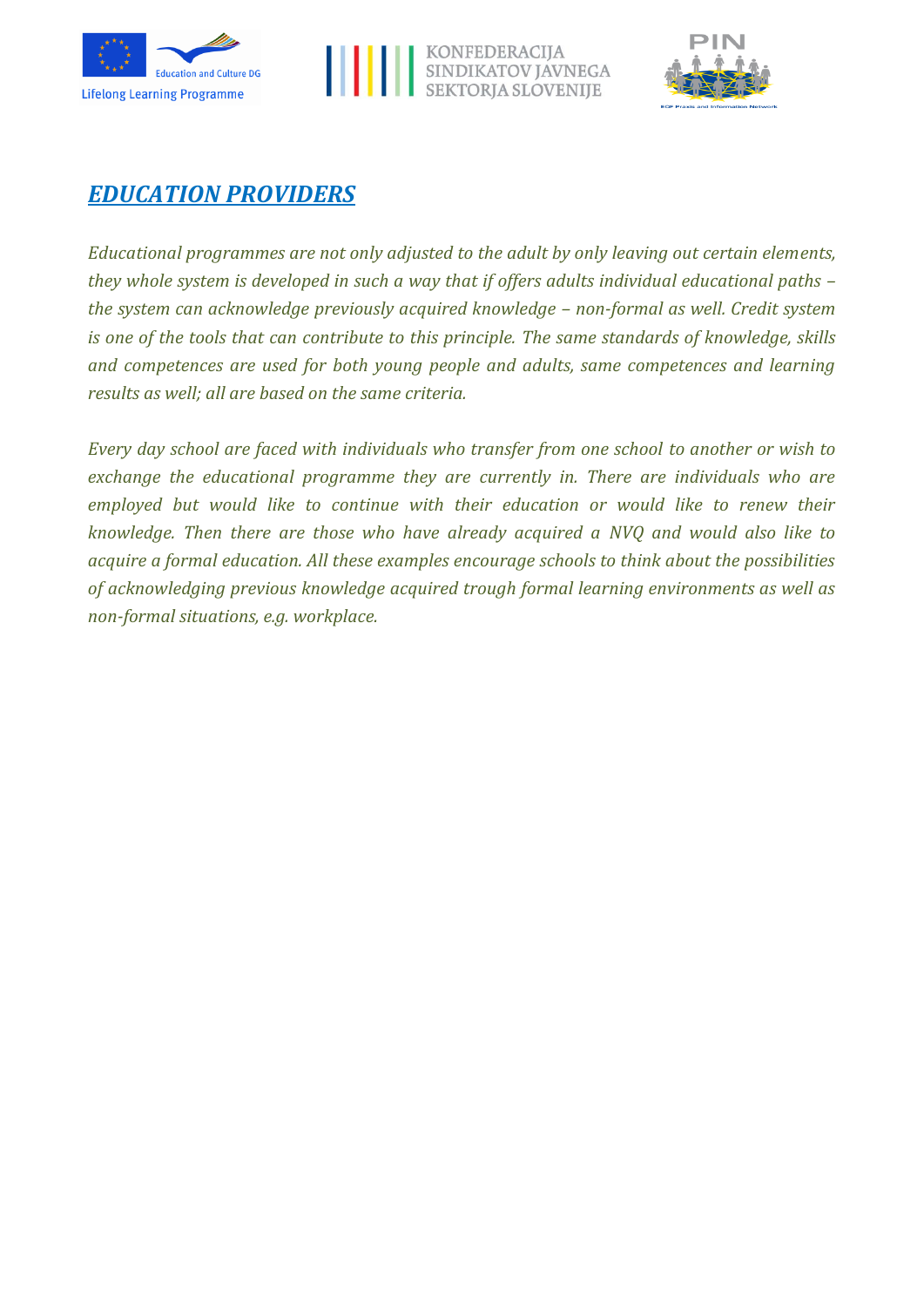





#### *2c. Are all education sectors cooperating in creating lifelong learning programmes?*

# *TRADE UNIONS*

*Three ministries are involved with the creation and the final implementation of the policy on Lifelong learning: the Ministry of Education, the Ministry of Higher Education and the Ministry of Labour, Family and Social Affairs. The operator and the financier of the formal vocational education and higher professional education (both post secondary – short cycle) is the Ministry of Education. The Ministry of Higher Education is responsible for the assurance of the quality of the system by means of awarding accreditation to educational programmes and through assessment and evaluation of learning outcomes in higher education. The Ministry of Labour, Family and Social Affairs is the »owner« of the National Vocational Qualifications system. A network of public institutions for development and implementation of lifelong policies has also been established and the intuitions responsible are: Institute of the Republic of Slovenia for Vocational Education, Slovenian Institute for Adult Education and the National Examinations Centre responsible for the preparation of instruments and other bases for assessment and evaluation of knowledge, skills and competences.*

# *EMPLOYERS*

*In 2008 the consortiums of secondary vocational and technical schools - MUNUS II, BIOTECHNICAL SECONDARY SCHOOLS CONSORTIUM and UNISVET – included an activity titled »Acknowledgement of non-formal knowledge« into their projects co-financed by the European Social Fund. Within the same project they also formed working groups in order to find concrete solutions for the implementation of the system for acknowledgement of nonformally and informally acquired knowledge. The working groups were formed in cooperation with the National Institute of the Republic of Slovenia for Vocational Education and Training. The reasons for doing this lies in the fact that this is an area were neither Slovenia nor other countries have yet managed to develop expert solutions needed for the implementation of the system.*

*In 2010 an inter-institutional working group was formed. This group operates under the supervision of the Slovenian Institute for Adult Education. Its tasks are:*

- *to coordinate methodologies of acknowledgement of non-formally acquired knowledge in full-time and part-time education and training*
- to exchange project results obtained in the field of acknowledgement of non-formally *acquired knowledge*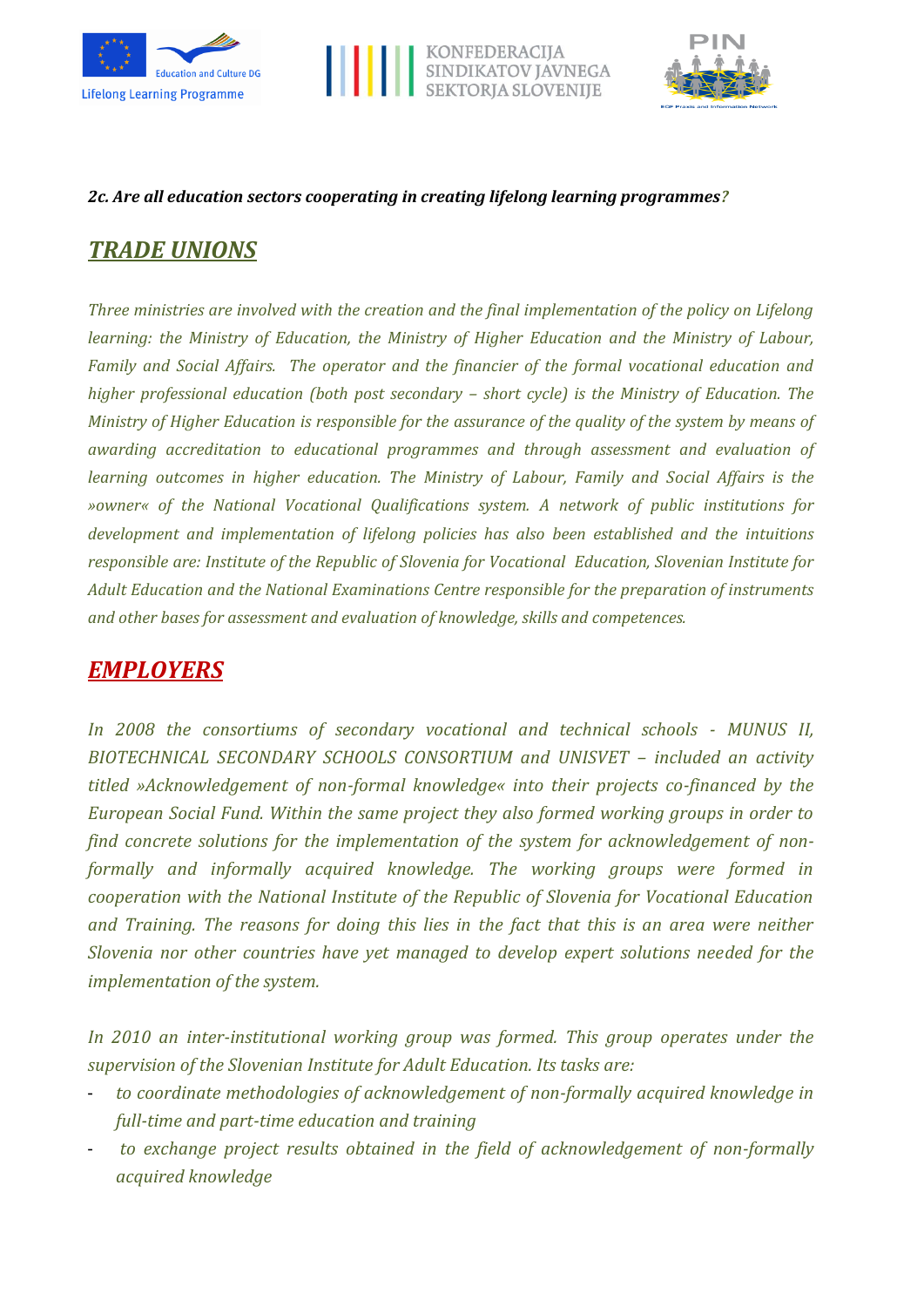





- *To prepare starting-points for a regulatory framework relating to the acknowledgement of non-formally acquired knowledge* 

# *EDUCATION PROVIDERS*

*All educational sectors (young people, adults, general secondary and vocational secondary education) take part in projects dealing with acknowledgment of non-formal and informal learning. A special inter-institutional working group has also been established and it operates under the coordination of the Centre for Adult Education of Slovenia.*

*2d. is there national legislation for lifelong learning? Or is lifelong learning regulated on a sectoral level?*

## *TRADE UNIONS*

*Lifelong learning is governed by the Vocational Education Act, Higher Education Act and National Vocational Qualifications Act.*

## *EMPLOYERS*

*Slovenia does not have any national laws or regulations that would explicitly regulate lifelong learning but we do have laws relating to the field of adult education as well as laws regulating national vocational qualifications.*

*Adult Education Act regulates the field/the scope of non-formal education financed by public funds. According to this law adult education comprises of education, advanced training, training and learning of persons who have fulfilled their primary school obligations and would like to acquire, update, broaden or deepen their knowledge but do not have the status either that of a pupil, secondary school student or student.*

*The Law on National Vocational Qualifications regulates the procedure and determined the bodies or authorities and organizations competent for approving catalogues of technical knowledge and skills standards, as well as determining conditions and procedures for acquisition of national vocational qualifications.*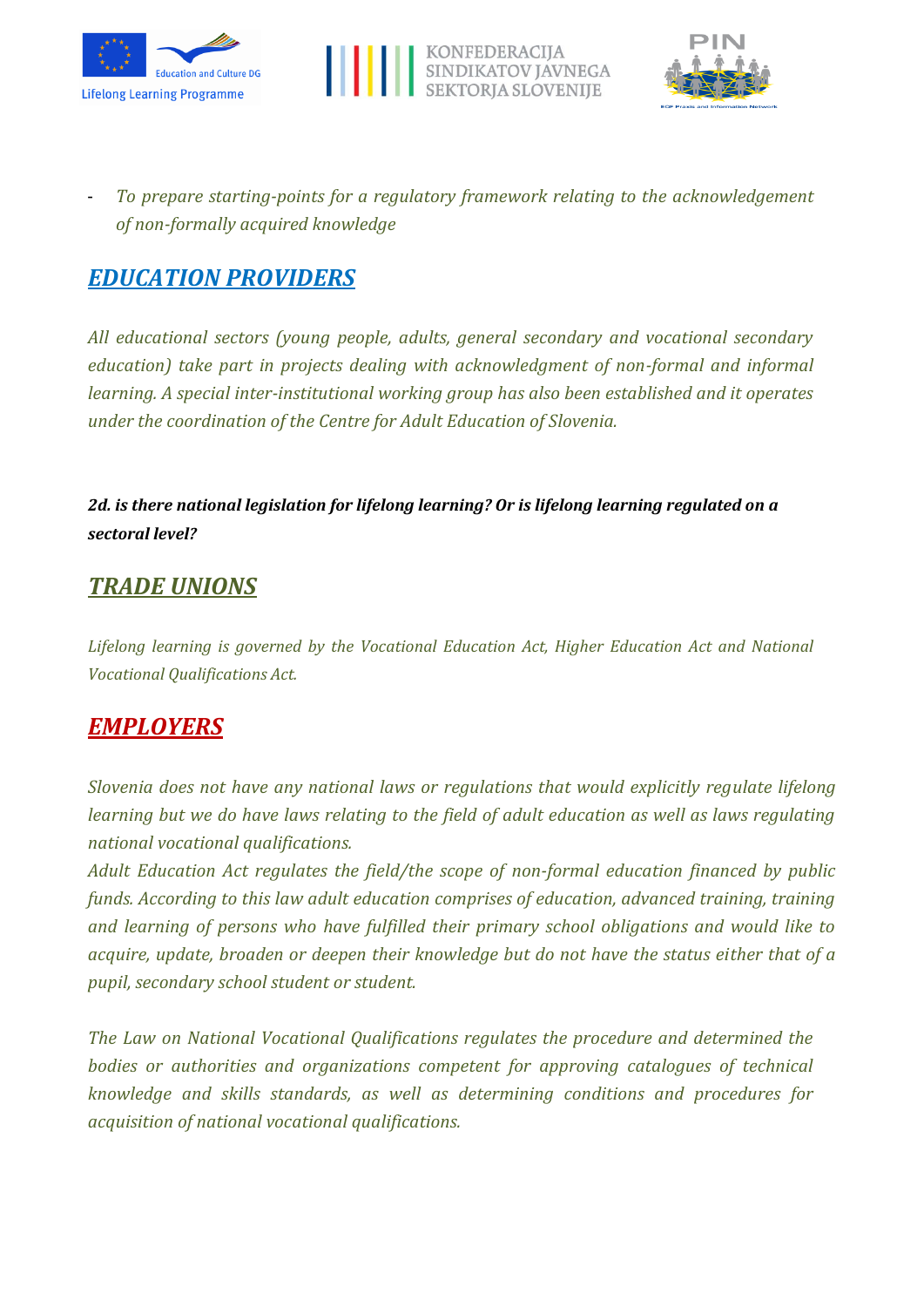





## *EDUCATION PROVIDERS*

*There is no national legislation on lifelong learning. The starting-points have been given in the 2011 White Paper on Education as well as in the Resolution on the national adult education programme valid until 2015.* 

*In practice lifelong learning is represented in the National Vocational Qualifications Act. The field of adult education is regulated by the Adult Education Act.*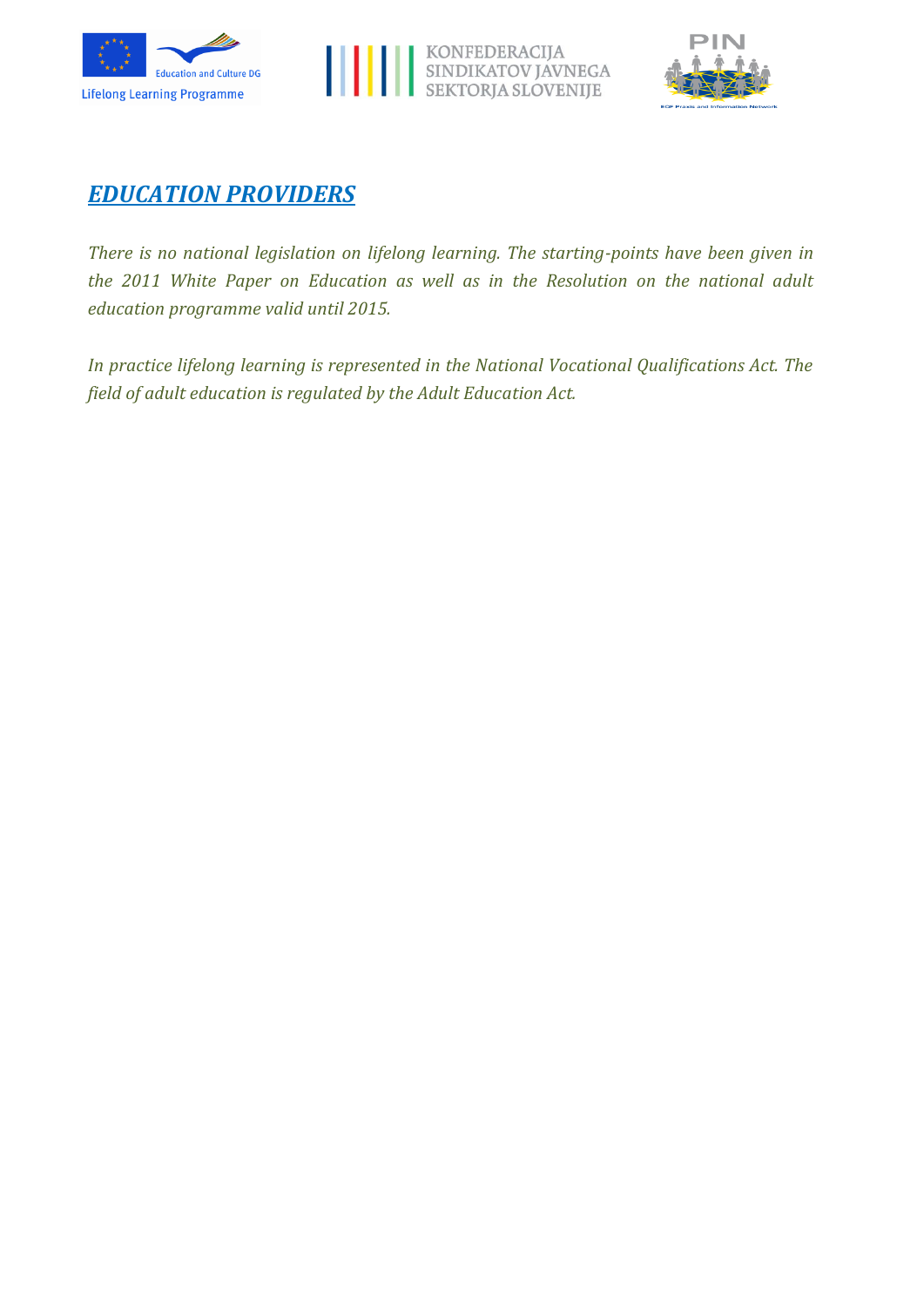





## *2e. On the national level: What are your experiences with regard to the recognition of non-formal and informal learning?*

# *TRADE UNIONS*

*If we take into consideration the experience of the System of Certification by means of which an individual can acquire a National Vocational Qualification then we can claim that it gives an individual an opportunity to formalise non-formally acquired knowledge at secondary and tertiary levels (up to level 6). However, a National Vocational Qualification today does not yet hold its true value at the labour market where employers, and especially the public sector, base their demands solely on formal certificates of specialised skills or qualifications.* 

*The National Vocational Qualification is a basis only for determination of one's salary and this is only true for some collective agreements, not all. The connection of the System of Certification with the formal education system is weak and does not allow permeability to higher levels of education. What is also quite weak is the degree of knowledge and the information the employers as well as individuals (workers) have regarding the possibilities of acquisition of a National Vocational Qualification – not much has been done to inform the public.*

## *EMPLOYERS*

*After 10 years we have come to a conclusion that the advantage of the system of national vocational qualifications lies in its flexibility and adaptability as it enable a much quicker response to the changing needs of the labour market than the standard formal educational programmes. The possibility of validation of previously acquired knowledge and formation of shorter educational programmes for the acquisition of missing knowledge and skills (which eventually leads to an acquisition of a vocation) has a positive influence on the elimination of divergences between supply and demand on the labour market.*

## *EDUCATION PROVIDERS*

*Evaluation of field of acknowledgment of non-formally acquired knowledge and skills carried out in 2010 by the National Institute for Vocational Education and Training (CPI) in cooperation with outworkers showed that the procedures of non-formal learning acknowledgement are not numerous. However, schools and, to a lesser extent, students/learners are familiar with them and do use them – this is especially true for adult education and higher technical education.*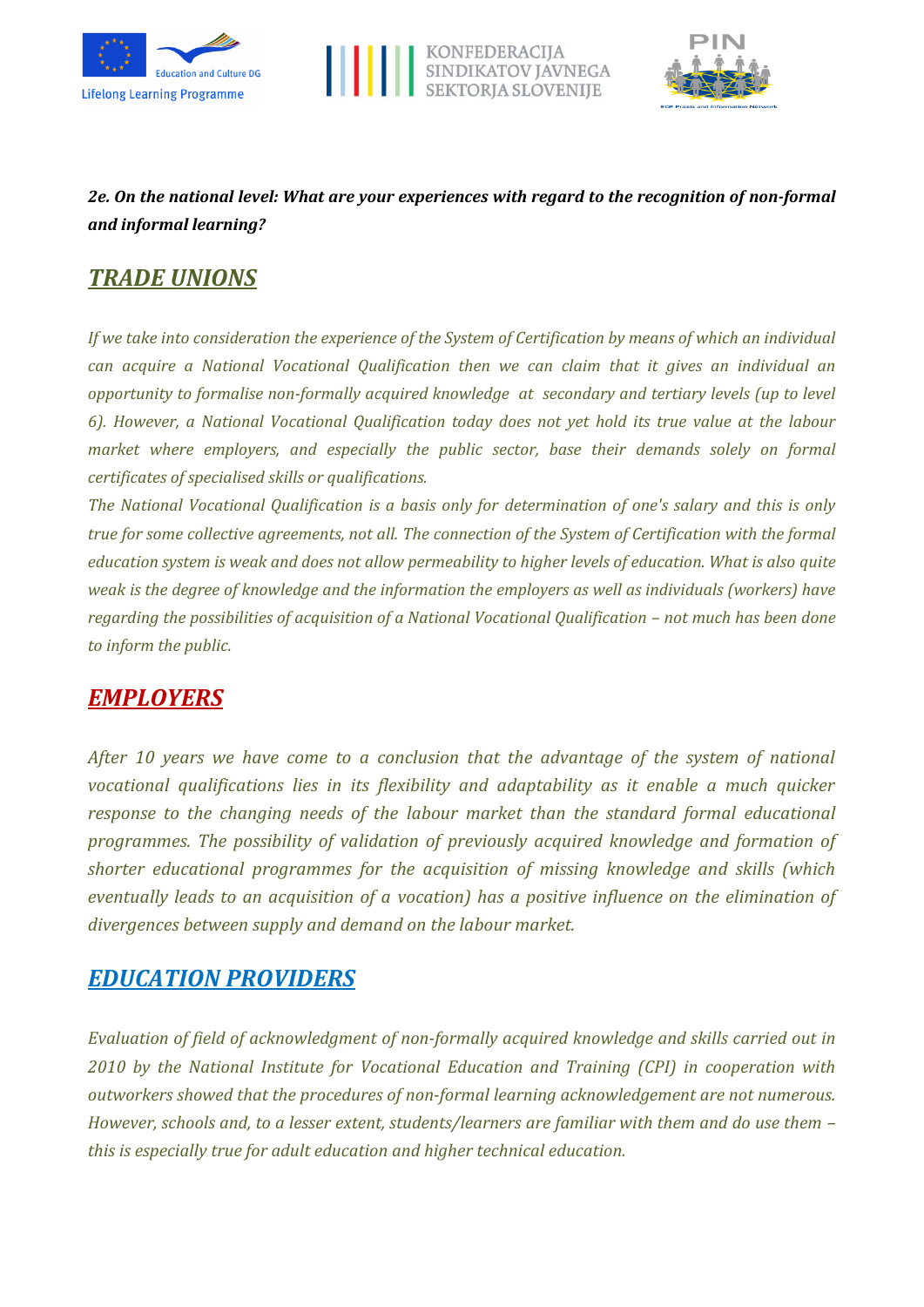





*It has been emphasised that greater unification of the system at the national level would facilitate the implementation or the execution of procedures, should ensure comparability of assessment and validation of learning outcomes and would consequently lead to people having more trust in the system itself (they system of acknowledgement of non-formally acquired knowledge ).*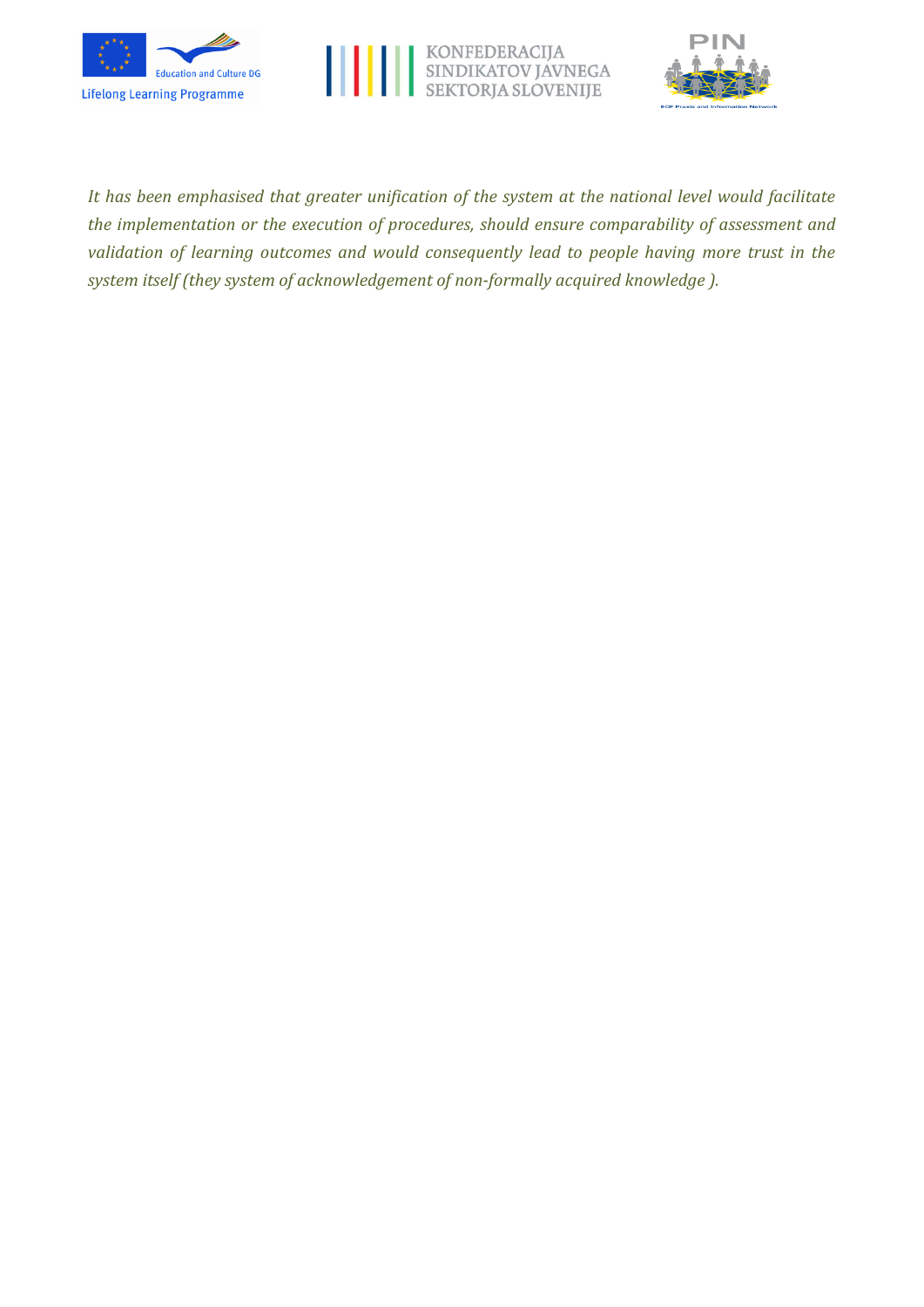





## *2f. On the companies/trade unions/training organisations level: Are there any examples for good practice? Please describe!*

## *TRADE UNIONS*

*With the support of trade unions, one of the pharmaceutical companies in Slovenia, KRKA, put into force a number of Vocational Qualifications, qualifications which prior to this were only 'internal' and not recognized as National Vocational Qualifications. This was an important step also for the workers employed in Krka's factories abroad, where the company asserts the high standard of the Slovene National Qualification.*

*One of the trade union confederations has also proposed a new occupational standard, which will serve as the basis for a new National Vocational Qualification for a Trade Union Shop Steward/Trade Union Officer. If this qualification is accepted we would have comparability of competences for trade union work in immediate work environment.*

# *EMPLOYERS*

*The system has been used by several Slovenian companies. As an example of good practice we can mention KRKA d.d. and Iskra Avtoelektrika.*

*The pharmaceutical company KRKA has prepared occupational profiles for workers participating in the production process (a 'processor') and 5 other occupational profiles. The participants who have trained to acquire new skills and knowledge have had the opportunity to do so directly during the work process on processing machines and devices in the company. Krka used its own experts in the educational process. The certificate awarded to the participants is a National Vocational Qualification and opens doors for workers either in the company or elsewhere in pharmaceutical industry (promotion, new jobs). So far 620 workers received the NVQ Certificates.*

*Iskra Avtoelektrika is a company that produces starters, generators, electrical drive systems and other devices for global consumers.*

*The company has used the certification system (NVQ) in order to acquire new workforce (from unqualified to qualified) and to adjust their skills, knowledge and competences to the requirements of new technologies. The company submitted their own occupational profile 'machine operator in the production process' for confirmation to the National Institute for vocational education and training. They have also organized a training programme with the help of an external educational provider.*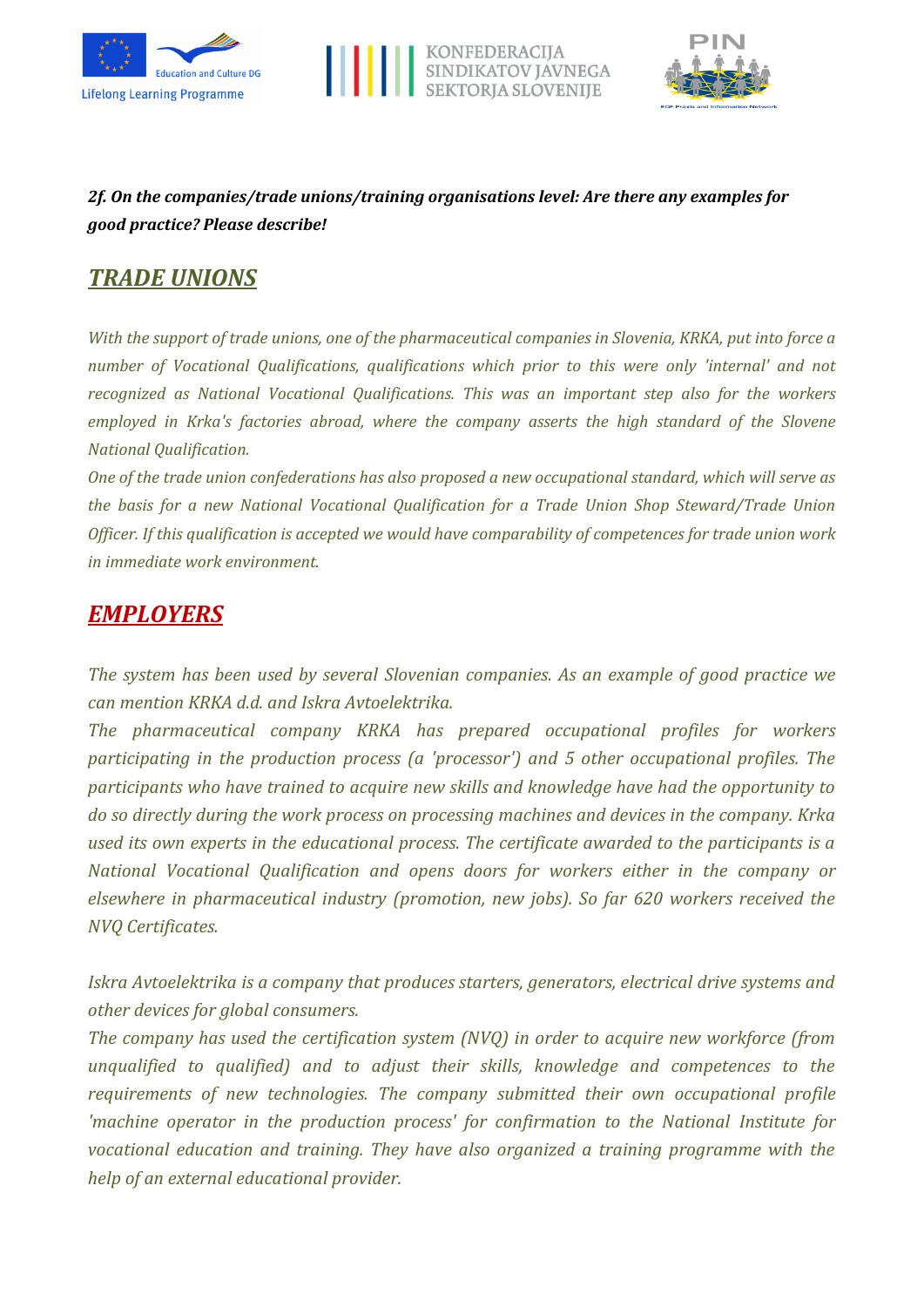





## *EDUCATION PROVIDERS*

*The use of National Vocational Qualification (NVQ) enables companies to quickly respond to the changes in the labour market and to the changes in work processes. Namely, the NVQ system offers numerous NVQs which the companies need. Employers are also able to suggest new NVQs. They determine competences, skills and knowledge that are required or sought after in the company, and with that they make sure they will receive suitable staff. The NVQ system helps companies in several ways:*

- *Ensures much needed qualifications*
- *Enables an overview of existing qualifications in the company*
- *Enables better employee knowledge management – identification, organization, improvement and assessment of knowledge in the company*
- *Detects hidden capabilities of employees*
- *Enables requalification and reallocation of workers*
- *Etc.*

*One example of good practice that we can point out was developed in cooperation between the National Institute for Vocational Education and Training and the national broadcasting company – public institute - Radioatelevizija Slovenija – RTV. After three years of intense work*  13 NVQs were developed all at complexity level 5 and level 6 of the KLASIUS system – with this, *all needs for so-called specific media vocations were met.* 

*Also, older employees of specific media vocations were given an opportunity, by means of NVQ assessment and validation procedures, to assess their hidden knowledge and obtain certificates.*

*At the same time we came to a conclusion that the above mentioned range of occupational standards and catalogues does not only cover the needs of the RTV Slovenija company, but enables resolving educational and staff issues also in the theatre sector, in the field of archives and in the field of video production (mobile technology, online newspapers, etc.)*

*So far over 150 candidates obtained certificates through NVQ assessment and validation process. It is estimated that in the next two years at least another few hundred candidates will decide to prove their professional abilities and competences using the same method.*

*Another example of good practice are also the Advisory Centres for Adults, because they help adults not only choose the type of educational programme but they also (during the advisory process) help individuals by evaluating their non-formally acquired educational accomplishments as well as helping them with their portfolio.*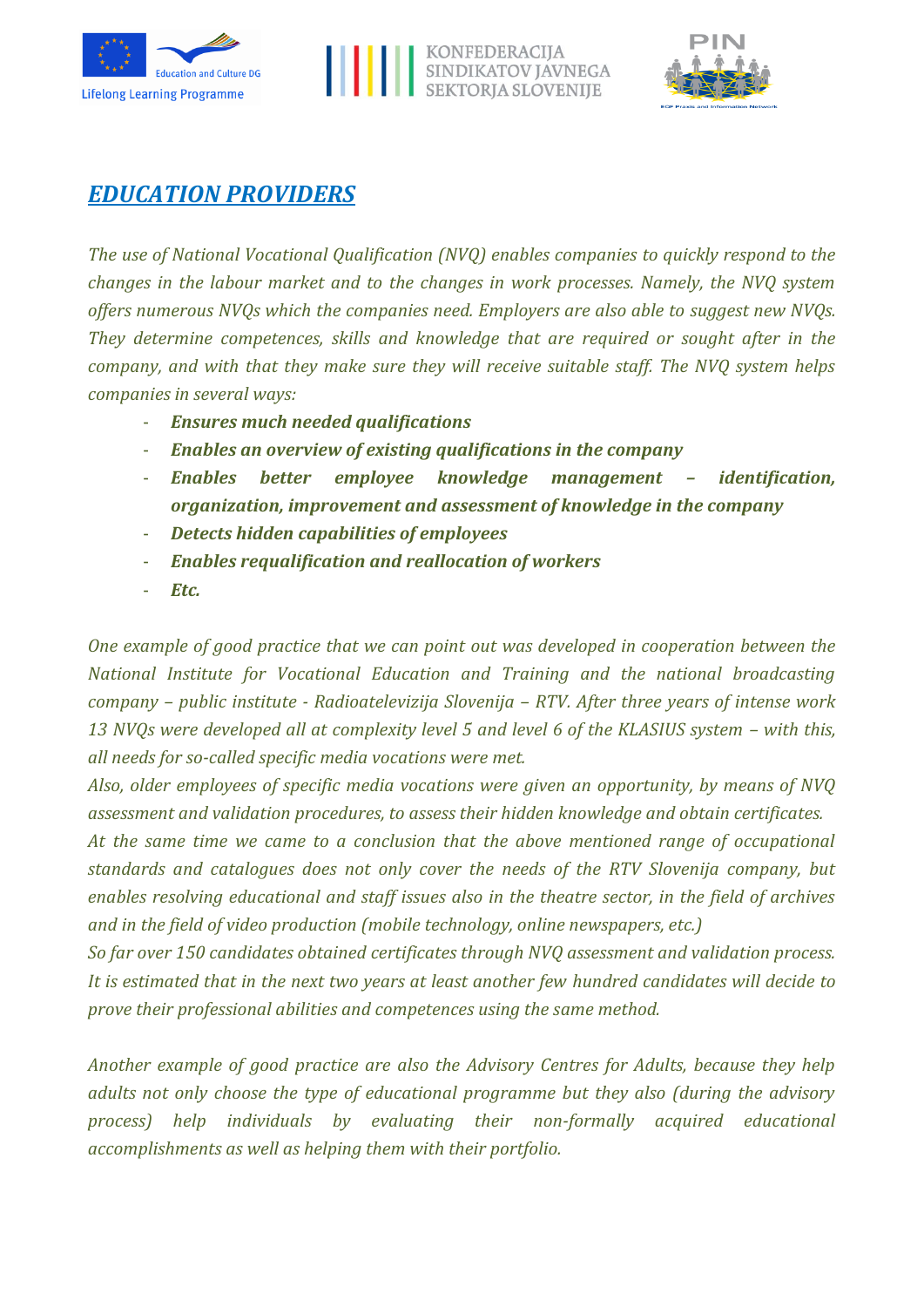





# *3. ROLES IN THE LEARNING-PROCESS*

*3a. Which kind of lifelong learning-practices are functioning in your country? Do they include summative (aiming at qualification/certification) and/or formative (aiming at career perspectives) approaches?*

## *TRADE UNIONS*

*Lifelong learning in Slovenia is strongly focused on acquiring vocational qualifications. The goal of the majority of individuals is an acquisition of a certificate (National Vocational Qualification, ECDL certificate, etc.), which is issued by one of the authorized institutions. National Vocational Qualification certificates can only be issued by a registered provider of education and training – the institution must be registered with the Ministry of Labour, Family and Social Affairs. Examination is done in front of a Board of Examiners appointed by the National Examinations Centre. The Board of Examiners must consist of licensed examiners. At the moment there are 362 National Vocational Qualifications available for acquisition. Slovenia mainly uses the summative approach towards lifelong learning.*

## *EMPLOYERS*

*In Slovenia the first two forms and levels of acknowledgement of non-formally and informally acquired knowledge, skills and competences are:*

- *Assessment and validation of foreign languages*
- *Assessment and validation of National Vocational Qualifications which are based on the national occupational standards*

*These two forms, however, are not part of the formal, publicly valid education*

*The system of assessing and validation national vocational qualifications, also referred to as the certificate system, is the most established method used to validate non-formally acquired knowledge. It is developing relatively independently and it is also used as a supplement to the formal system of vocational and technical education – mainly, it enable an individual who has dropped out of the system to acquire a qualification and as a result get a job.*

*In majority of cases people in Slovenia decide to participate in this kind of lifelong learning, as it results in a qualification and a certificate. Therefore, it is mainly a summative approach.*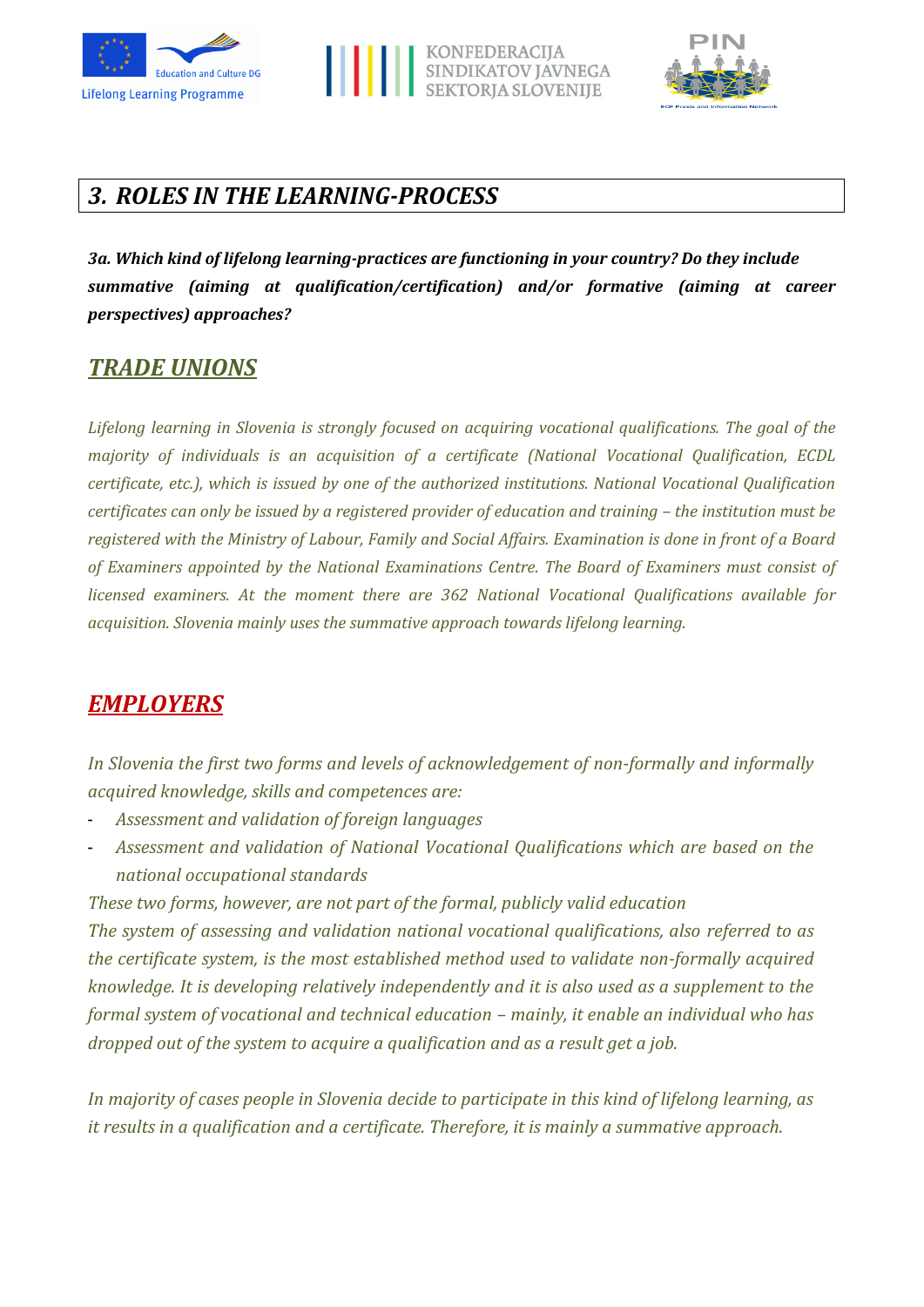





## *EDUCATION PROVIDERS*

*In Slovenia the summative approach is the prevailing one. The system of acknowledgement of non-formally acquired knowledge in the fields of Vocational and Professional Education and Post-Secondary Non-Tertiary Education has also started to exercised - in the sense of awarding qualification documents, diplomas and certificates.*

*Current socio-economic development demands constant adjustment from the citizens and requires them to be more actively involved with the working processes as well as with the development of their of personal career development. It is becoming increasingly more important for people to take part in ongoing further professional training – people must follow new developments in specific work fields. The number of occupations no longer regulated is increasing. At the labour market formal education is no longer the only requirement for getting a job, nowadays showing evidence of suitable vocational competences also plays an important part.*

*In this kind of a system one must predict different educational paths though which an individual can acquire vocational competences needed for successfully performing different tasks or vocations. There, it is extremely important for both, young people and adults to have different educational paths available to them. We need to make it possible for them to acquire vocational qualifications in formal education after they had already acquired basic general education (vocational course for general secondary school student, requalification during a vocational course).People who have already acquired a vocational or technical education have to be given the opportunity to make up for the deficit in their general education (Matura courses) and to enrol in one of the university courses.*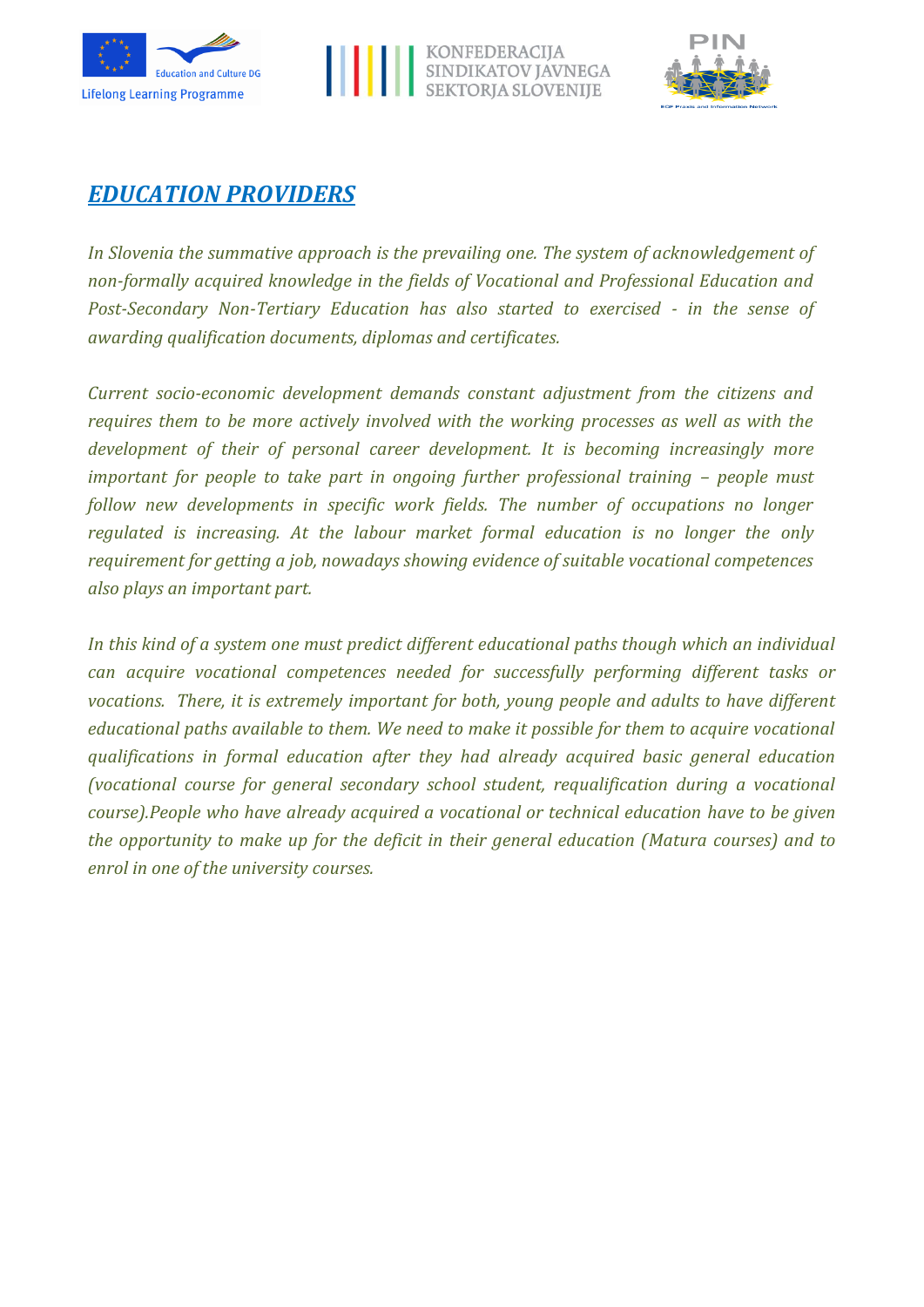





#### *3b. What is the responsibility of the adult learner in designing his/her learning process?*

# *TRADE UNIONS*

*Adults can only partially influence the educational process, meaning that where possible they can come to an agreement with their education provider regarding the length of the educational process and how the subject matter will be covered.* 

*Unemployed persons usually contact Employment Agencies (which are public agencies) and they prepare educational plans for each individual separately. Adults can also join groups or go to individual counselling regarding their career development – this is offered by both public and private Employment Agencies.*

# *EMPLOYERS*

*Enabling competitiveness in vital in the economy of knowledge. Therefore, university degrees, certificates and other documents play an important part – as a reference – in the labour market, for both employers as well as individuals. Because of this the question of modernisation of systems for acknowledgement of non-formally acquired knowledge because ever so important in all EU states.*

*Making sure that learning is recognized and appropriately validated is an integral indicator of the quality of services. Any kind of acknowledgement is – besides other benefits that it has – an efficient method of motivation for the untraditional participant as well as those that have been absent from the labour market for quite some time. It is important that we develop a quality system for recognizing and acknowledging previously acquired and experiential learning, and it's also important that we promote its use in different environments.*

## *EDUCATION PROVIDERS*

*It is desirable for a person who is learning to find his or her own way through the network of learning programmes and opportunities. If this learning path becomes too complicated, help and guidance should be provided. When making decisions regarding learning and education as well as directing one's personal and vocational path with the help of learning, it is important that we make sure that an individual receives proper and continuous information and guidance.*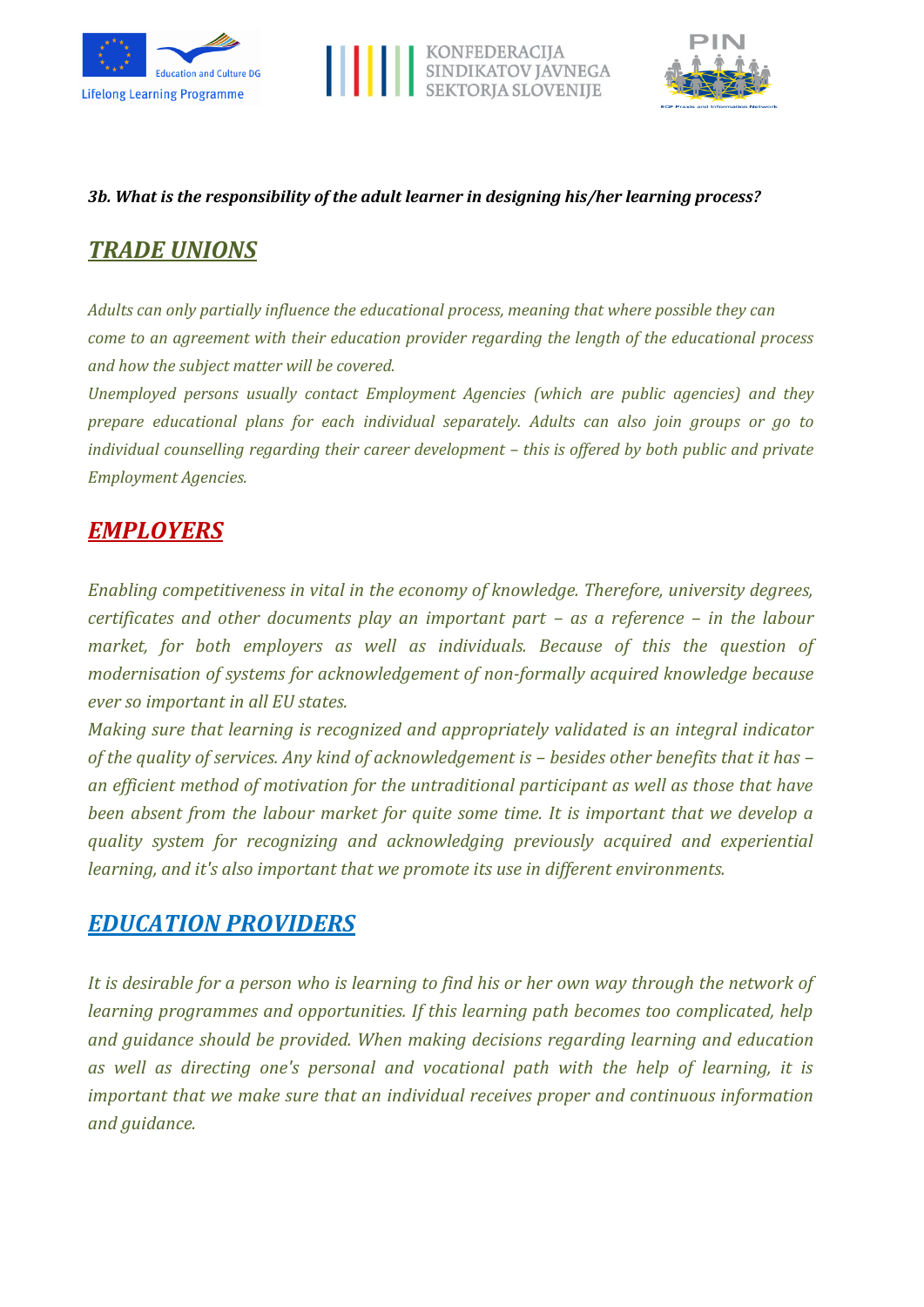





*In the last 10 years Slovenia has focus mostly on the development of two activities. We have well-developed information and counselling services for the field of adult education [\(http://isio.acs.si/\)](http://isio.acs.si/) – a network of 14 regional counselling centres is in operation. Regional partnerships for adult education counselling have also been established – lifelong learning centres. Besides the previously mentioned network of counselling centres Slovenia also has operational Centres for Information and Vocational Counselling [\(http://www.ess.gov.si/ncips/cips\)](http://www.ess.gov.si/ncips/cips). Lately, career centres have also begun to be established.*

*Adult education also means that every educational institution is obliged to carry out the first interview with the person enrolling in a new programme. Counsellor together with the candidate prepares his or her own individual educational plan, which has been adjusted to his or her previously acquired knowledge, skills and competences.*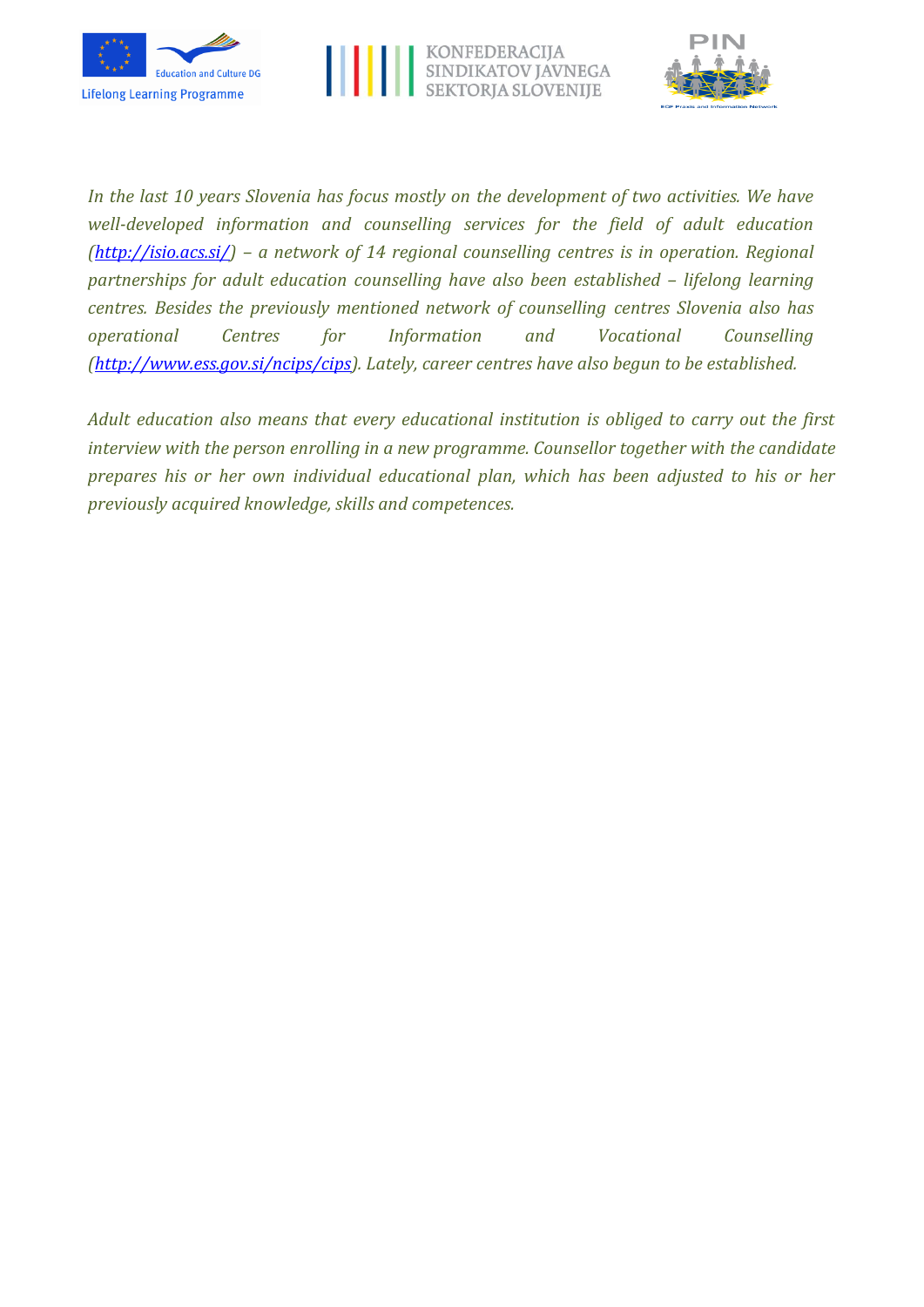





## *3c. What is the role of social partners (employers and trade unions) in the learning process to build up competencies sustainably?*

## *TRADE UNIONS*

*Trade unions and employers are working together to prepare Occupational Standards and other educational programmes (representatives of trade unions are members of the Board of Experts responsible for the validation/confirmation of Vocational Standards for Educational Programmes.) The employers are also directly involved - as a part of Examining Boards for the final exam in vocational education. Trade unions and employers received reports on the validation of education and may express and share their opinion with the specialised (expert) institutions. The best possible way in which they can influence the sustainable competences is by setting up or renewing Occupational Standards – as a rule, a Occupational Standard is renewed once every 5 years.*

## *EMPLOYERS*

*Recognizing individuals' non-formal knowledge, their skills and competences has a positive effect on the labour market mobility, formation and development of formal education systems and at the same time it eases the search for employment – employers also benefit from it as they can employ a well-qualified workforce in different job positions.* 

*Because of that employers are willing to create conditions in which the workers can receive necessary training at their posts and are prepared to participate in the process of certificating and validating non-formally and informally acquired knowledge, skills and competences.*

*Employers are therefore putting a lot of effort into the establishment of a system that will acknowledge non-formal education and training.*

*They believe that it will strengthen the status of employees as well as the status of young people at the labour market, that it will increase their employability and consequently have a positive influence on their personal development, their pursuit for independence and their autonomy.*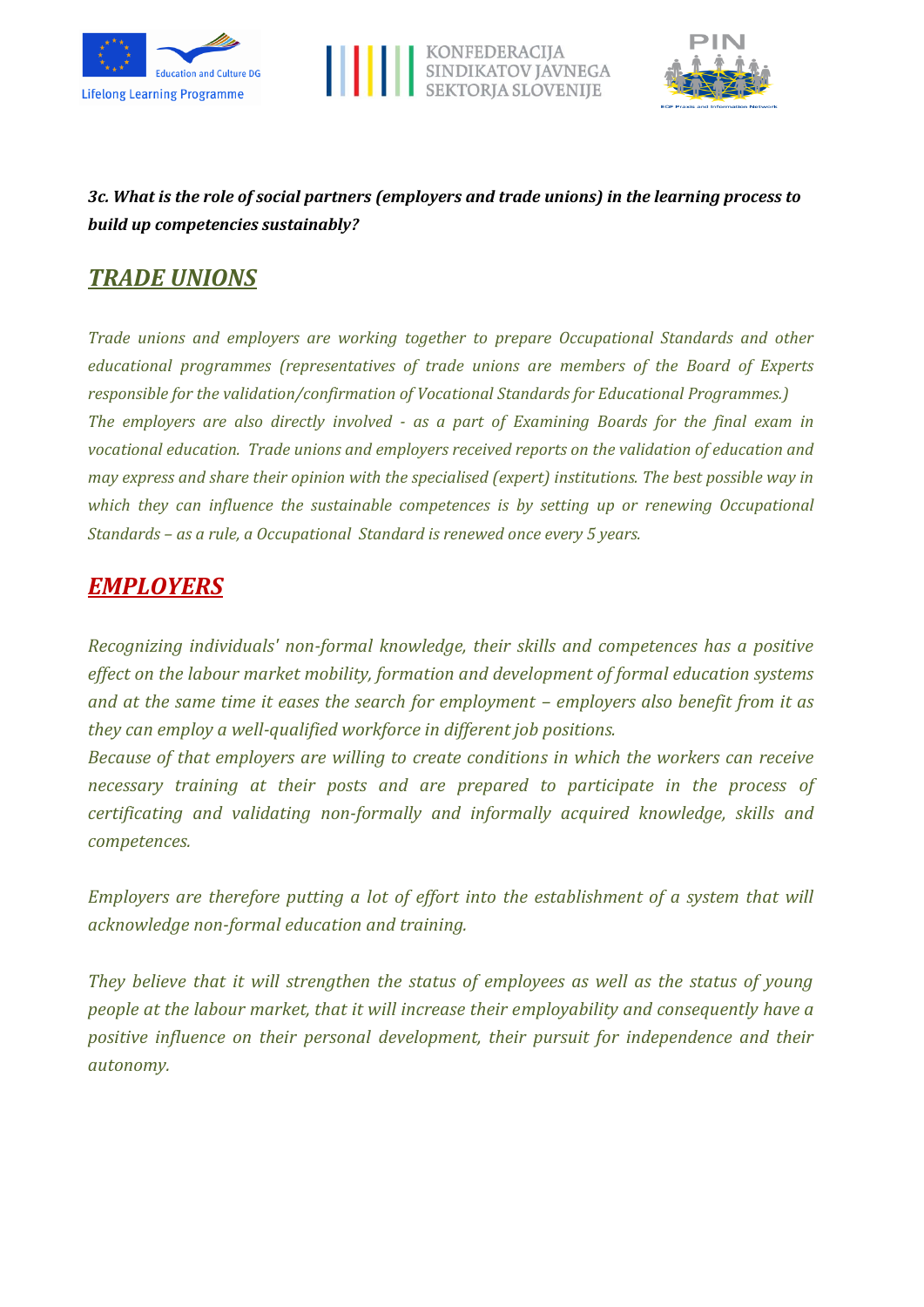





## *EDUCATION PROVIDERS*

*The fundamental principle set out in the 2011 White Paper on Education in Slovenia states that it is social partnership which should regulate and carry out vocational and technical education. This means that it is necessary to coordinate interests of all partners – workers and trade unions, employers and ministries.*

*Employers hope to gain (from the system of vocational and technical education) properly qualified staff, as well as mean to get a requalification and additionally train their current workers so that they can compete at already overly competitive global markets.*

*Workers, organized in trade unions, are interested in the educational system because they hope to gain enough general and fundamental knowledge to fulfil their educational ambitions, as well as to gain vocational and technical knowledge that will make more competitive when looking for an employment or creating their own.* 

*Ministries represent the broader interest of the government /country:*

- *They are responsible for ensuring that the concept of lifelong learning is realized,*
- *that certain basic knowledge needed for the development of sense of national belonging is assured,*
- *that there is realization of human right and*
- *that there is gender equality*

-

- *that there is the pursuit for democracy, tolerance, peaceful co-existence and respect,*
- *that there is protection of the environment as well as the protection of natural and cultural heritage*

*All the involved parties must work together to come to an agreement and find suitable legislative and organizational solutions that will balance the practical needs and long-term demands of the fast developing economy and country.*

*The principle of social partnership is observed when planning, programming and implementing vocational and technical education. Employers together with the rest of the partners define occupational competences needed for performing a specific job.* 

*In the last 10 years social partners participated in the development of majority of occupational standards for most of the vocational fields. On the basis of an occupational standard educational programmes of vocational, technical and higher technical education are prepared. The*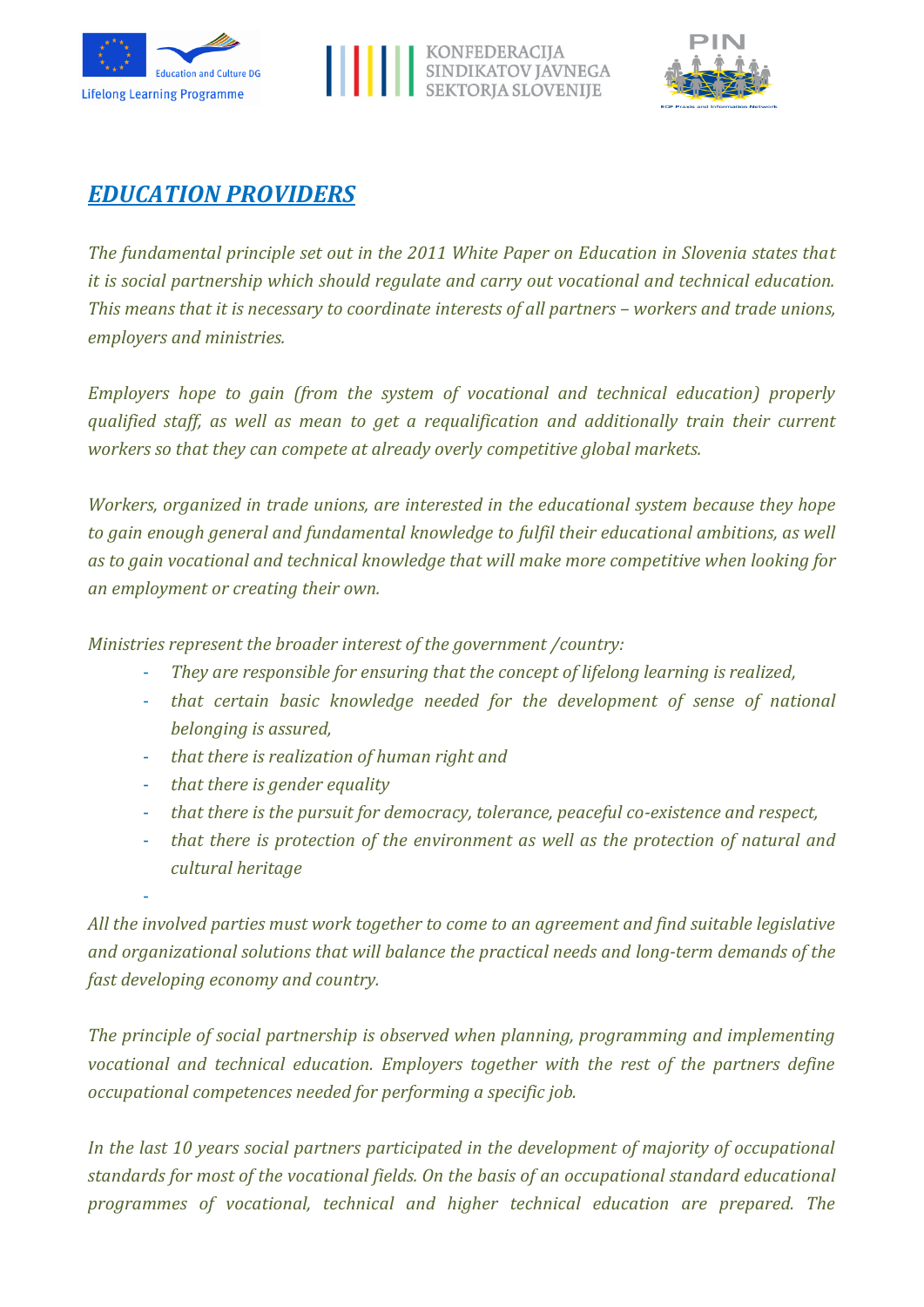





*educational programmes have a 20% open curricula which means that schools are free to add any content they believe would benefit the learner based on the specific needs of the region or the employers.*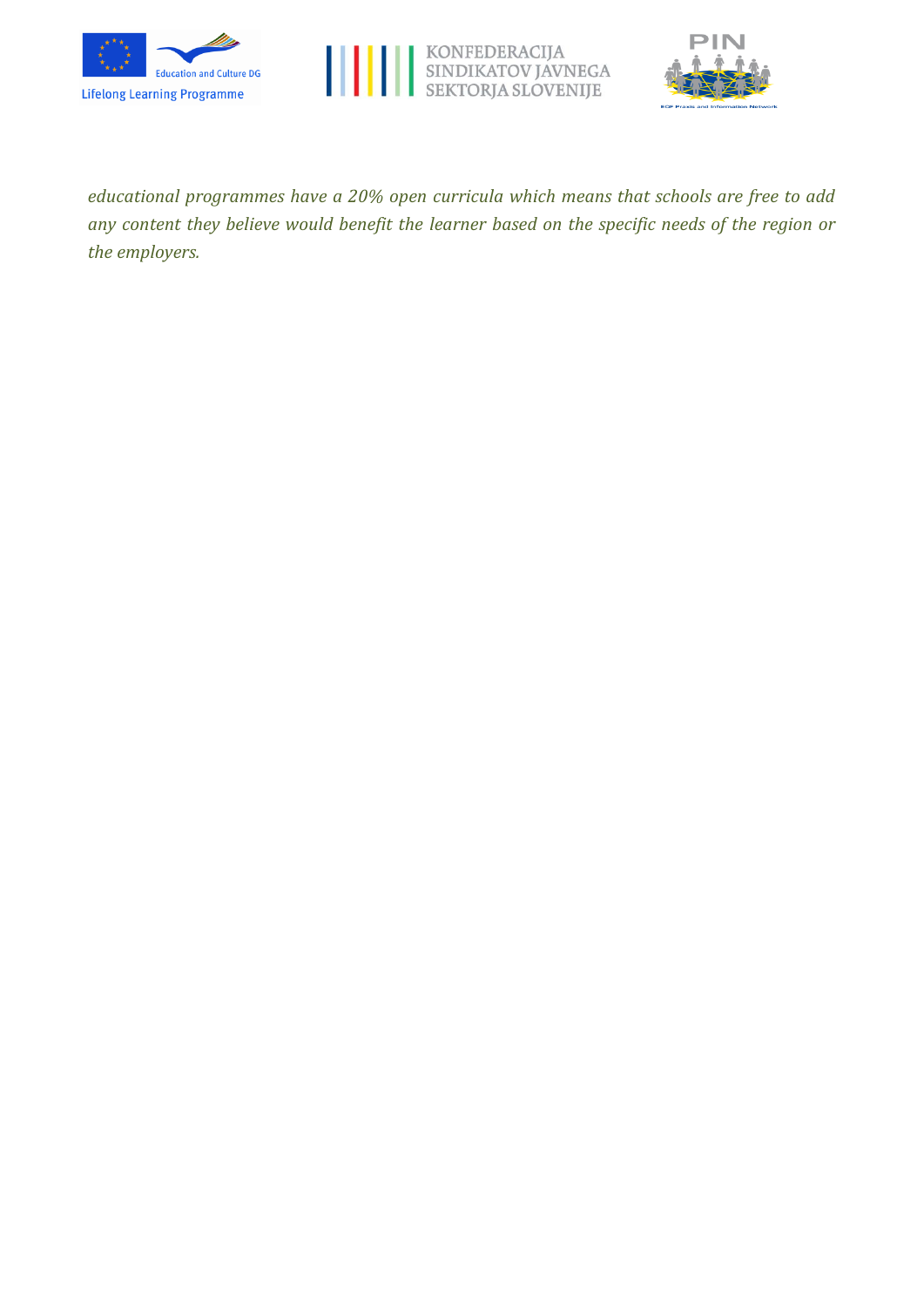





## *3d. What are your strategies concerning Lifelong learning with regard to target groups ( young, old, low-qualified, men and women…)?*

# *TRADE UNIONS*

*Trade unions (ad employers as well) have strategies regarding the entire system of lifelong learning as well as regarding individual target groups. Trade unions are in favour and have supported the systematic change that allows young people to acquire at least a 4-year secondary education. Trade unions also support inclusion of vulnerable groups (older workers whose job position is threatened, women, the unemployed) in the vocational training and would like to see these people to acquire new skills and competences (computer literacy, communication skills).* 

*Between 2009 and 2010 Slovenia with the help of the first of two emergency laws allocated several million Euros for on-the-job training of workers whose jobs were threatened for the purpose of acquiring new knowledge and skills. The second emergency law the government co financed salaries of those employees who would have otherwise lost their jobs - at the same time these workers took part in trainings for new skills needed in the labour market.*

## *EMPLOYERS*

*Association of Employers of Slovenia does not have its own strategy regarding lifelong education of young people as it is being shaped by the state (Ministry of Education, Ministry of Higher Education). It also does not have any strategies regarding lifelong education of older people, unqualified workers, men or women as these strategies are being developed by the Ministry of Labour, Family and Social Affairs, Employment Agencies and are subject to different projects for individual segments of lifelong learning.*

## *EDUCATION PROVIDERS*

*There are no special strategies for the involvement of specific target groups. Counselling centres for adults turn to individual groups with individually adjusted calls for enrolment directed at the less-educated, unemployed, older prisoners, immigrants, etc. The response is great as long as counselling is free of charge.*

*The counselling centres offer free web portals where people can download materials for autonomous learning.*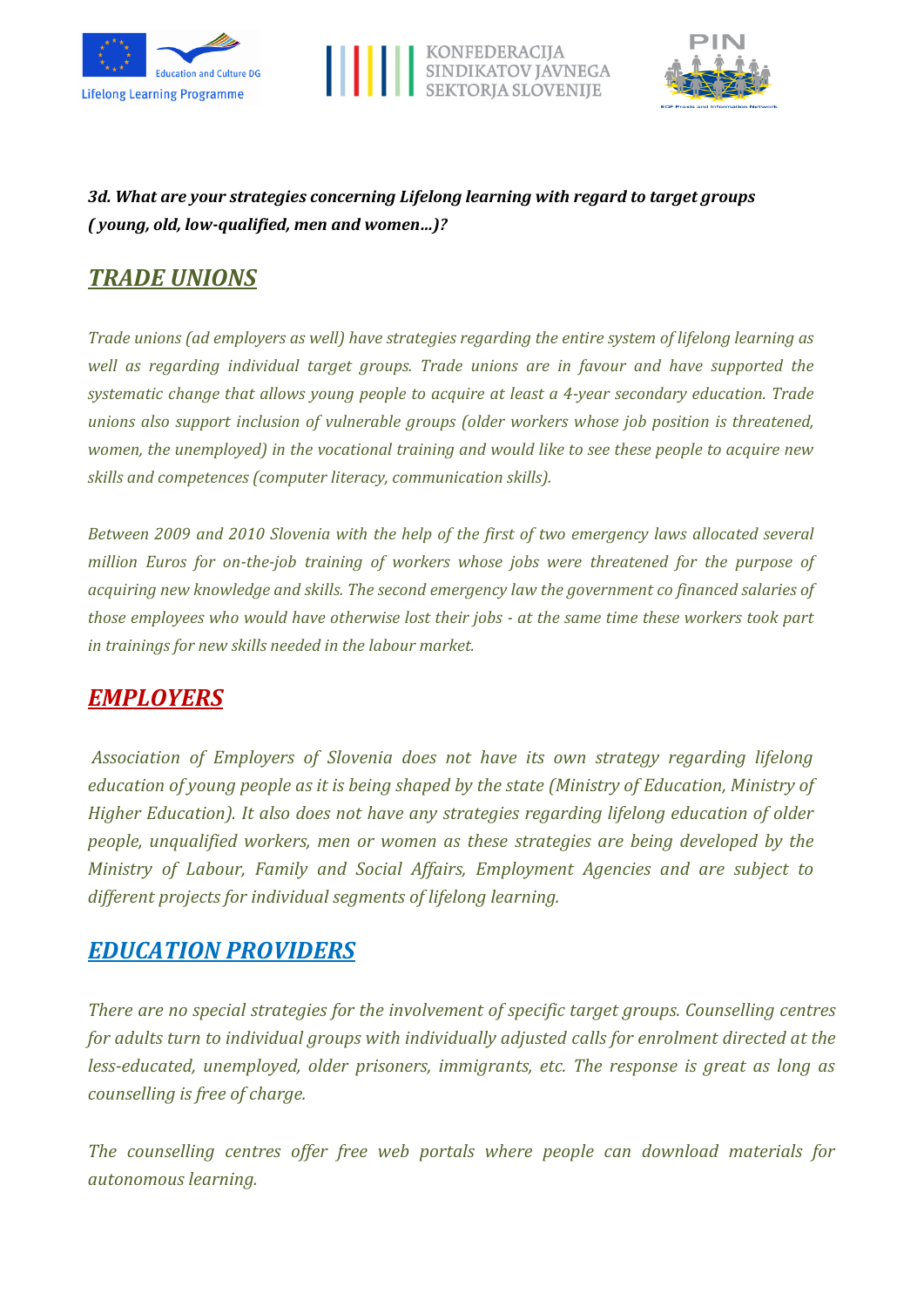





*They also have information points where people can obtain information on available educational programmes and training opportunities.* 

*Centres for information and counselling at regional units of the National Employment Agency are also in operation – first and foremost, they offer counselling services and help to unemployed, but they also deal with young people and adults.*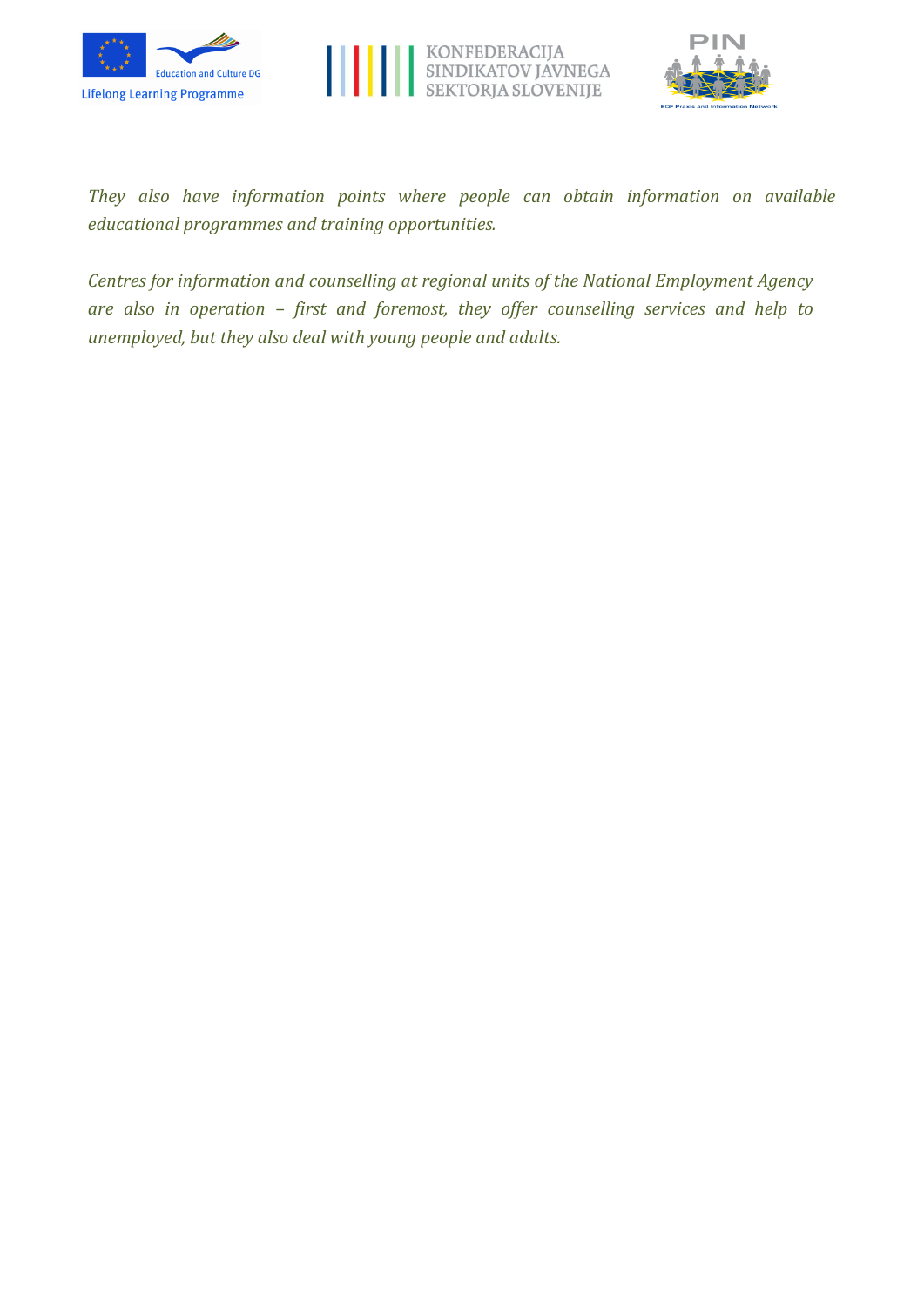





#### *3e. What runs good or not?*

## *TRADE UNIONS*

*The strategy for further development of the entire system of education and training that is based on basic principles of lifelong learning was completed in May 2011 (the White Paper on Education). The White Paper is the foundation for all future changes in the legislation that are to follow in 2011. The trade unions have succeeded in asserting several of their viewpoints, especially the ones related to the issues of vocational education (extending secondary schooling to 4 years instead of 3, modularity of educational programmes, higher technical education, regional centres for lifelong learning, etc.). Trade unions have to come to a conclusion that even if you do ensure public emergency funding for training for new skills and competences this will only have a partial effect on the preservation of a greater number of jobs but it will not solve the problem of employability, at least not as a long term solution. The effects of training within the scope of lifelong learning are not always positive. As a rule, 50% of people who participate in some kind of a training programme find their way back to the Employment Agency after a year or so.*

## *EMPLOYERS*

*Increasingly greater and more stringent requirements for knowledge in companies that can be observed in increasingly greater educational and other demands when applying for a job position dictate implementation of such systems even at the level of high/university education.*

*The Lisbon Strategy also encourages us to do so as it demands for the EU member states to mutually acknowledge acquired formal education. Acknowledgement of non-formal education and experiential learning at the level of higher education has also been foreseen by the Slovene legislation – the basis for this can be found in Article 35 of Law on Higher Education, while its Article 49 imposes upon the Higher Education Council to determine the standards or criteria for acknowledgment of knowledge and skills acquired before the enrolment into a higher programme of the first cycle – this has already been done to a certain extent when the criteria for accreditation of higher education establishment and education programmes was set/adopted (Article 9).*



*No answer was given!*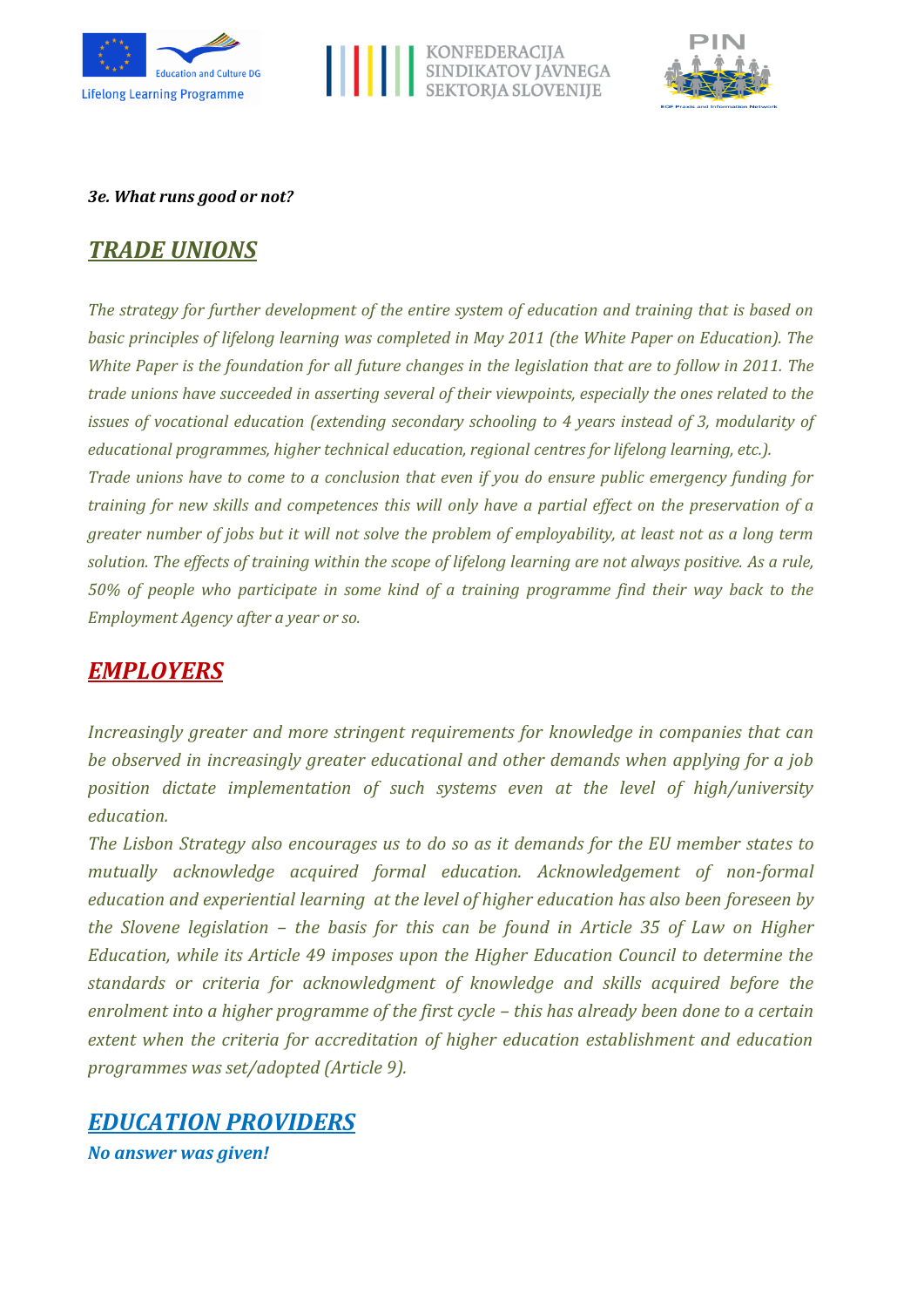





# *4. NON-FORMAL AND FORMAL EDUCATION AND TRAINING*

*4a. In how far are people supported in non-formal learning? What are the instruments and kinds of support?*

## *TRADE UNIONS*

*Trade unions regularly inform their members about the options they have regarding the acquisition or validation of their non-formal or informal learning. Sectoral collective agreements are used by the trade unions to ensure that the employers respect the rights of employees when it comes to their participation in education and training within the scope of non-formal learning environment (they also define the conditions for training). Trade unions demand higher salaries for workers who acquire new qualifications. They also advise their members regarding their career development and options they have.*

## *EMPLOYERS*

*Employed and unemployed people can pursue non-formal learning. If an employee whose job position has become endangered, or an unemployed person decides to take part in an educational programme that will enable him to get a requalification or an upgrade of vocational knowledge, the national Employment Agency will support his decision.*

*Public agency for human recourses and scholarships operating within the framework of the Ministry of Labour, Family and Social Affairs regularly publishes applications aimed at companies which offer training for workers who want to receive new technical knowledge and competences.*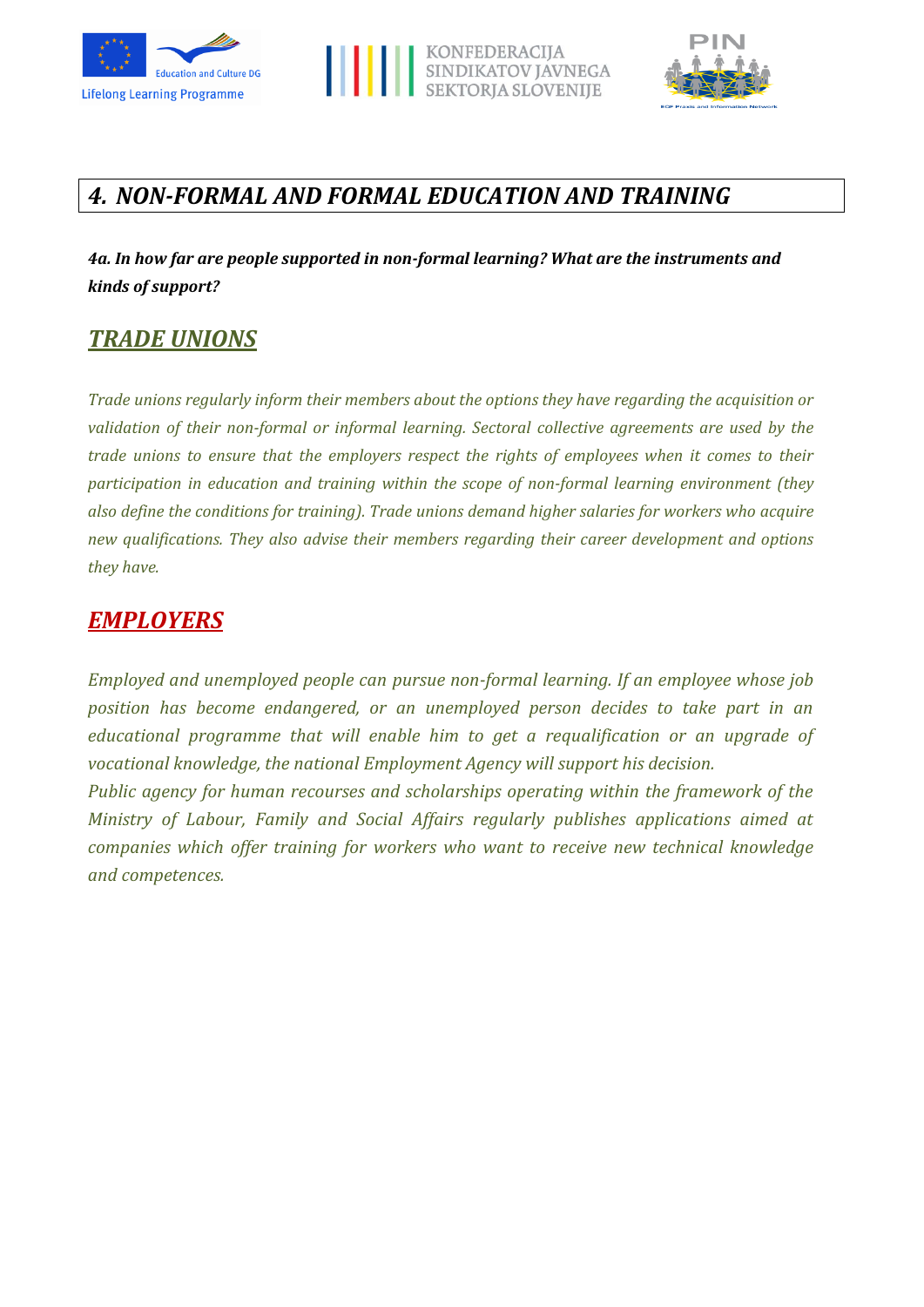





## *EDUCATION PROVIDERS*

*Two principal support activities, which enhance the motivation of adults to participate in education and learn, are providing information and counselling and assessment and acknowledgment of knowledge acquired through non-formal learning and experience The government finances the so-called Programme for the reduction of educational deficiency, which focuses on two things: the improvement of general education of adults and the increase in the educational level of the citizens of Slovenia, aged 25 – 64.*

*By co financing school fees it encourages adults to finish programmes of formal education up to secondary level of education (level 5) and thus increasing their educational level. Completed secondary level of education improves individual's chances of getting an employment and increases his or her competitiveness at the labour market.*

*Employee education and trailing is the key instrument in human resources development. An employer, who ensures the development of his employees contributes to their qualifications and adaptability, broadens their knowledge, competences and strengthens their feeling of belonging to the organization in which they work. With this the employer also contributes to higher quality of work and company's competitiveness –at the same time he also makes a contribution to the development of a society based on knowledge.*

*The state, through the national Employment Agency, also finances acquisition of either formal education or national vocational education for unemployed persons.*

*The establishment and the operation of Competence Centres for Human Resources development are also being co-financed. The goal is:*

- *greater competitiveness of companies and branch economic activities*
- *cooperation of companies in human resources development*
- *definition of competency profiles for specific occupations and job positions in a specific branch*
- *development of branch competency model*
- *lowering (with the help of result oriented training) of the deficiencies in employees' competences*
- *contributing to acquisition of new specific skills and competences*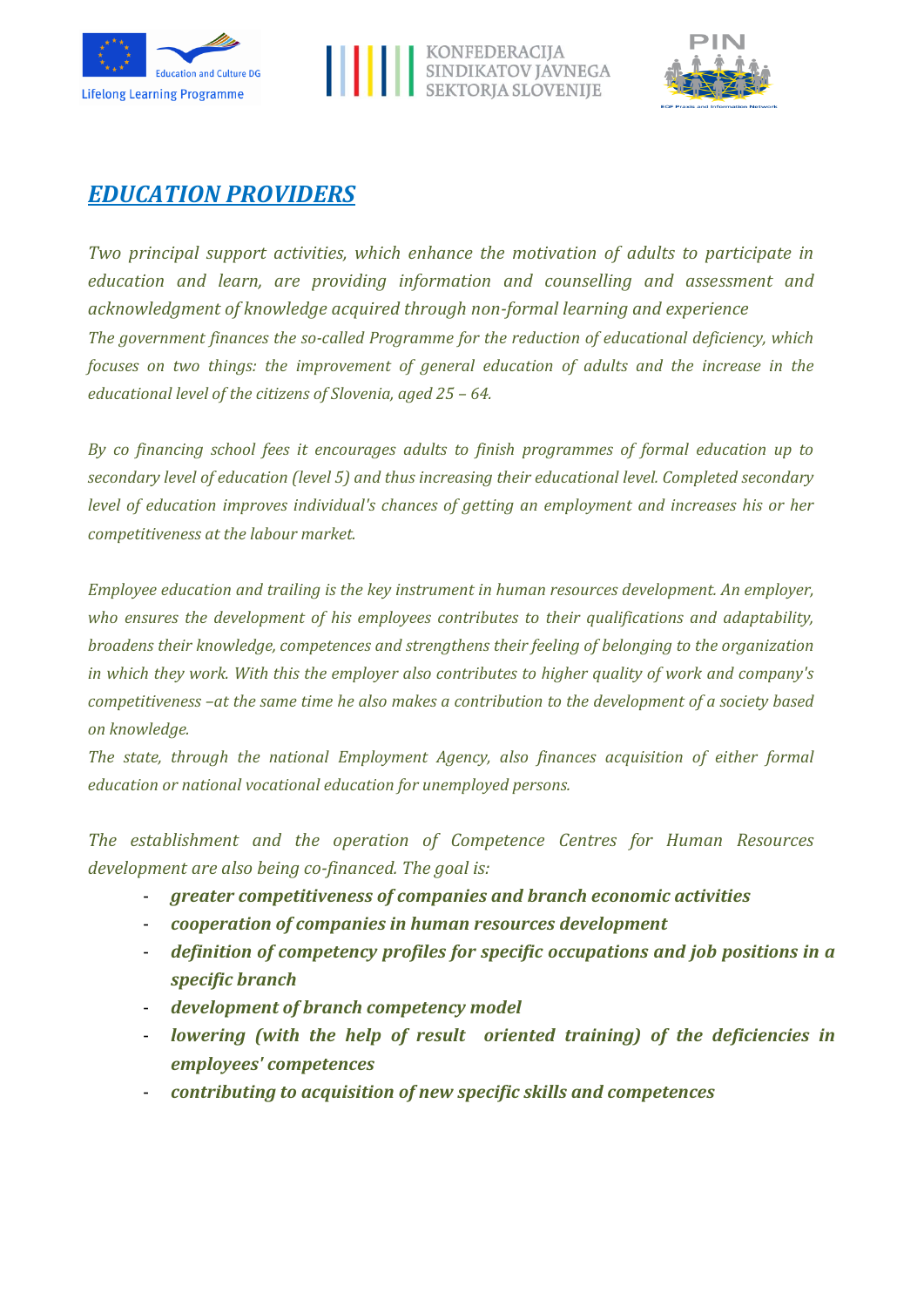





#### *4b. Is there a praxis in your country to assign EC VET credit points?*

# *TRADE UNIONS*

*The European credit system EC VET is used in the vocational and technical education here in Slovenia. All educational programmes of secondary and higher vocational education usually consist of modules and assigned a certain number of credit points.*

## *EMPLOYERS*

All the programmes of vocational education in Slovenia are evaluated with credit point – this *is in accordance with the EC VET system. Non-formal education and training is – with regard to individual educational modules – evaluated with credit points.*

## *EDUCATION PROVIDERS*

*Educational programmes in the field of vocational and technical education are awarded credit points – 1 credit point for each 25 hours of student's educational work where:*

- *lower vocational education allows the acquisition of 120 credit points*
- *secondary vocational educations allows 180 – 240 credit points*
- *secondary technical education allows 240 – 300 credit points*

*Post-secondary Vocational Education Act foresees assessment of student workload expressed in credit points – these take into consideration the time needed for the student to complete all his planned educational activities, such as attending lessons, practical classes, individual work, preparation of projects, researches, etc. With this in mind, each years is given 60 credit points, higher education programmes are given 120 points and last two years, study programmes for further education are given at least 10 but no more than 35 credit point.*

*The predetermined part of the credits awarded (depending on the educational programme) includes practical education. The school may acknowledge a certain number of credit points to students who have previously acquired non-formal knowledge and experience.*

*High education has also seen an adoption of a law, which defines criteria for assessment of educational programmes according to EC TS. One credit point here also means 25 to 35 hours of student's work - there should be approximately 1500 to 1800 hours of work in one academic*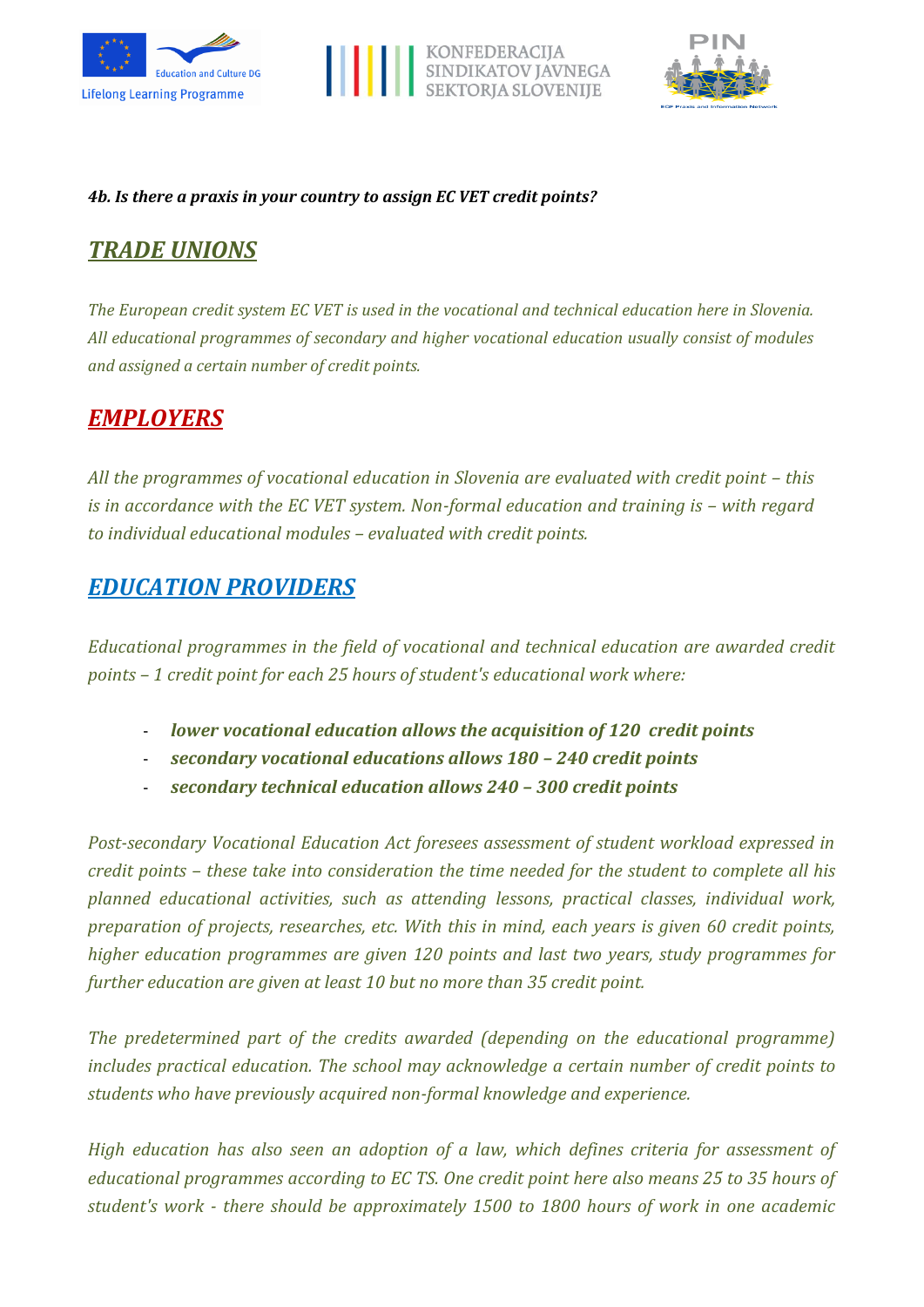





*year. Higher professional education programmes and university programmes should be awarded at least 180 to 240 credit points and last 4 years. Masters programmes are awarded 60 – 120 credit points and last one to two years, but can, in the same area of expertise, together with the first Bologna cycle educational programme last for 5 years. Doctoral study programmes are awarded 180 credit points and last 3 years.*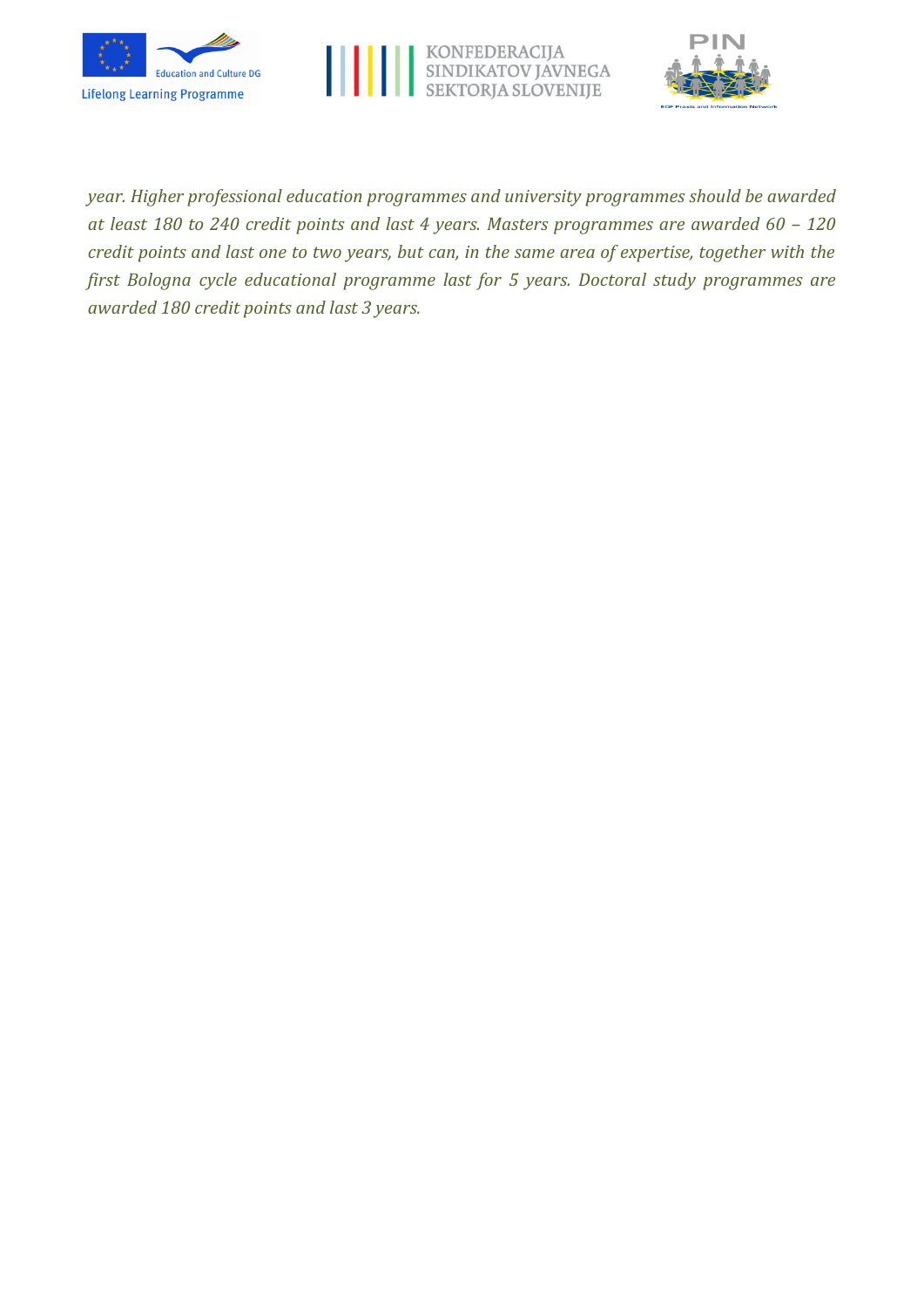





#### *4c. In how far does EC VET increase flexibility of training programs?*

# *TRADE UNIONS*

*The credit system increases the flexibility of vocational education and enables validation of individual qualifications acquired during non-formal and informal learning. School legislation determines the framework for the preparation of modules.*

## *EMPLOYERS*

*In our opinion the credit system in the vocational and technical education increased the flexibility of education.*

## *EDUCATION PROVIDERS*

*In Slovenia the credit system is applicable to the formal programmes of education. The National Vocational Qualifications Act foresees the credit points to be used for evaluation the NVQs as well, but this has not yet been implemented.*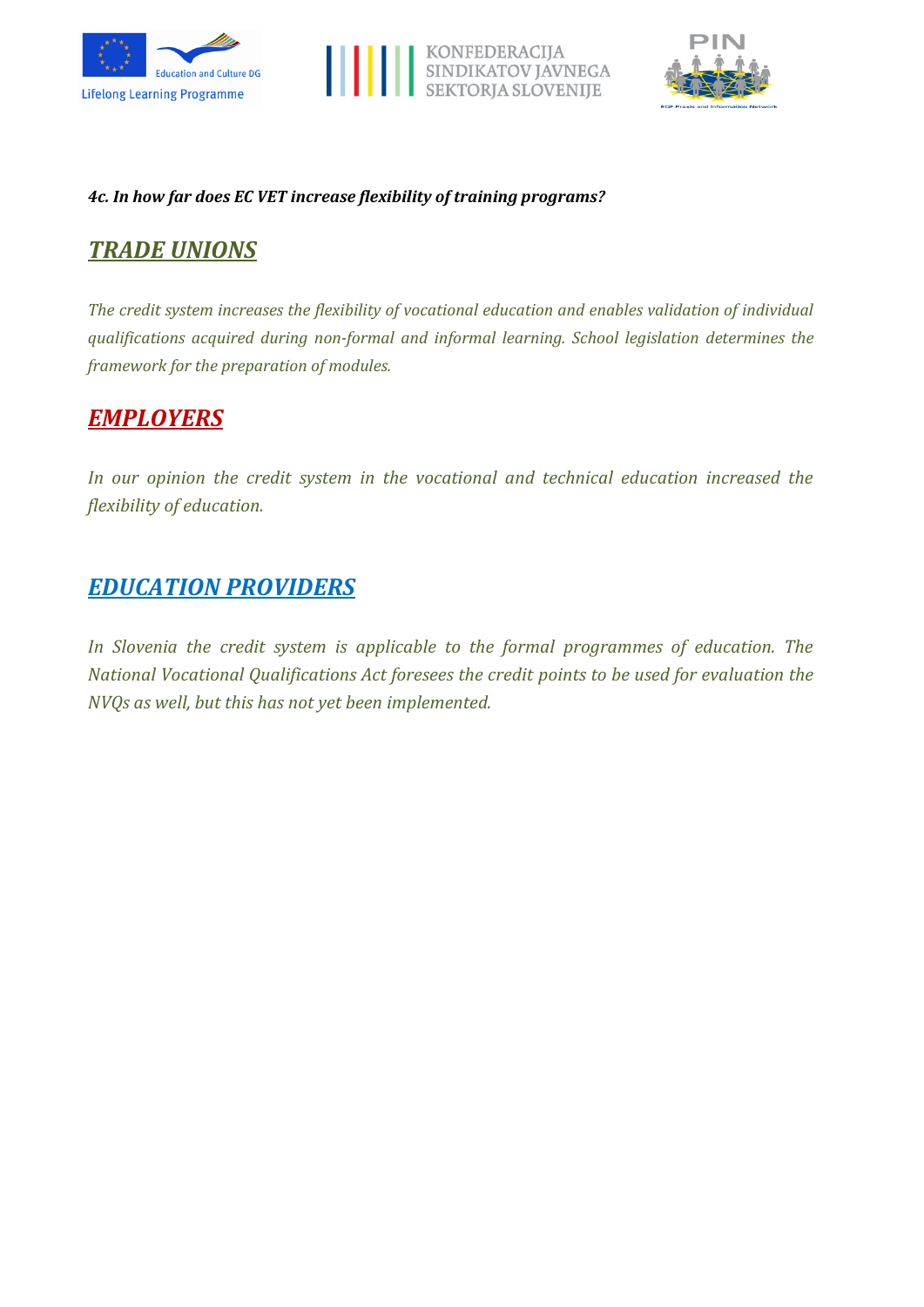





#### *4d. How do you identify (what methods do you use?) skill profiles due to future skill needs?*

# *TRADE UNIONS*

*Skills profiles in individual sectors can be identified according to a special methodology used by the Institute of the Republic of Slovenia for Vocational Education (CPI) for the purpose of preparation of Occupational Standards.*

# *EMPLOYERS*

*Companies identify the needs for new knowledge and skills and prepare analysis of needs for new occupational profiles with the help of chambers (Chamber of Commerce and Industry, Chamber of Crafts and Business,). They also take an initiative for the preparation of new occupational profiles – they send the request to the National Institute for Vocational Education and Training (CPI). Different expert committees for occupational standards at the National Institute for Vocational Education and Training (CPI) are responsible for the preparation of new occupational profiles and occupational standards. Occupational standards are being revised and renewed every 5 years.*

## *EDUCATION PROVIDERS*

*Preparation of occupational standards is done through social dialogue - all key partners at national level are included in the process of designing the content of occupations and qualifications, the levels of difficulty or expertise, and define the labour market need for the future years.*

*The most important part of the process is the cooperation of experts directly from the industries, crafts and services sectors as they help us discover ahead of time the needs for new qualifications and future developmental trends.*

*The initiatives for occupational standards coming from employers are valuable contributions to the development and relevance (up-to date) of the system and the qualification structures.*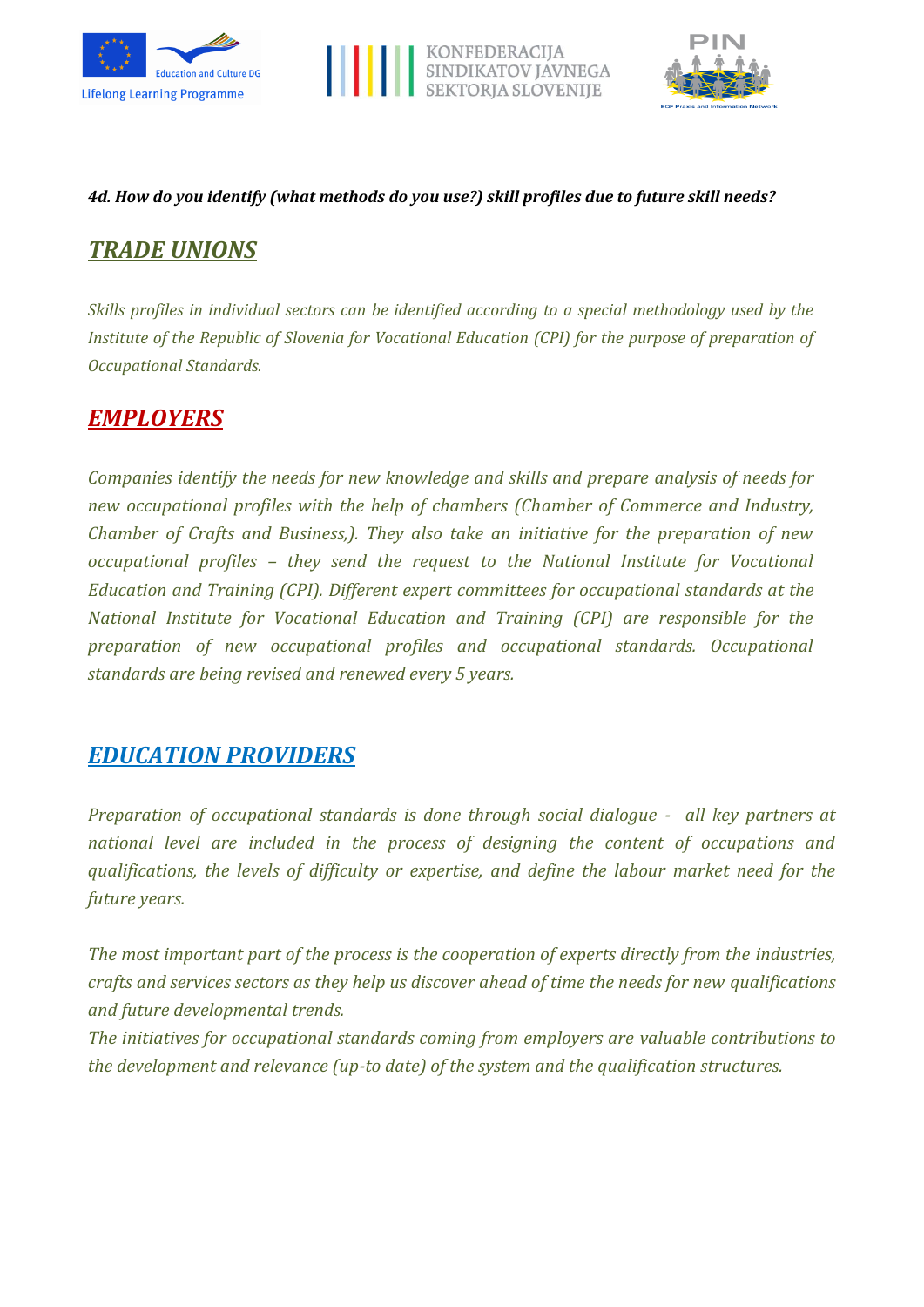





#### *4e. In how far does this influence the formulation of curricula?*

# *TRADE UNIONS*

*The needs for new profiles greatly influence the curricula in vocational education. An Occupational Standard for a specific qualification us usually revised and renewed every 5 years. This is followed by a change in the curricula. A thorough reform of the entire educational system is not uncommon (every 10 to 15 years)*

## *EMPLOYERS*

*Occupational standards are the basis for the revision and renewal of curricula (educational programmes) in formal secondary and higher technical education.*

## *EDUCATION PROVIDERS*

*In years 2007 – 2008 there was comprehensive renewal of all educational systems – of all levels, from lower to higher education.*

*Educational programmes are designed in such a manner that they allow connection between the generic, vocational and personal competences, lessons at school are balanced; there is practical training with an employer. Educational programmes, as we have mentioned before, also have a 20% of open curriculum, which allow schools to better respond to the needs of local environment and individual needs of students. A new relationship between educational programmes and occupational standards is being established because the educational programmes are no longer so narrow; one does not only learn for one occupational standards but receives knowledge for more related occupational standards or for an area of work.*

*Educational programmes for more occupational standards are modular.*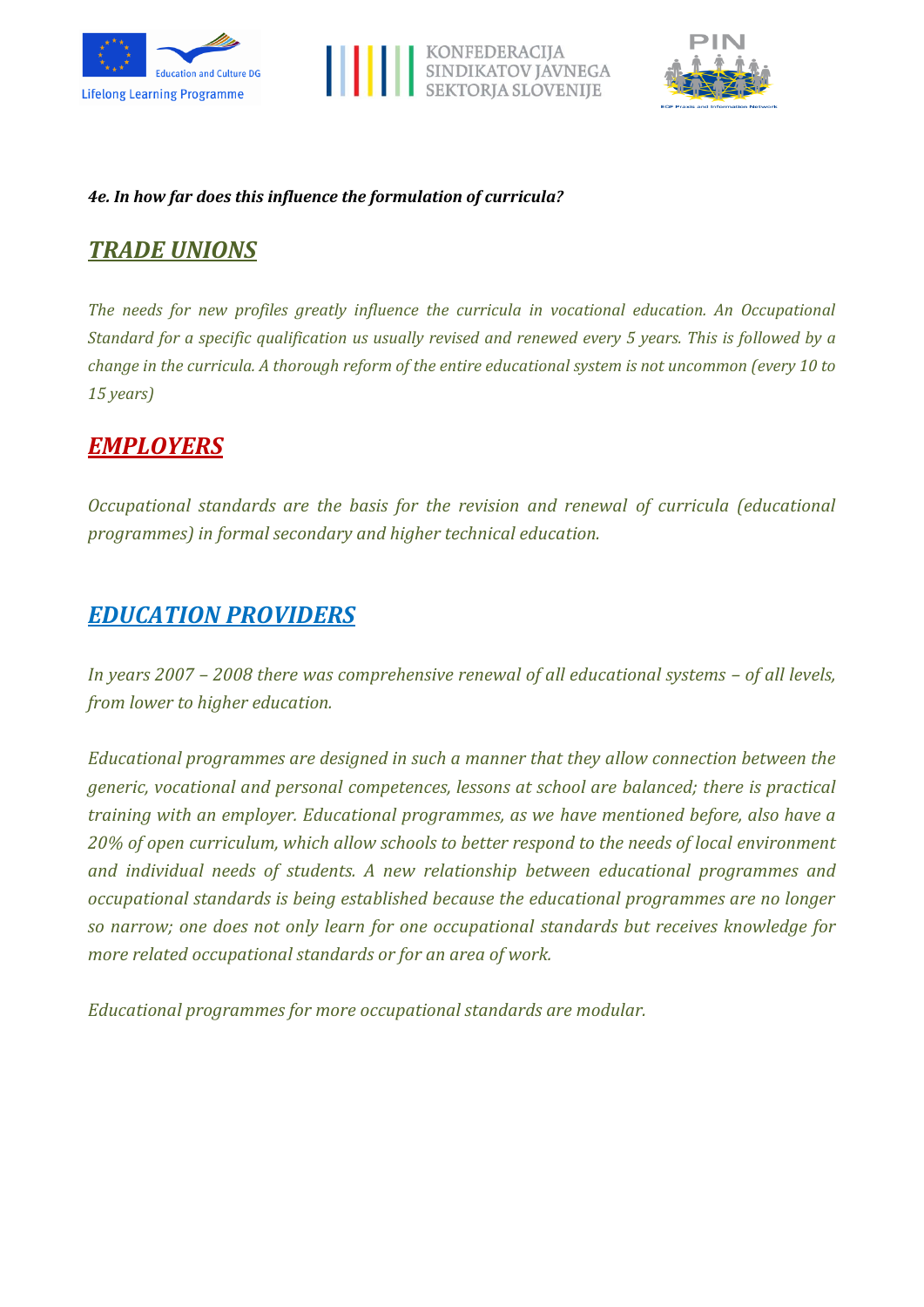





#### *4f. What are your quality assurance standards within education and training (EQARF)?*

## *TRADE UNIONS*

*Examination of knowledge in general secondary and vocational secondary education in Slovenia is external and it is based on the national standards of knowledge and skills. The National Examinations Centre is responsible for this type of examination which is carried out on the same day and the set of questions are the same for everyone – this is the so-called general 'Matura' (general secondary education).*

*In secondary vocational education the students have to take the so called vocational 'Matura' exam, where all general subjects are examined externally. To ensure the quality the Institute of the Republic of Slovenia for Vocational Education (CPI) and the Centre for Adult Education developed special kinds of tools for self-evaluation of education which is done by the education providers and are based in the EQARF. The trade union focus group believes that the emphasis put on external examination of knowledge and skills is too great.*

## *EMPLOYERS*

*In vocational education in Slovenia the EQARF standards are the established practice. The basis for quality standards are prepared by the National Institute for Vocational Education and Training (CPI) while specific standards are being set by specific sectors. As a rule each educational establishment/organization has adopted education quality standards. In formal education and in the process of assessing national vocational qualifications the system of external examination of knowledge and skills is being practiced.*

## *EDUCATION PROVIDERS*

*At national level the expert council of the National Institute for Vocational Education and training is responsible for the design of quality indicators on the basis of which the National Institute follows the quality of vocational and technical education on yearly basis and prepares a report on the quality of vocational and technical education.*

*Expert council of the Republic of Slovenia for vocational and technical education adopted 7 indicators which represent the current national framework considered to be a long-term framework designed to determine and ensure quality in vocational and technical education. Indicators follow to a great extent the contents of the indicators set at the European level*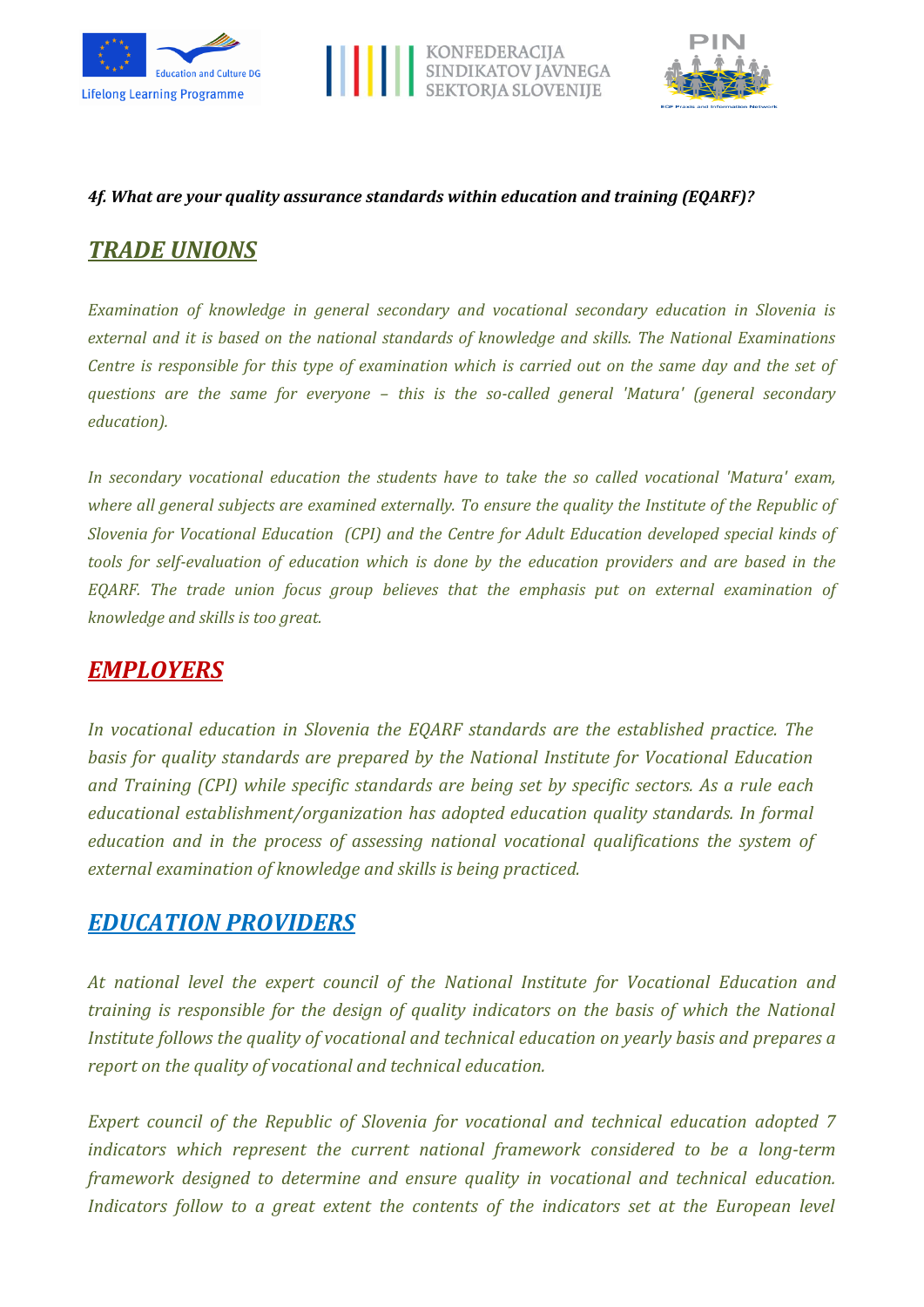





*(EQARF). Contextual, input, process as well as output indictors (impact indicators) have been taken into consideration.*

*Adult education follows the most established self-evaluation model in Slovenia, so-called POKI model (brief translation of the acronym - offering quality education to adults) - according to our data approximately 35% of all educational organizations used this model for evaluation.*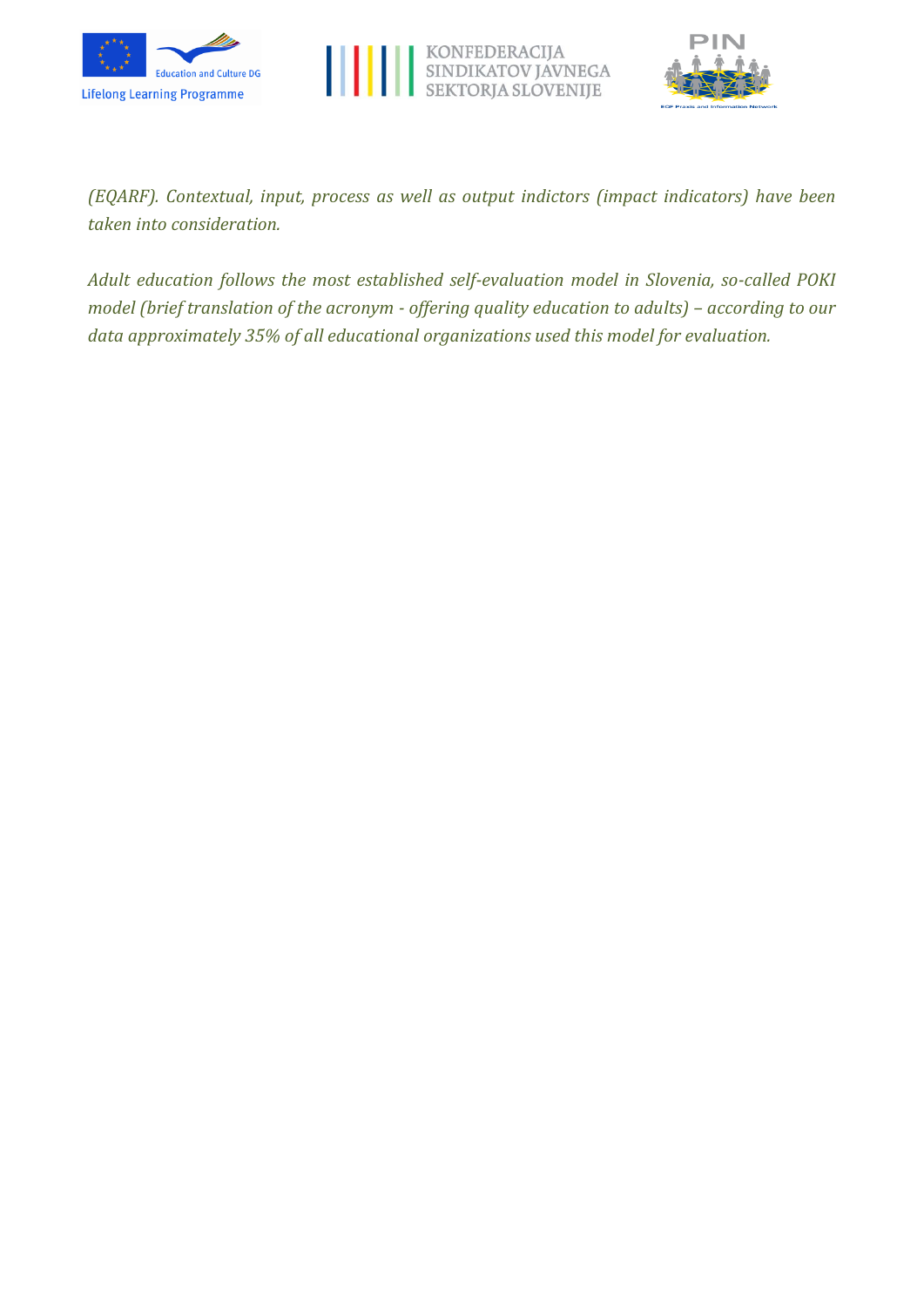





# *5. METHODOLOGICAL ASPECTS*

*5a. What are the tools/instruments/methods used for the identification (e.g. portfolio, interview, demonstration, self-assessment) of competences? What kinds of proof can be submitted?*

## *TRADE UNIONS*

*All above mentioned tools and methods of validation and accreditation of qualifications are being used. Tools (aids) for portfolio management have been developed (at CPI). Boards of Examiners (Examination Committees) use different methods of testing:*

- *a written examination*
- *an interview*
- *a product*
- *a demonstration*

*Examples of examinations can be found at the Institute of the Republic of Slovenia for Vocational Education and the Centre for Adult Education which offer support to the educational providers as well as examination committees.*

## *EMPLOYERS*

*When assessing and validating National Vocational Qualification the examiners check all the candidate's accomplishments – these can relate to his learning experience, work and other experience, all the acquired competences and qualifications that meet the requirements of catalogues of technical knowledge and skills standards.*

*Documents which are the basis for acknowledgement of non-formally acquired knowledge are:*

- *Documents of training and further vocational training (upgrading knowledge)*
- *Certificates issued in accordance with regulations relating to the acknowledgement of vocational qualifications*
- *Documents showing evidence of acquired knowledge and fulfilled obligations relating to a specific educational programme*
- *Employer certificates that confirm in-service training*
- *Other similar documents*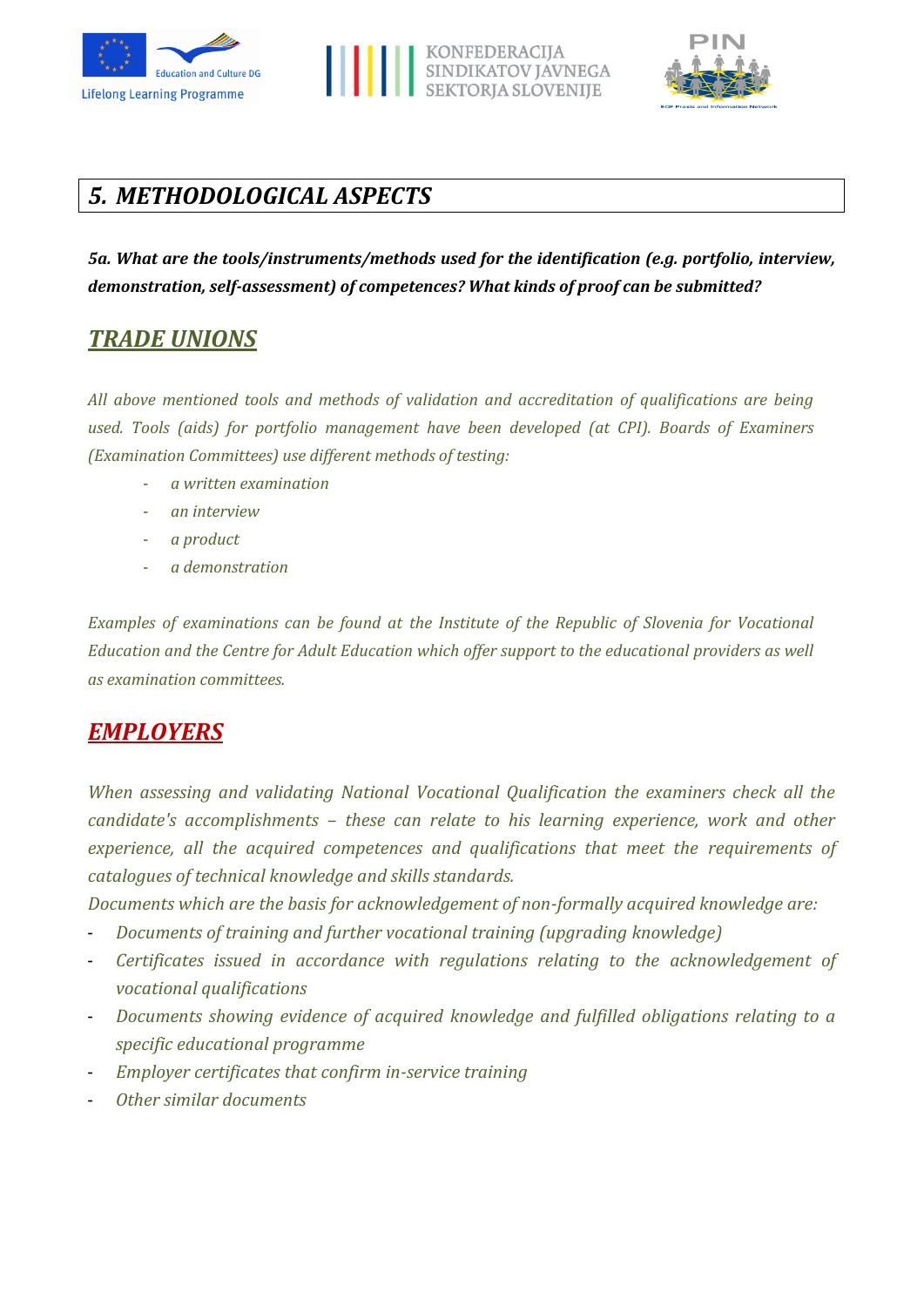





## *EDUCATION PROVIDERS*

*The rulebook clearly defines the method and the procedure of assessment – this ensures unity and transparency of documents and certificates.*

*The procedure of assessment and validation of NVQs is carried out by the procedure performers inscribed in the National Examinations Centre register. The assessment and validation is done in front of a three-member committee. The committee members are experts at their field of work, which they must prove with required knowledge, skills and work experience.*

*Means of assessment and verification of a NVQ:*

- *direct 'live' assessment of skills and knowledge*
- *assessment based on documents acquired under programmes of vocational education or training or acquired in any other way - portfolio (verification)*
- *combination of assessment of documents in the portfolio and 'live' assessment*

*In the NVQ system candidates prepares their portfolio with the help of their counsellors – the portfolio is prescribed by the National Institute for Vocational Educational and Training and is published in the Institute's web page.* 

*A portfolio is a 'folder' with relevant documents demonstrating the candidates' knowledge and skills, and containing information regarding the candidate's desired NVQ (the NVQ the candidate would like to acquire). Relevant documents in the portfolio demonstrate that the candidate has knowledge and skills described in the knowledge and skills standards catalogue.*

*The Slovenian Institute for Adult Education is developing key tools/instruments/methods needed for measuring the 8 key competences - this is being done within the framework of the Determination and acknowledgment of non-formal learning' project.*

*The key tool is an electronic portfolio, used by adult to 'gather' different relevant documents, learning accomplishments, CV, etc.*

*Validation procedure: Committee for assessment and verification of NVQs firstly (in accordance with the adopted standards of knowledge and skills and agreed criteria) assesses individual relevant documents in the portfolio and then compares the entire portfolio with the standards of knowledge and skills from the catalogues. The committee decided whether the conditions that is that standards from the catalogue have been met and direct assessment is not necessary – NVQ can be validated. If the conditions have not been met, or have been partially met, the candidate is sent to further, direct, assessment. If this happens the*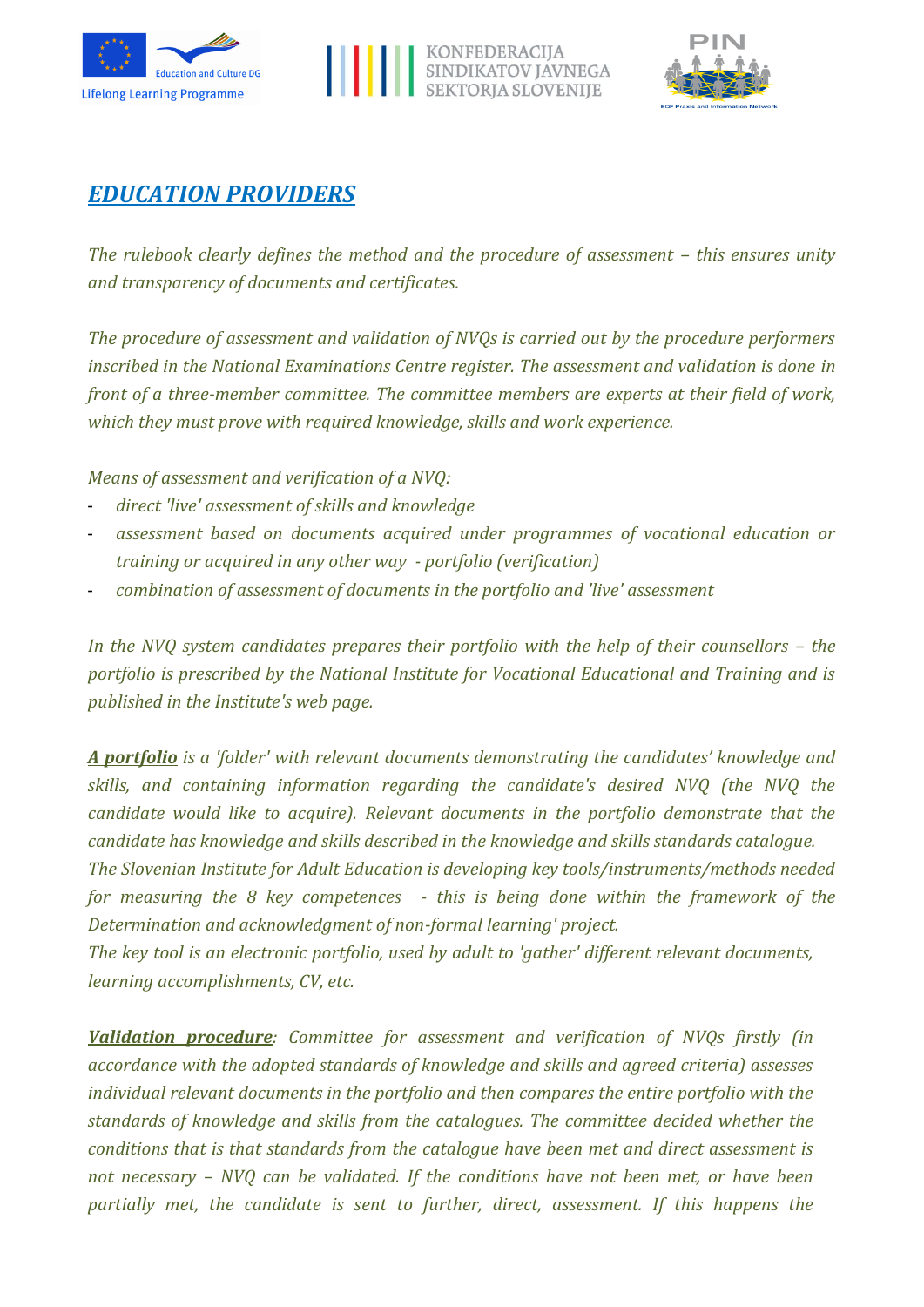





*committee defines, in accordance with the catalogue, the contents and exact instructions regarding the assessment and validation for each individual candidate separately.*

*Assessment procedure: When the candidate is being assessed directly in front of a committee, the committee can use different methods of determining the candidate's knowledge - an interview, a real or simulates situation, the candidate may have to defend a certain service that was done or a project assignment that was done – sometimes the candidate may also have to write a test. The methods of assessment are prescribed in the standards catalogue. The assessment may not take more than 180 minutes altogether.*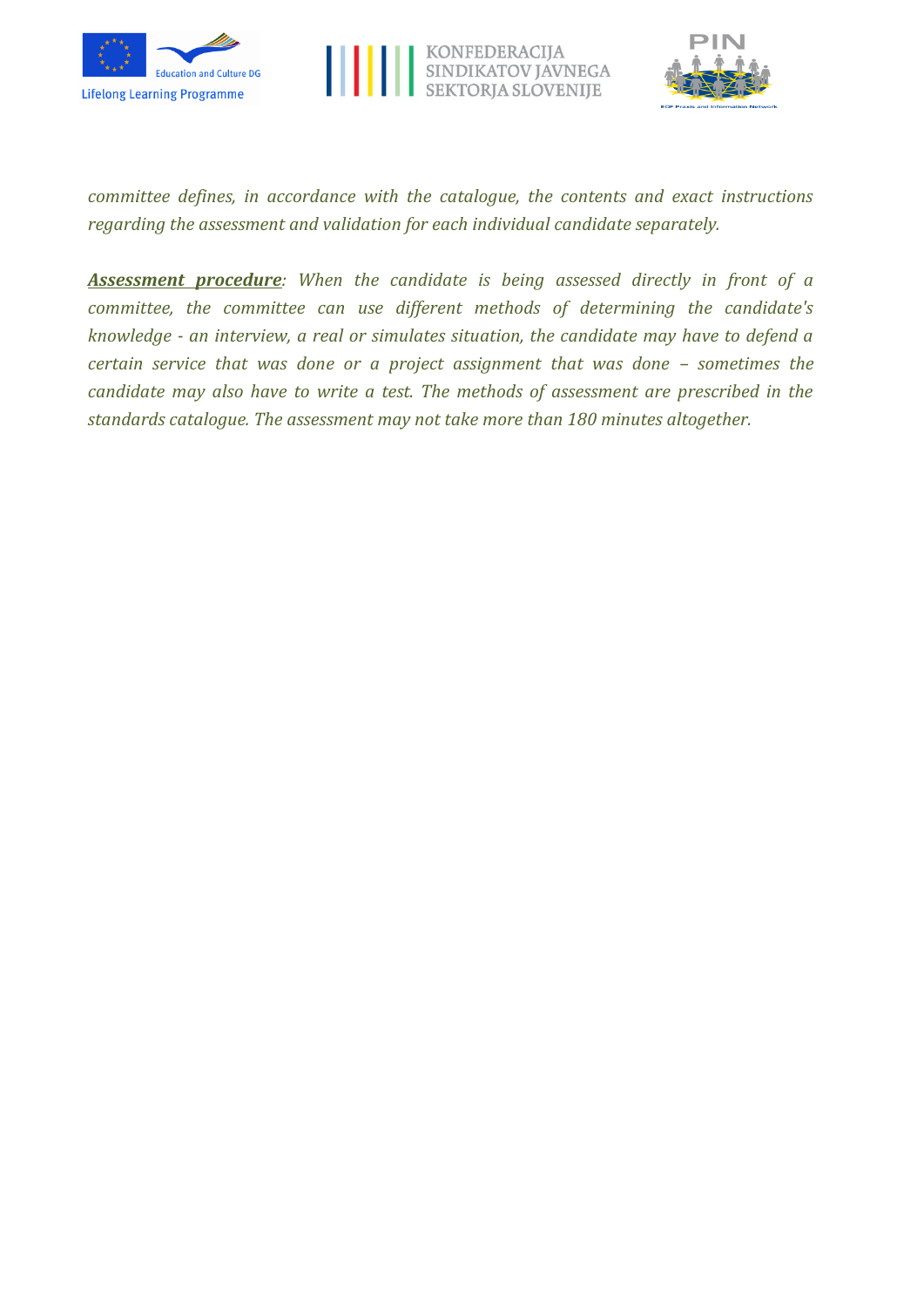





*5b. How is informal learning measured and validated? To what extent can validation use the same standards and references as formal education and training? If not, what other standards are used - job, or sectoral (branch)?*

## *TRADE UNIONS*

*The results of informal learning can be measured on the basis of the National Occupational Standards for different sectoral qualifications. This is especially true when an individual wants to acquire a particular (individual) qualification or additional (supplemental) qualification, for which the Occupational Standard is set by the sector. The same Standard as for the formal education is used. However, with certain national vocational qualifications, if an individual would like to acquire this particular qualification, he or she has to have a certain formal education (the education is a prerequisite).*

# *EMPLOYERS*

*Informal learning is currently not acknowledged at the national level. However, an employer is free to acknowledge it in combination with non-formal learning. In the process of acknowledgement the following criteria are being used:*

- *References*
- *Work experience*
- *Provable non-formal education (diplomas, certificates)*

*A broad spectrum of non-formally acquired knowledge seems to be gaining value (from an employer's point of view)*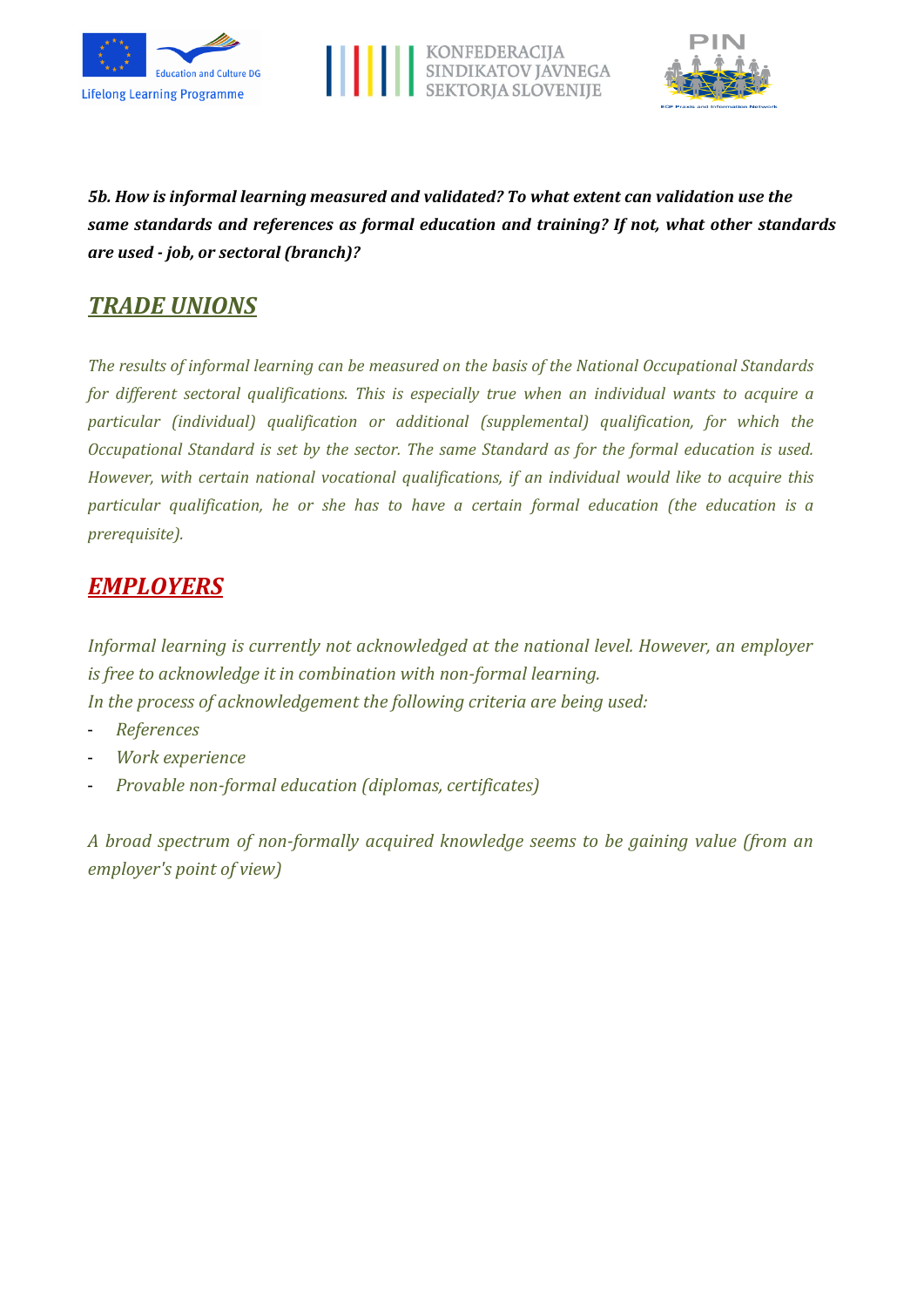





## *EDUCATION PROVIDERS*

*In vocational and technical education the occupational standard is the basis for the preparation of both an educational programme as well as for the NVQ system. IN practice, the informally acquired knowledge has not been systematically integrated into the NVQ system.*

*Non-formal learning is an intentional, time-limited, institutionalised activity which does not end with an acquisition of a publicly valid qualification. However, it is structuralised and planned...there are goals, teachers, limited period of time.* 

*Non-formal learning from the candidate's point of view is an intentional activity.*

*Informal learning is intentional, time-limited activity, which does not take place in an educational institution and does not end with an acquisition of a publicly valid qualification. It is learning that takes place in the real world, in every day situations, at work, at home, during free time – it is not structuralised and it is not planned and does not lead to an acquisition of a certificate. It could be intentional, but in most cases it is not incidental.*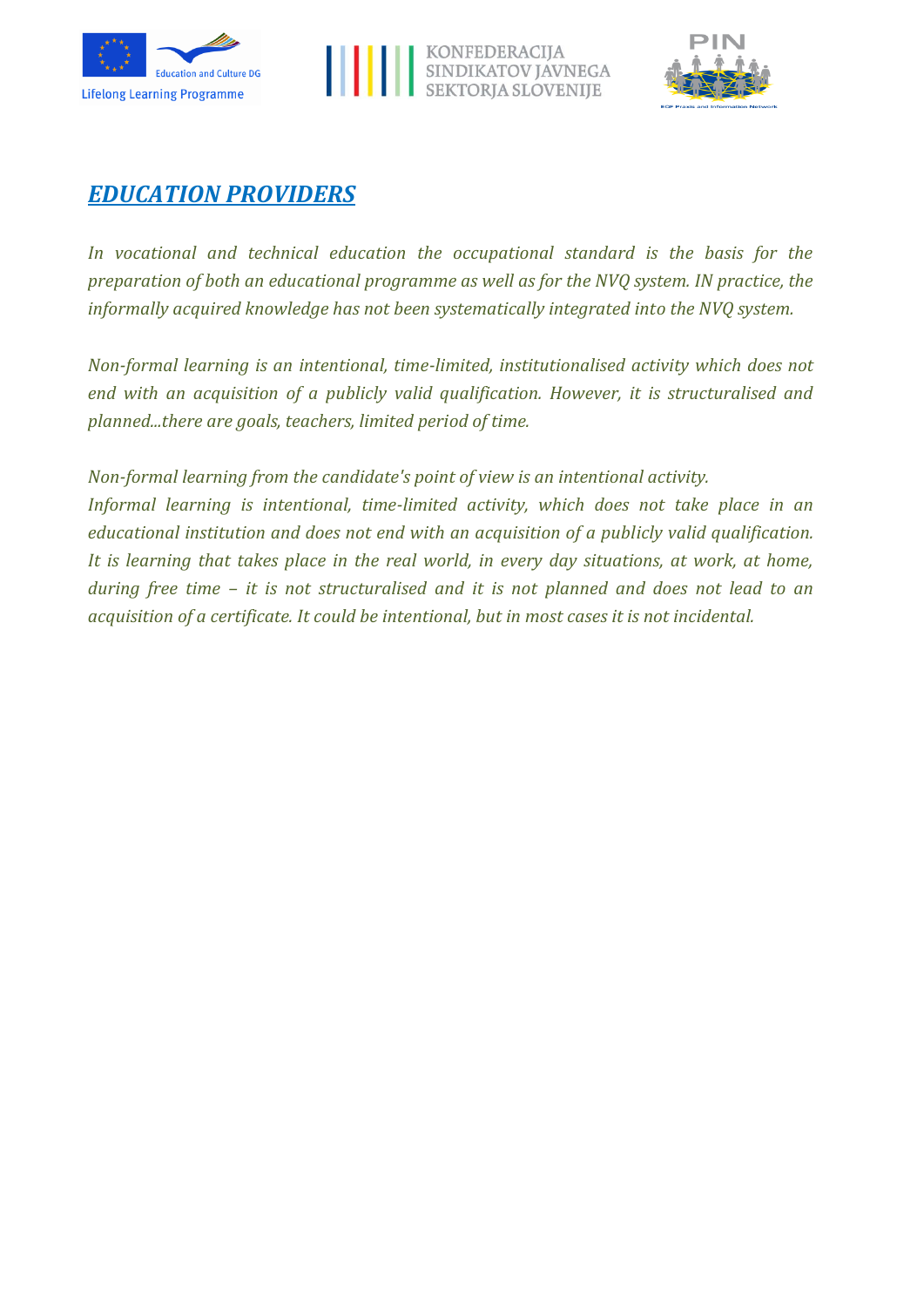





## *5c. What kind of advice/feedback may be made by assessors or mentors, counsellors, peers examiners?*

## *TRADE UNIONS*

*Mentors, examiners, counsellors are available for consultations throughout the educational/training process. The mentors are provided by the educational institutions. They advise the candidates with the learning process and with the examination preparations as well. However, they cannot help the candidates during the examination.*

## *EMPLOYERS*

*In the system of validation of national vocational qualifications the procedure can be carried out by the institutions recorded at the register kept by the National Examinations Centre (RIC). The candidate applies with an education provider (institution) which can, if needed, provide help and guidance. However, the assessment is done by an independent three-member committee – the examiners must be licensed National Examinations Centre. During the procedure the candidate cannot receive any help. Feedback is given upon completion of examination – usually by the examination provider.*

## *EDUCATION PROVIDERS*

*In the NVQ system the candidate must receive information regarding the possibilities and the conditions for the acquisition of the NVQ. The candidate is also entitled to proper counselling.*

*The counsellor's role is to inform the candidate about the procedure of assessment and validation, to help him/her find options for personal development and overcoming present obstacles. During the first meeting counsellor tells the candidate about the individual NVQs, describes different paths he/she can take to get there, and offers him/her support and guidance with collecting relevant documents. The entire process must be based on individual's autonomy. The candidate must think about his experience and the counsellor's role is to help him present these experiences in a way that will enable the candidate to have these experienced validated.* 

*The guidance and help the candidate receives from the counsellor motivates him and makes him feel more valuable to the society. This is necessary especially when the candidate finds himself in unfamiliar situations where he must find a way to be able to present his experience in such a way that they would hold certain formal value. Tasks of the committee members:*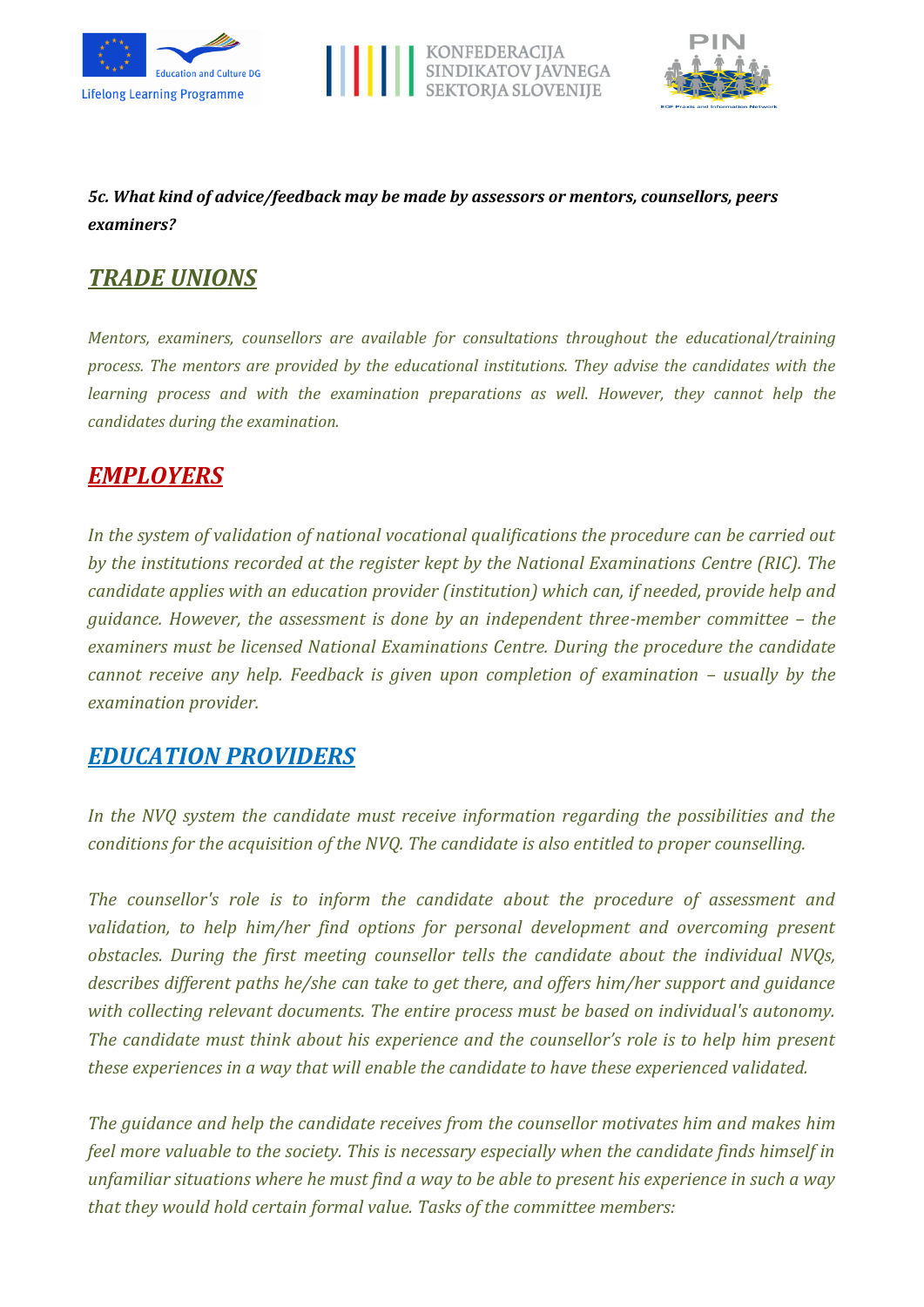





- *to check the portfolio*
- *keep records of the (un)suitability of the portfolio*
- *validate the NVQ when the candidate meets all the requirements set in standards catalogue*
- *invite the candidate for further assessment when he/she does not meet all the requirement from the catalogue – in the same process, the committee determines the knowledge and skills the candidate must prove – if the candidate is successful, the committee must issue a certificate within 8 days of the assessment and validation procedure - if the candidate fails, the committee must issue a decision regarding his failure to fulfil the requirements.*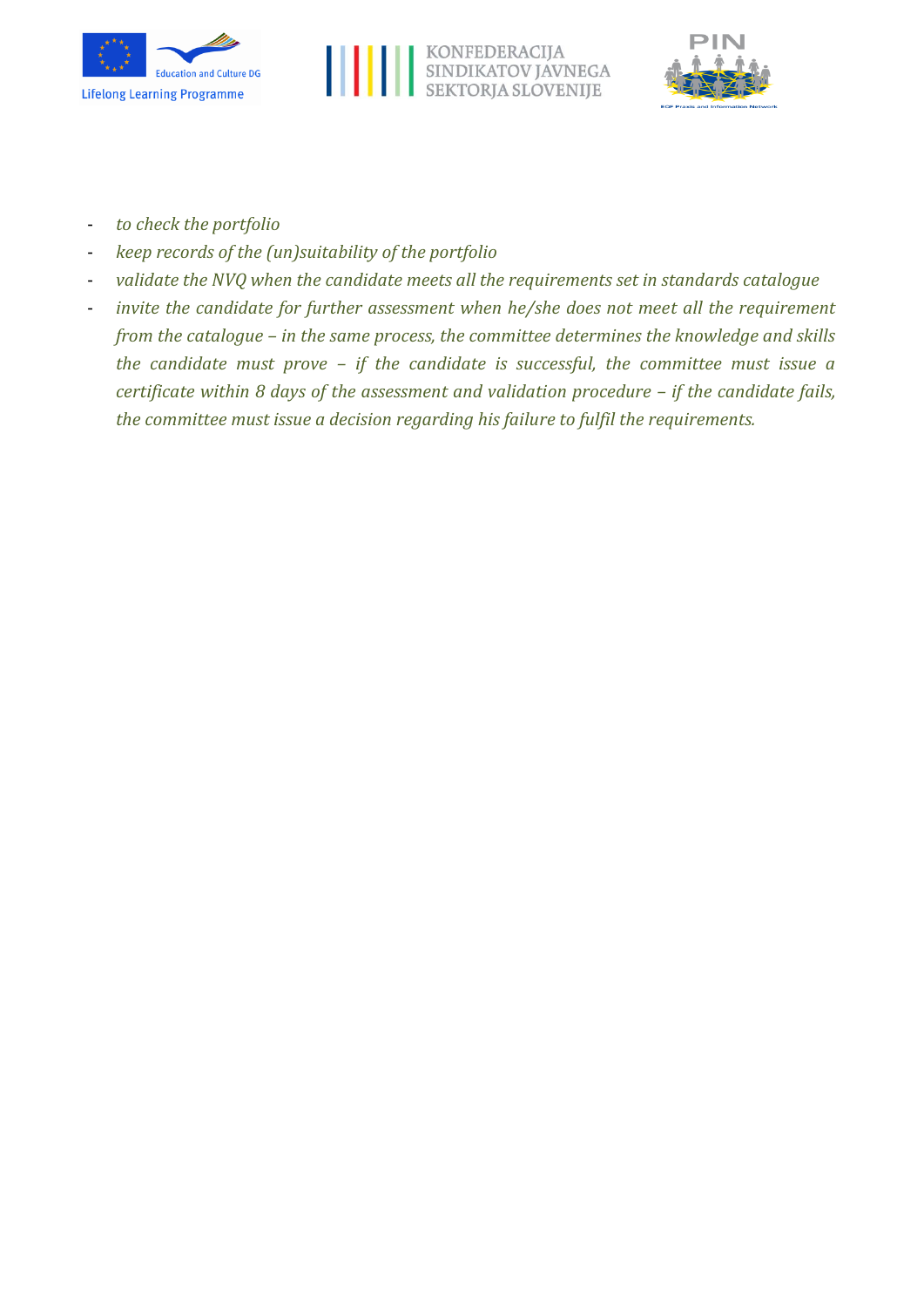





# *6. SWOT*

*6a. Which strengths are facing your country's learning system when it comes to implementing the EQF?*

*Focus on sustainability issues, cost-benefit issues, ethical issues, transferability between sectors and EQF-related aspects.*

## *TRADE UNIONS*

*The advantages of the Slovene educational system are:* 

- *High percentage of young people enrolled in both general and vocational secondary education (non-obligatory) after completed 9-years obligatory primary education*
- *Education and training in public schools is free of charge*
- *For many years now Slovenia has had a classification system of educational and training – KLASIUS – the system classifies all qualifications into 8 levels and serves as the official basis for employment, tariff policy, career advancement (promotion, etc.*
- *It enables validation of informally and non-formally acquired qualifications in individual sectors by an acquisition of a national vocational qualification*
- *It can adjust to the EQF requirements*

# *EMPLOYERS*

*Educational system enables acquisition of education and skills in a formal or non-formal way and is accessible to all citizens. The National Qualifications Framework will, in the long run, improve the quality, connections and validation of qualifications in the labour market within the country and internationally.*

## *EDUCATION PROVIDERS*

- *KLASIUS*
- *National qualifications framework is a permanent instrument for determination of qualification levels and classification of qualifications, which has already been established in Slovenia*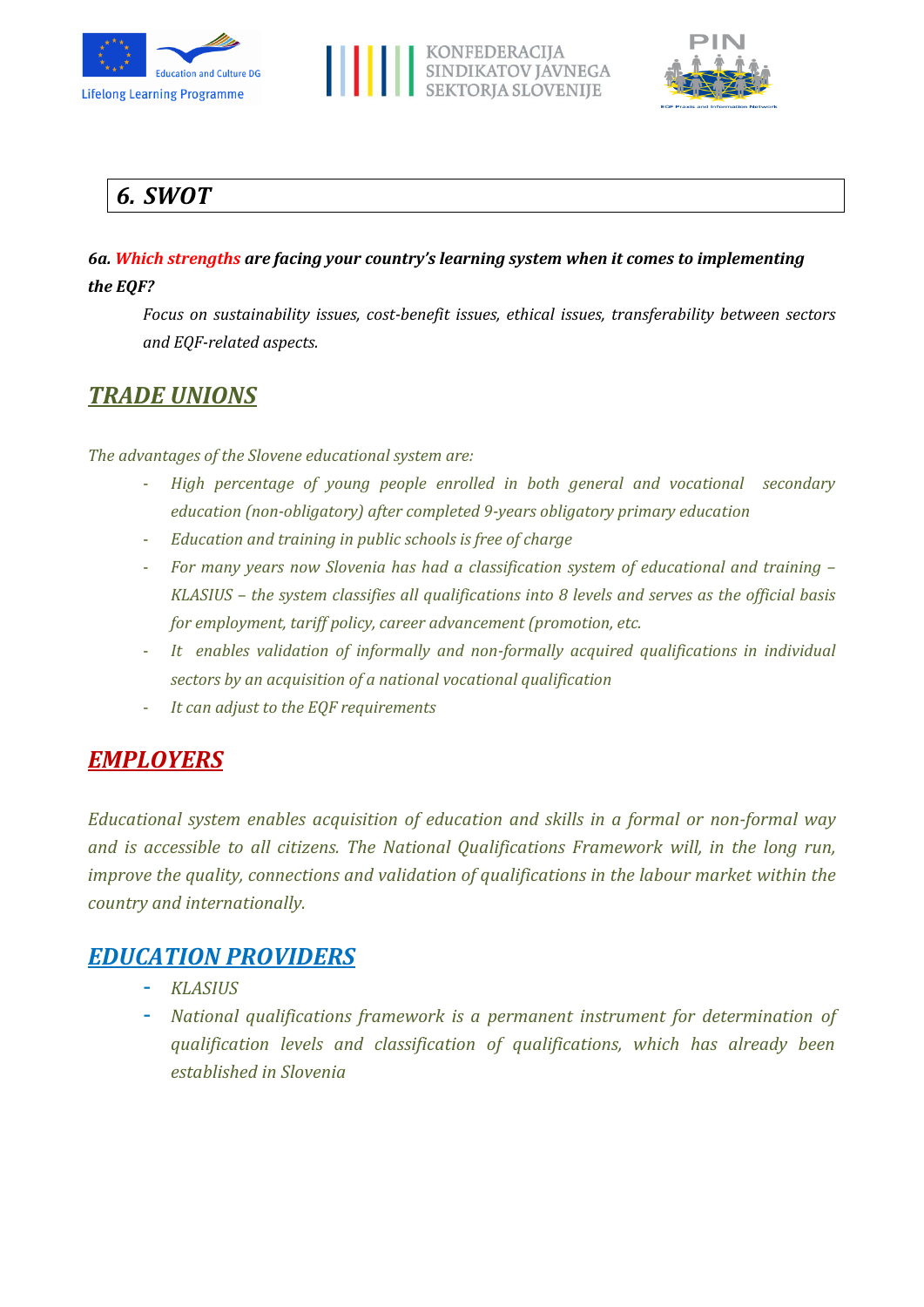





## *6b. Which weaknesses are facing your country's learning system when it comes to implementing the EQF?*

*Focus on sustainability issues, cost-benefit issues, ethical issues, transferability between sectors and EQF-related aspects*

# *TRADE UNIONS*

*The weaknesses of the Slovene educational system are:*

- *A large number of trainings that take place in companies are internal and are only valid at that one employer because validation based on the national occupational standards is not possible and neither is acquisition of a National Vocational Qualification (certificate)*
- *National Vocational Qualification does not enable permeability into higher levels in the educational system. Higher education requires certificates of formal education or requests further examinations.*
- *Many collective agreements – especially in the real sector – do not include any bases for the validation of non-formal and informal learning and by not doing anything about it they don't really contribute to an individual's career development*

#### *EMPLOYERS*

*/*

# *EDUCATION PROVIDERS*

- *Learning results are not clearly defined*
- *Non-formal and informal learning is not integrated into the qualification acquisition system*
- *Too great an emphasis on formal education*
- *Qualifications are defined in view of time and not in view of learning results/outcomes*
- *Qualifications are linked to the tariff section of collective agreements*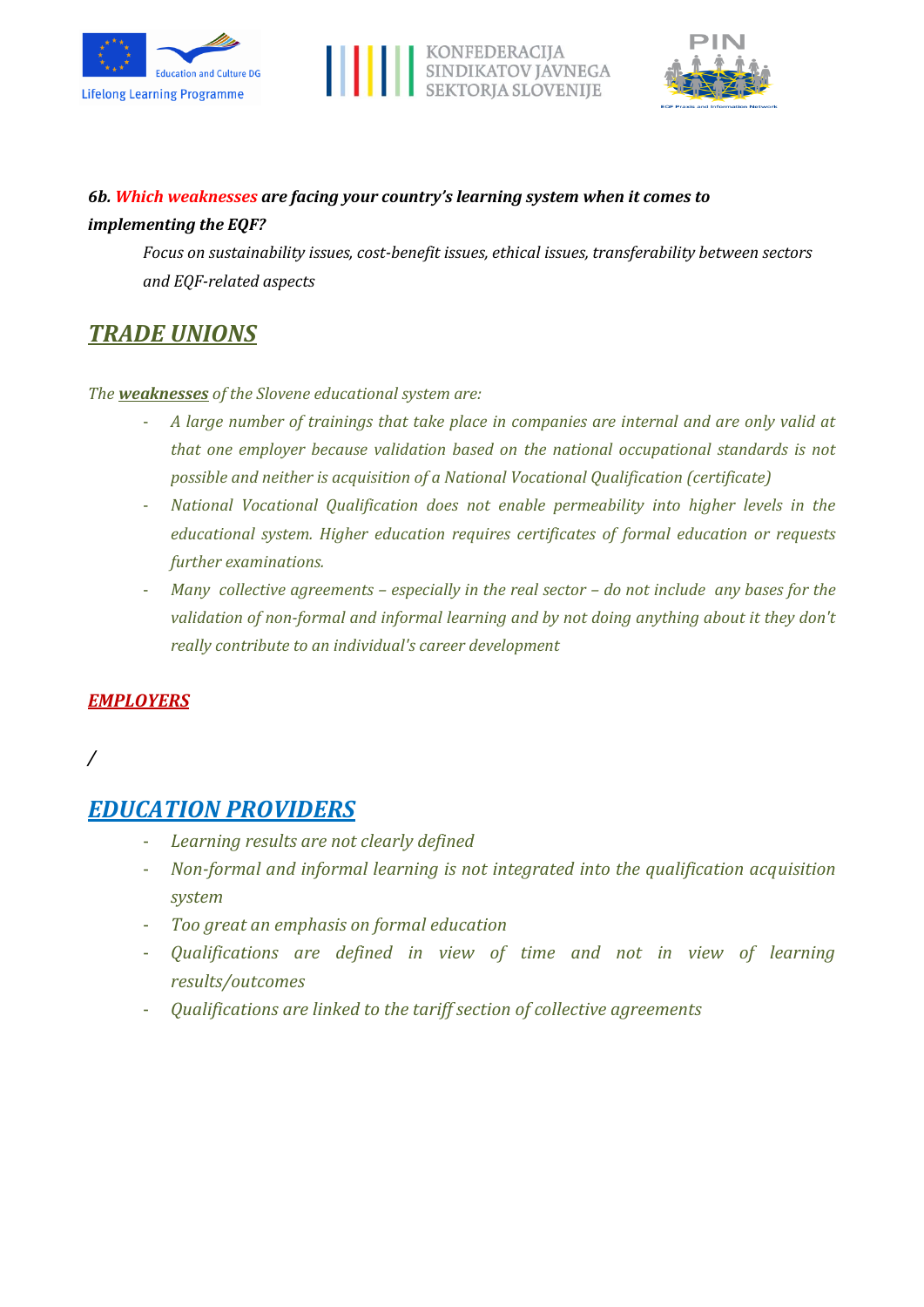





## *6c. Which opportunities are facing your country's learning system when it comes to implementing the EQF?*

*Focus on sustainability issues, cost-benefit issues, ethical issues, transferability between sectors and EQF-related aspects.*

# *TRADE UNIONS*

*The European (a national) qualifications framework offers:*

- *Greater transparency of knowledge, skills and competences provided by national educational systems and lifelong learning*
- *Comparability of occupational standards and qualifications (knowledge, skills and competences) that exist in different countries of EU*
- *Greater employment possibilities of employment seekers at both national and EU level*
- *Greater chances of 'vertical' promotion and career development*
- *Increases in the status of qualified workers in companies and institutions*

# *EMPLOYERS*

*National Qualifications Framework will enable acknowledgement and validation of qualifications which have developed in the labour market. Both the national and the European qualifications frameworks provide an opportunity for individuals who have not yet received formal educations to take part in the labour market.*

*The age we live in requires not only formal knowledge and skills but also many additional skills and competences that individuals pick up in a non-formal way – computer courses, language courses, etc – and with this they improve their chances of employment.*

*Assessment and validation of non-formal and informal learning within the framework of SQF is regarded as beneficial and positive and is considered to be an advantage of the Slovene educational system. The EQF will enable transparency and transferability of validated and acknowledged qualifications within EU.*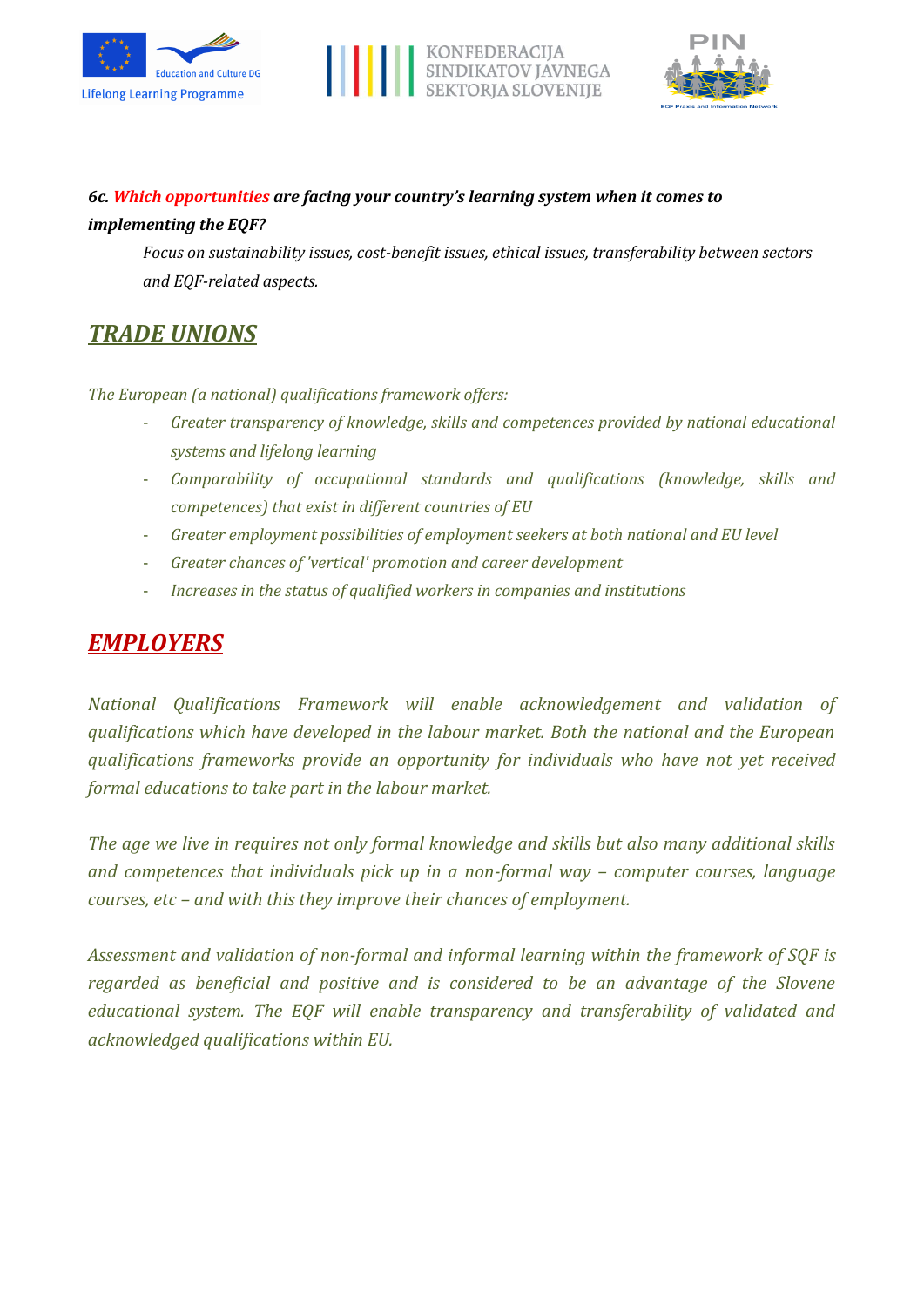





## *EDUCATION PROVIDERS*

- *Qualifications developed in the labour market will also be in included into the SQF*
- *Individuals who have no formal education will also get an opportunity at the labour market*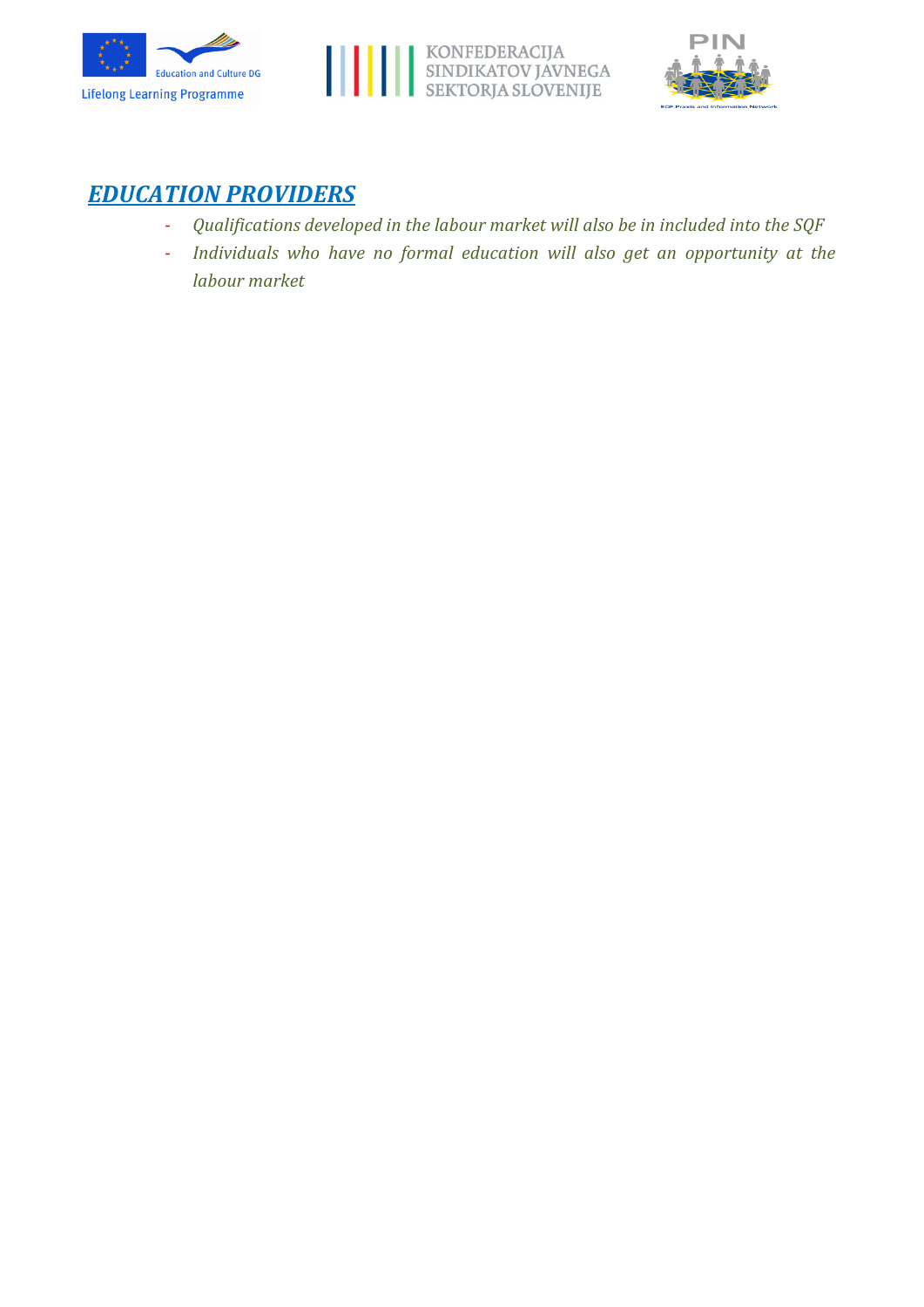





### *6d. Which threats are facing your country's learning system when it comes to implementing the EQF?*

*Focus on sustainability issues, cost-benefit issues, ethical issues, transferability between sectors and EQF-related aspects*

## *TRADE UNIONS*

#### *The implementation of the EQF can cause:*

- *Greater fluctuation of workforce from one EU country into other EU countries*
- *Workers may feel pressured to take part in educational and training programmes for the sake of keeping their current job position and the same salary*
- *Greater competitiveness among the employees – either to keep their employment or get a job*
- *Lowering difficulty/complexity levels when classifying a specific qualification/ or certain occupations in the NQF levels*

## *EMPLOYERS*

*We believe that the implementation of the SQF does not present any threats to the national educational system.*

## *EDUCATION PROVIDERS*

- To achieve consensus in countries regarding the levels and inclusion of non*formally acquired knowledge*
- *Question of ownership of the National and European qualifications frameworks Implementation*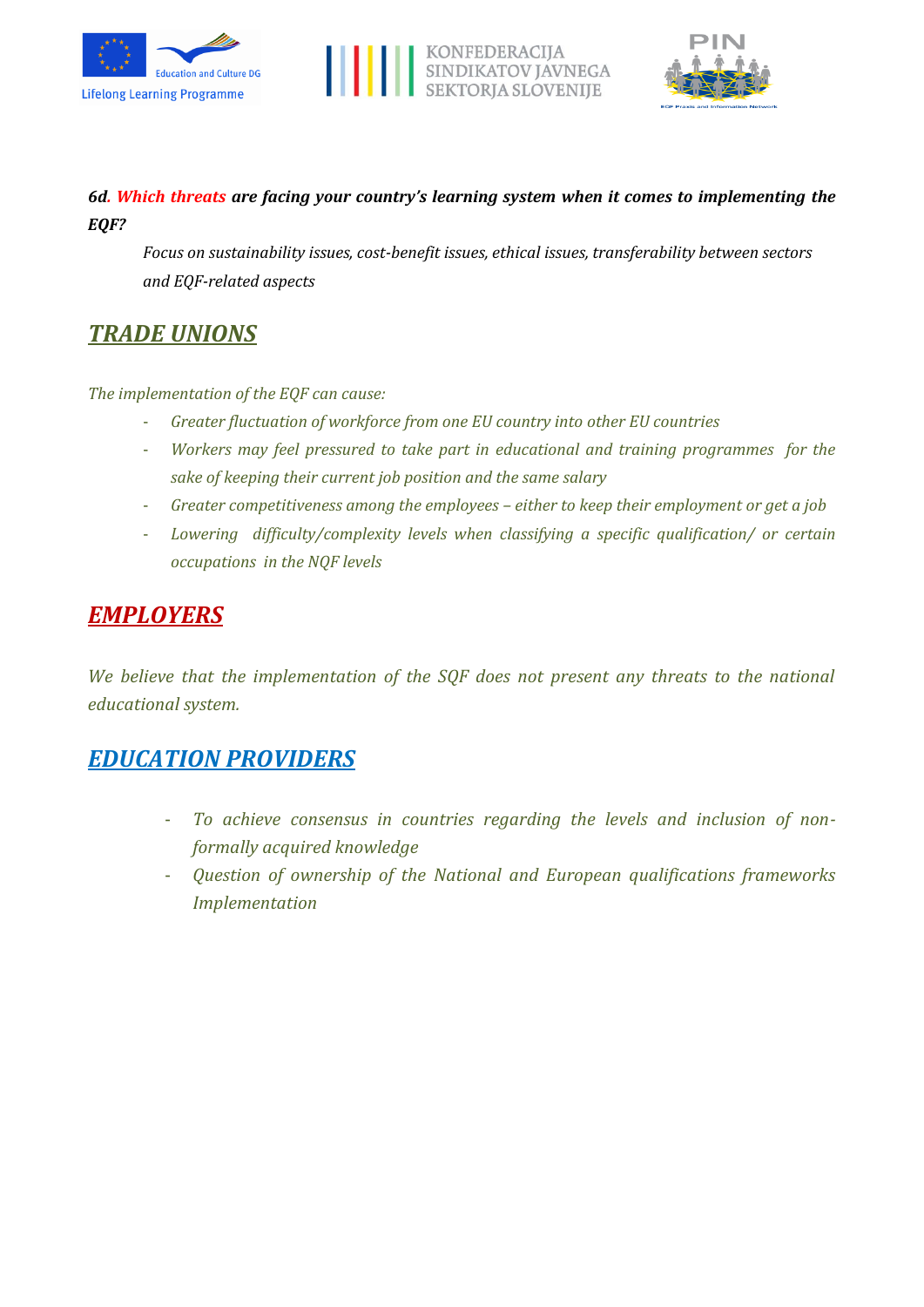





# *7. Thematic outline*

*7a. On page 1 there are 10 issues (themes) formulated: Are these addressed issues relevant or not relevant for you*

# *TRADE UNIONS*

| <b>Relevant</b>  | <b>Less relevant</b> | <b>Not relevant</b> |
|------------------|----------------------|---------------------|
| $(3)$            | (2)                  | (1)                 |
| $\boldsymbol{X}$ |                      |                     |
|                  |                      |                     |
| $\boldsymbol{X}$ |                      |                     |
|                  |                      |                     |
|                  |                      |                     |
| $\boldsymbol{X}$ |                      |                     |
|                  |                      |                     |
|                  | $\boldsymbol{X}$     |                     |
|                  |                      |                     |
|                  |                      |                     |
| $\boldsymbol{X}$ |                      |                     |
|                  |                      |                     |
|                  |                      |                     |
|                  |                      |                     |
| $\boldsymbol{X}$ |                      |                     |
|                  |                      |                     |
|                  |                      |                     |
| $\boldsymbol{X}$ |                      |                     |
|                  |                      |                     |
|                  |                      |                     |
| $\boldsymbol{X}$ |                      |                     |
|                  |                      |                     |
| $\boldsymbol{X}$ |                      |                     |
|                  |                      |                     |
|                  |                      |                     |
|                  | X                    |                     |
|                  |                      |                     |

*EMPLOYERS*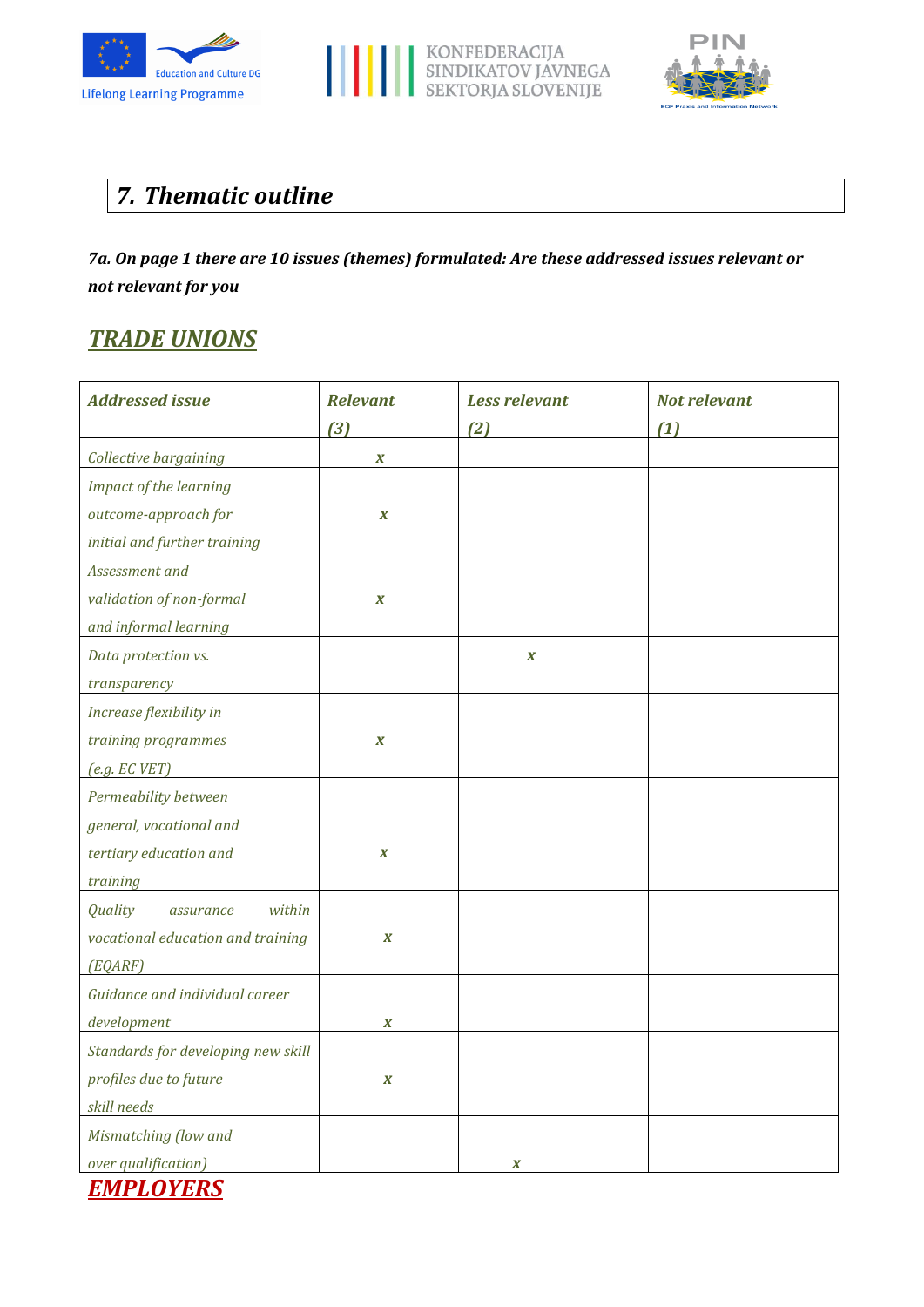





| <b>Addressed issue</b>             | <b>Relevant</b>  | <b>Less relevant</b> | <b>Not relevant</b> |
|------------------------------------|------------------|----------------------|---------------------|
|                                    | $(3)$            | (2)                  | (1)                 |
| Collective bargaining              |                  | $\boldsymbol{X}$     |                     |
| Impact of the learning             |                  |                      |                     |
| outcome-approach for               | $\boldsymbol{X}$ |                      |                     |
| initial and further training       |                  |                      |                     |
| Assessment and                     |                  |                      |                     |
| validation of non-formal           | $\boldsymbol{x}$ |                      |                     |
| and informal learning              |                  |                      |                     |
| Data protection vs.                | $\boldsymbol{X}$ |                      |                     |
| transparency                       |                  |                      |                     |
| Increase flexibility in            |                  |                      |                     |
| training programmes                | $\boldsymbol{X}$ |                      |                     |
| (e.g. ECVET)                       |                  |                      |                     |
| Permeability between               |                  |                      |                     |
| general, vocational and            |                  |                      |                     |
| tertiary education and             | $\boldsymbol{X}$ |                      |                     |
| training                           |                  |                      |                     |
| within<br>Quality<br>assurance     |                  |                      |                     |
| vocational education and training  | $\boldsymbol{X}$ |                      |                     |
| (EQARF)                            |                  |                      |                     |
| Guidance and individual career     |                  |                      |                     |
| development                        | X                |                      |                     |
| Standards for developing new skill |                  |                      |                     |
| profiles due to future             | $\boldsymbol{X}$ |                      |                     |
| skill needs                        |                  |                      |                     |
| Mismatching (low and               | $\boldsymbol{X}$ |                      |                     |
| over qualification)                |                  |                      |                     |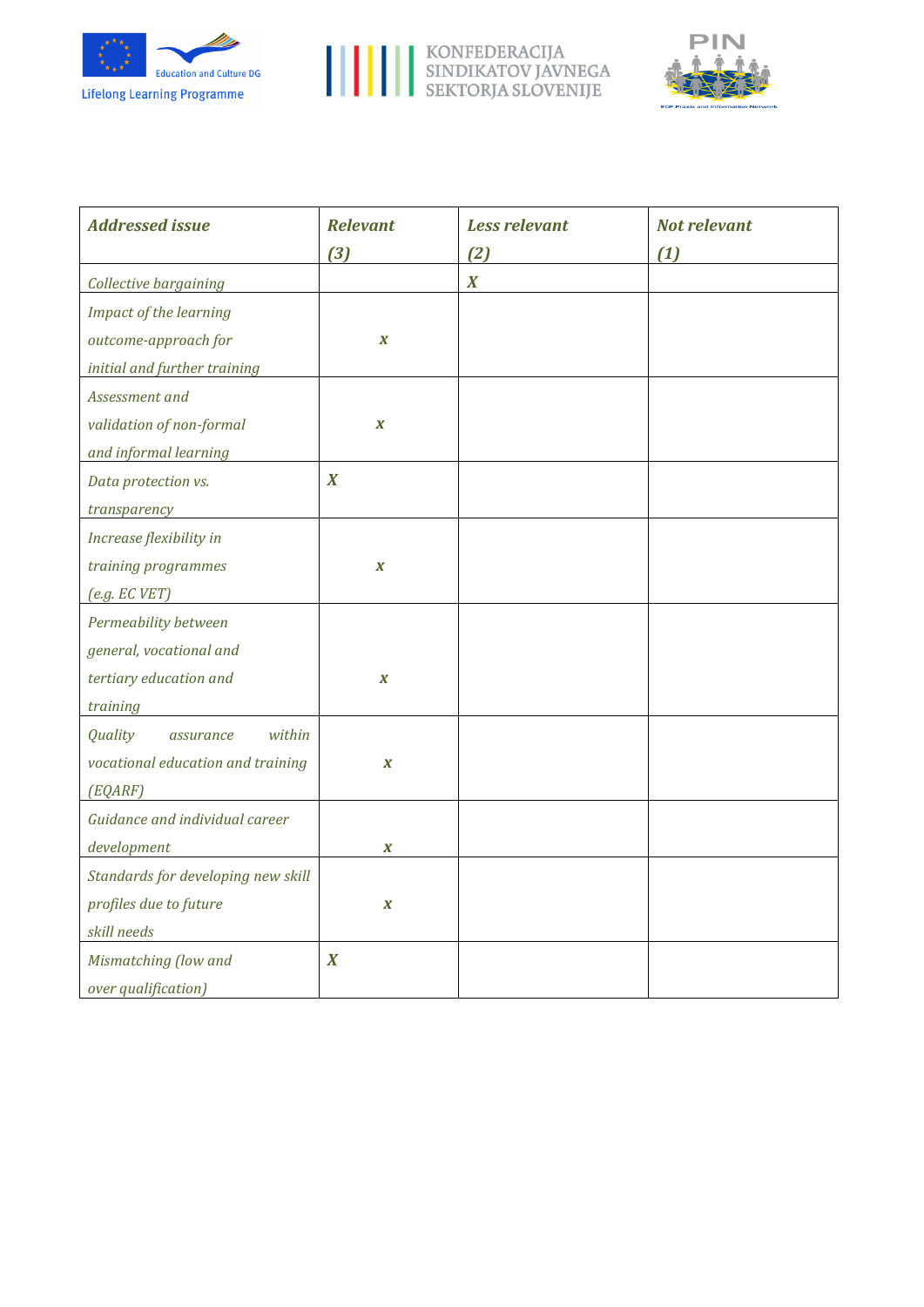





# *EDUCATION PROVIDERS*

| <b>Addressed issue</b>             | <b>Relevant</b>  | <b>Less relevant</b> | Not relevant |
|------------------------------------|------------------|----------------------|--------------|
|                                    | $(3)$            | (2)                  | (1)          |
| Collective bargaining              | $\boldsymbol{X}$ |                      |              |
| Impact of the learning             |                  |                      |              |
| outcome-approach for               | $\boldsymbol{X}$ |                      |              |
| initial and further training       |                  |                      |              |
| Assessment and                     |                  | $\boldsymbol{X}$     |              |
| validation of non-formal           |                  |                      |              |
| and informal learning              |                  |                      |              |
| Data protection vs.                | $\boldsymbol{X}$ |                      |              |
| transparency                       |                  |                      |              |
| Increase flexibility in            |                  |                      |              |
| training programmes                | $\boldsymbol{X}$ |                      |              |
| (e.g. ECVET)                       |                  |                      |              |
| Permeability between               |                  |                      |              |
| general, vocational and            |                  |                      |              |
| tertiary education and             | $\boldsymbol{X}$ |                      |              |
| training                           |                  |                      |              |
| within<br>Quality<br>assurance     |                  |                      |              |
| vocational education and training  | $\boldsymbol{X}$ |                      |              |
| (EQARF)                            |                  |                      |              |
| Guidance and individual career     |                  | $\boldsymbol{X}$     |              |
| development                        |                  |                      |              |
| Standards for developing new skill |                  |                      |              |
| profiles due to future             | $\boldsymbol{X}$ |                      |              |
| skill needs                        |                  |                      |              |
| Mismatching (low and               | $\boldsymbol{X}$ |                      |              |
| over qualification)                |                  |                      |              |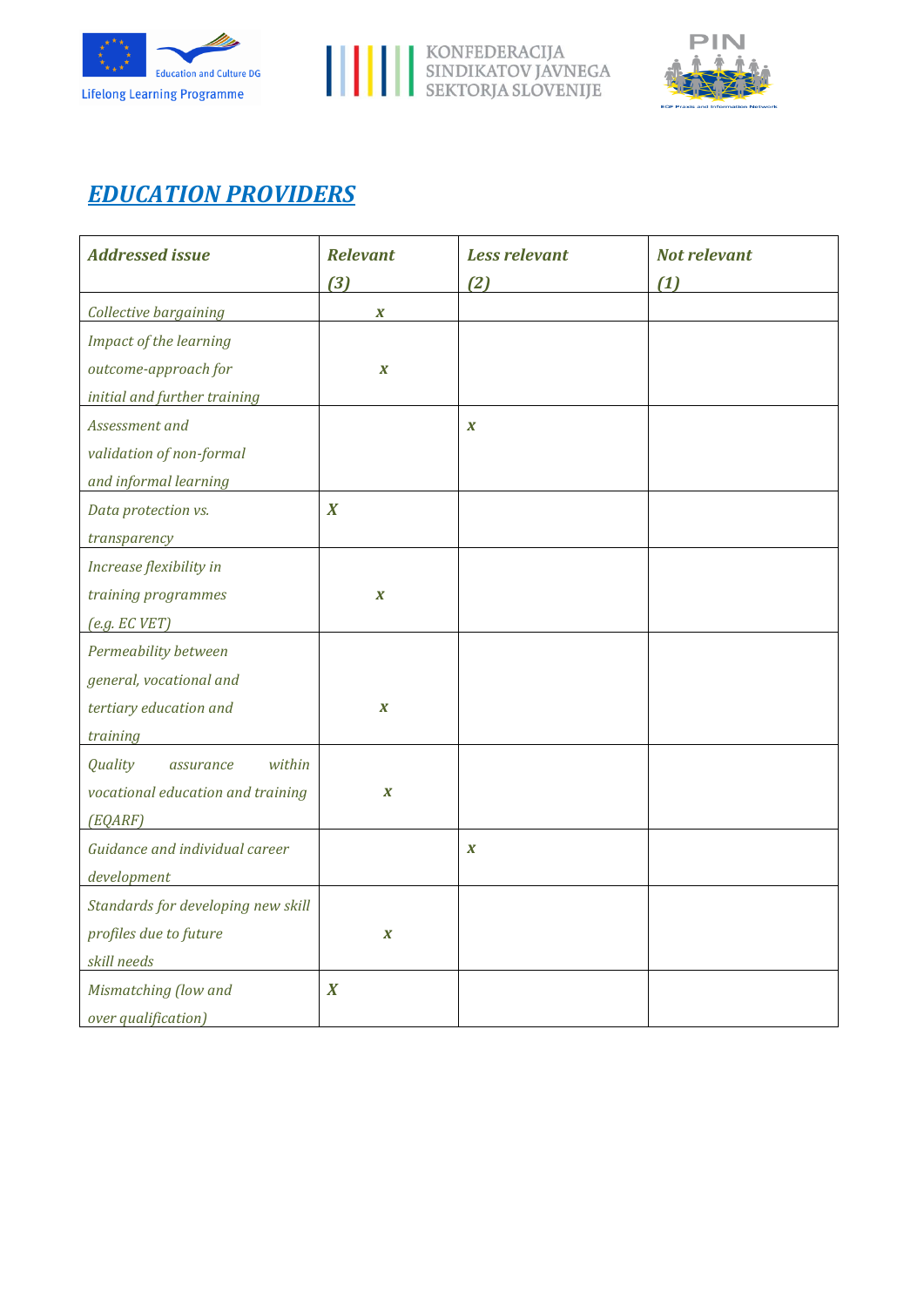





*7b. On page 1 there are 10 issues (themes) formulated: From your national point of view what else issues are relevant for you in the process of implementation and use of EQF? Please give us a detailed description. Do you have any approaches (strategies or experiences) to solve these challenges?*

# *TRADE UNIONS*

*The trade union focus group found all the issues relevant, with the exception, perhaps, the issue of personal data protection because in our opinion, these are secure enough and we do not see any problems with the way they are being processed. The trade union focus group would like to point out another issue that we find is a problem, a problem that in our opinion is growing in size – the issue of the discrepancy of qualifications, the discrepancy between formally and non-formally acquired knowledge, skills and competences and the needs of the labour market/employers. It seems that everybody would like to acquire as high of an education as possible, while the employers mostly require workers with a vocational qualification. The majority of employers also show no willingness to pay for the ones with higher qualifications.*

*The trade union focus group is of the opinion that that the starting points and the bases for future development (the While Paper on Education) in Slovenia enable responses, or shall we say make it possible to take steps towards putting into force all relevant/priority issues. Further development depends upon economic growth and political decisions made to be made in the future in this country.*

## *EMPLOYERS*

# */*

## *EDUCATION PROVIDERS*

*Collective bargaining is vital for a successful implementation of the SQF because it must be accepted by all social partners as the mechanism for ensuring transparency of qualifications. If consensus is not reached the SQF will remain only on paper.*

*Implementation of learning results into vocational and technical education has been one of the priorities for many years here in Slovenia. A step forward was made when educational programmes were connected to occupational standards, which represent wanted leaning results as seen by the employers.*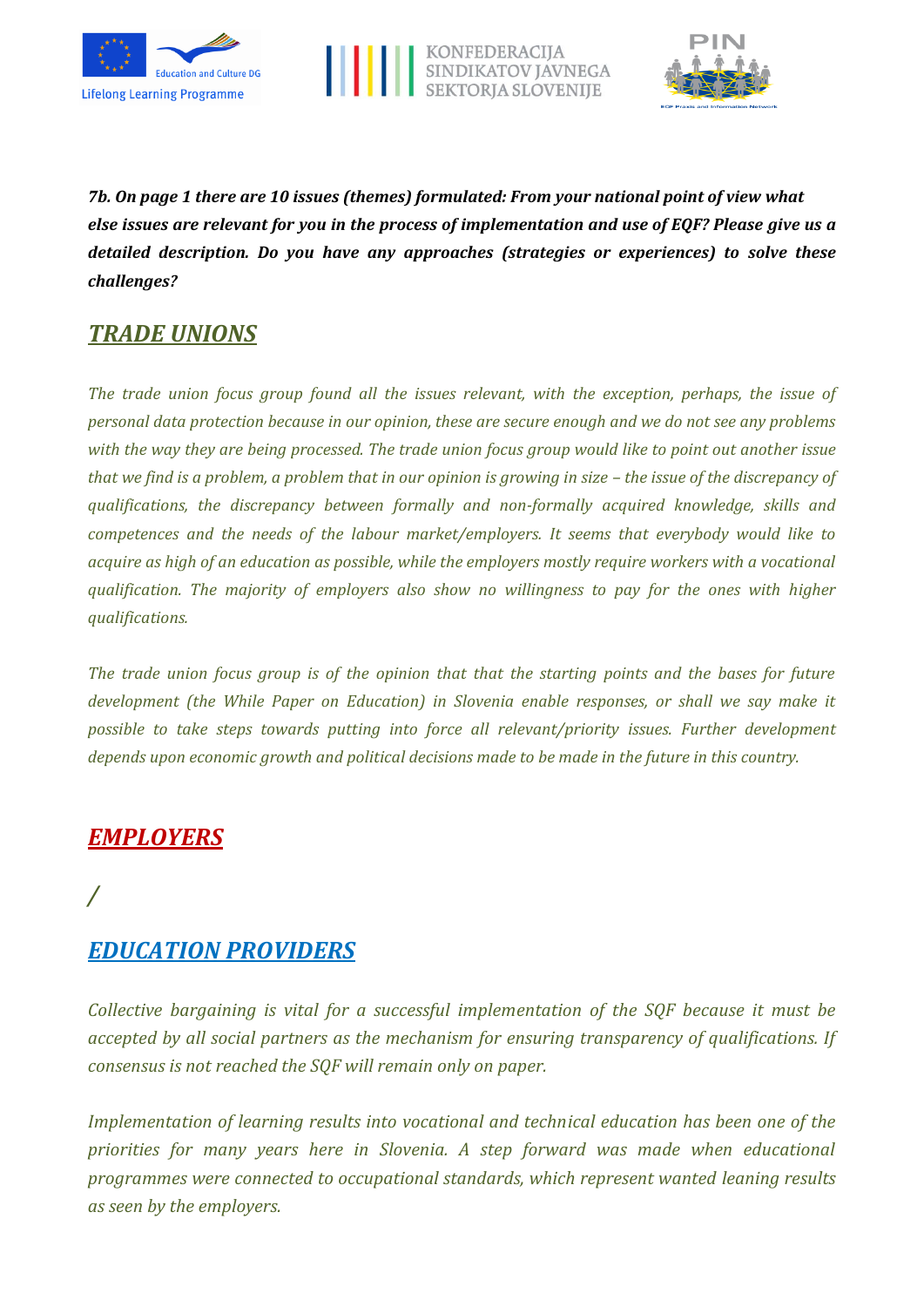





*Assuring permeability between programmes of vocational education is also an important issue which is being dealt with in two ways:*

- *Implementation of the ECVET system and*
- *Acknowledgement procedures*

*However, we must admit that we have only at the beginning.*

*Permeability between general, vocational and tertiary education and training relates to the previous topic. What is important is that we build on creating trust among different levels of educational and this is where the SQF becomes useful.*

*One way in which we can build trust among different systems of educations is that we ensure quality within vocational education and training (EQARF). However, we must also implement systems for quality assurance in other systems of educational at the national level (general secondary schools – gymnasiums, higher education).*

*Standards for the development of new skill profiles needed in the future are an important issue which plays a vital part in the development of vocational and technical education. However, we do not believe that SQF will greatly contribute to this particular issue.*

*Mismatching: current situation at the labour market - we are faced with over qualification for the current available job positions (a large number of unemployed people with university degrees) but on the other hand, there are many older people with very low qualifications.*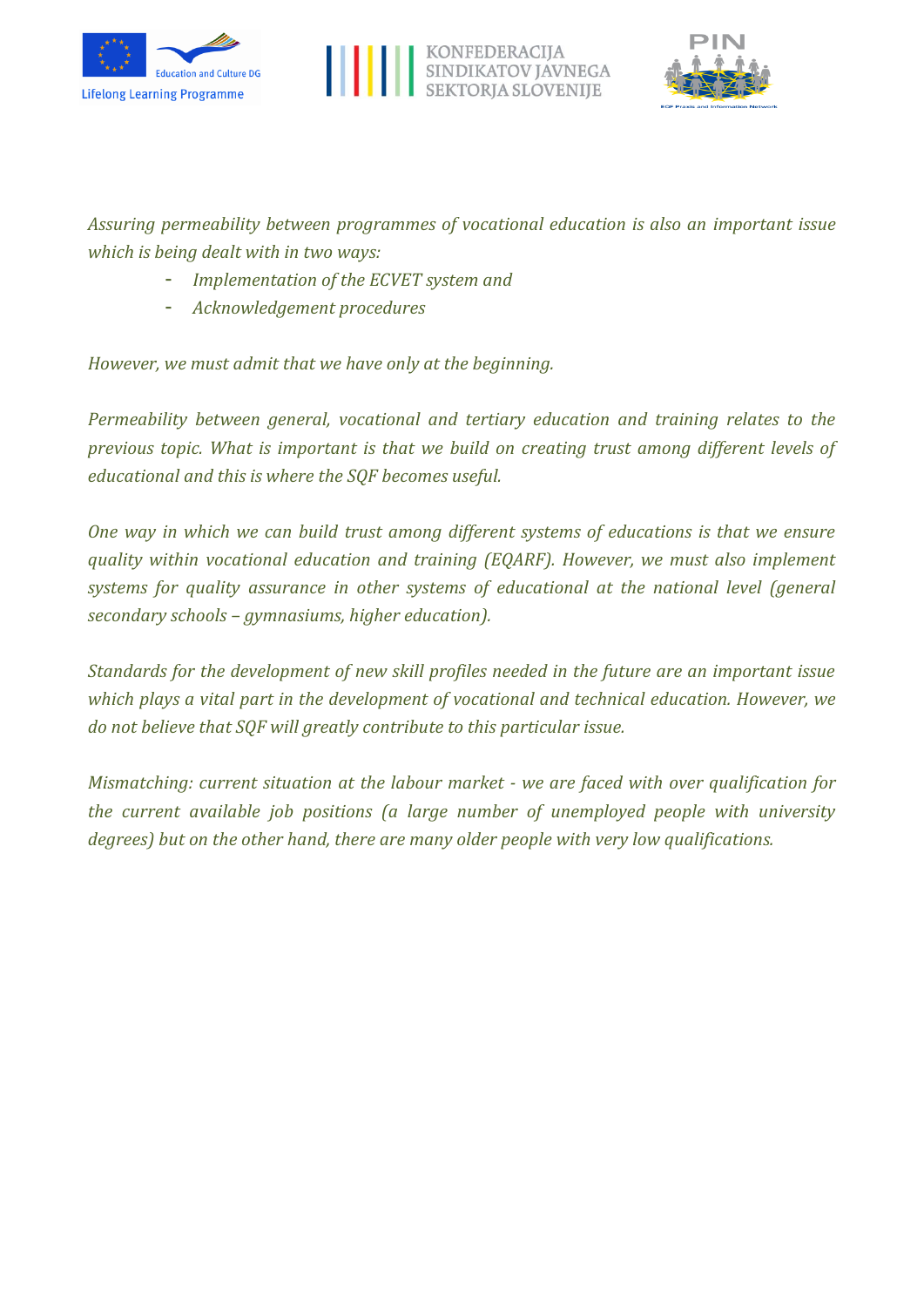





# *8. Information and support by PIN*

*8a. What information do you expect from PIN, from a trade union , in company and educational providers point of view?*

# *TRADE UNIONS*

*Pin project can help us gather detailed information regarding the state of educational systems and the classification of qualifications within NQF with our partners (12 project partner countries), which we consider to be a valuable contribution with the development of the NQF here in Slovenia.*

# *EMPLOYERS*

*The project is interesting for the employers as well because of exchange of information among different partners from the 12 EU states.*

## *EDUCATION PROVIDERS*

*Experience of other countries when dealing with assessment and validation of non-formal and informal leaning of adults. Systemic and application level!*

#### *8b. What support do you need?*

## *TRADE UNIONS*

*At this moment we would like to receive detailed information on NQFs in countries which are partners in the project, as well as information on the role of social partners in the establishment and development of the NQF.*

# *EMPLOYERS*

*Association of Employers of Slovenia does not expect to receive any support from the project partner.*

## *EDUCATION PROVIDERS*

*No answer was given!*